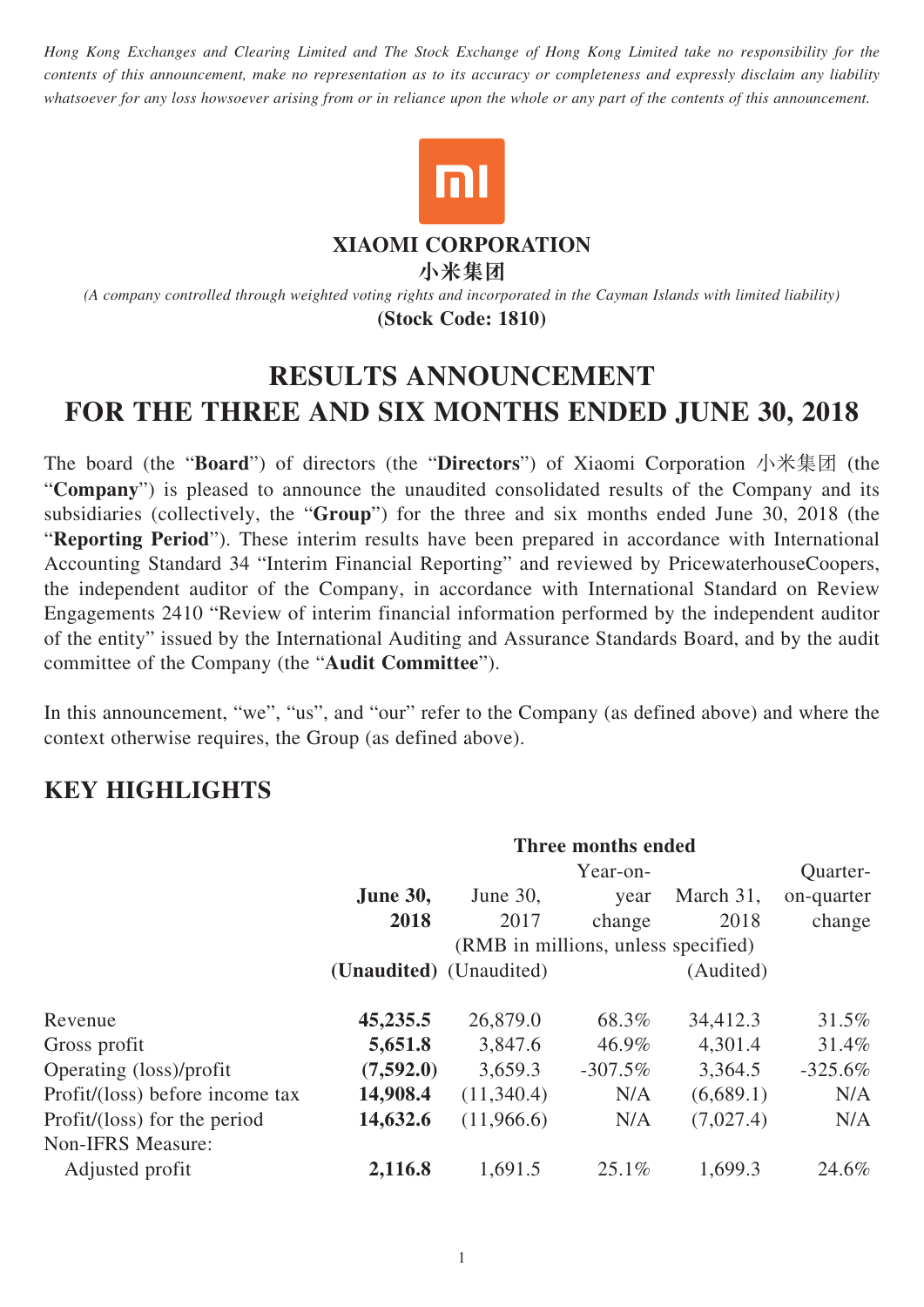|                                   | <b>Six months ended</b>        |                                     |             |  |
|-----------------------------------|--------------------------------|-------------------------------------|-------------|--|
|                                   | <b>June 30,</b><br>June $30$ , |                                     |             |  |
|                                   | 2018                           | 2017                                | year change |  |
|                                   |                                | (RMB in millions, unless specified) |             |  |
|                                   | (Unaudited)                    | (Unaudited)                         |             |  |
| Revenue                           | 79,647.8                       | 45,410.8                            | 75.4%       |  |
| Gross profit                      | 9,953.2                        | 6,311.7                             | 57.7%       |  |
| Operating (loss)/profit           | (4,227.5)                      | 5,613.8                             | $-175.3\%$  |  |
| Profit/(loss) before income tax   | 8,219.4                        | (18, 862.5)                         | N/A         |  |
| Profit/(loss) for the period      | 7,605.2                        | (19, 833.6)                         | N/A         |  |
| Non-IFRS Measure: Adjusted profit | 3,816.1                        | 2,352.0                             | 62.2%       |  |

# **BUSINESS REVIEW AND OUTLOOK**

## **1. Overall financial performance**

In the second quarter of 2018, we achieved RMB45.2 billion in revenue, representing growth of 68.3% year-on-year. Adjusted profit grew 25.1% to RMB2.1 billion year-on-year. All business segments achieved strong revenue growth, with the fastest growth seen in our IoT and lifestyle products segment.

## **2. Smartphones**

Our smartphones segment recorded approximately RMB30.5 billion in revenue for the second quarter of 2018, representing year-on-year growth of 58.7%. This growth was driven by an increase in both smartphone sales volume and our average selling price ("**ASP**"). Smartphone sales volume for the quarter reached 32.0 million units, up 43.9% on a year-on-year basis. According to IDC Consulting (Beijing) Ltd. ("**IDC**"), we are the fastest growing amongst the top five mobile phone companies globally.

"Amazing products, honest pricing" remains our core pursuit. With this fundamental goal in mind, we have continued to push the boundaries of technological development to release a series of innovative products in the second quarter of 2018. To mark the  $8<sup>th</sup>$  anniversary of Xiaomi, we released our flagship smartphone *Mi 8* which is equipped with cuttingedge technologies. *Mi 8* is the world's first smartphone to use pressure sensitive in-display fingerprint technology and dual frequency GPS. It is also the first Android smartphone to have 3D face unlock. *Mi 8*'s camera also features outstanding performance, receiving a score of 105 in DxOMark's review which is a leading position in the industry. *Mi 8*'s camera continues to improve user experience and is well-received among both professional users and mass consumers.

In China, our strategic focus for 2018 is to expand into the high-end smartphone market and we have seen good progress. Our smartphone ASP in mainland China increased over 25% year-onyear in the second quarter of 2018. Our flagship phone series, *Mi 8*, which has an average ASP above RMB2,000, sold over 1.1 million units in the first month of sales.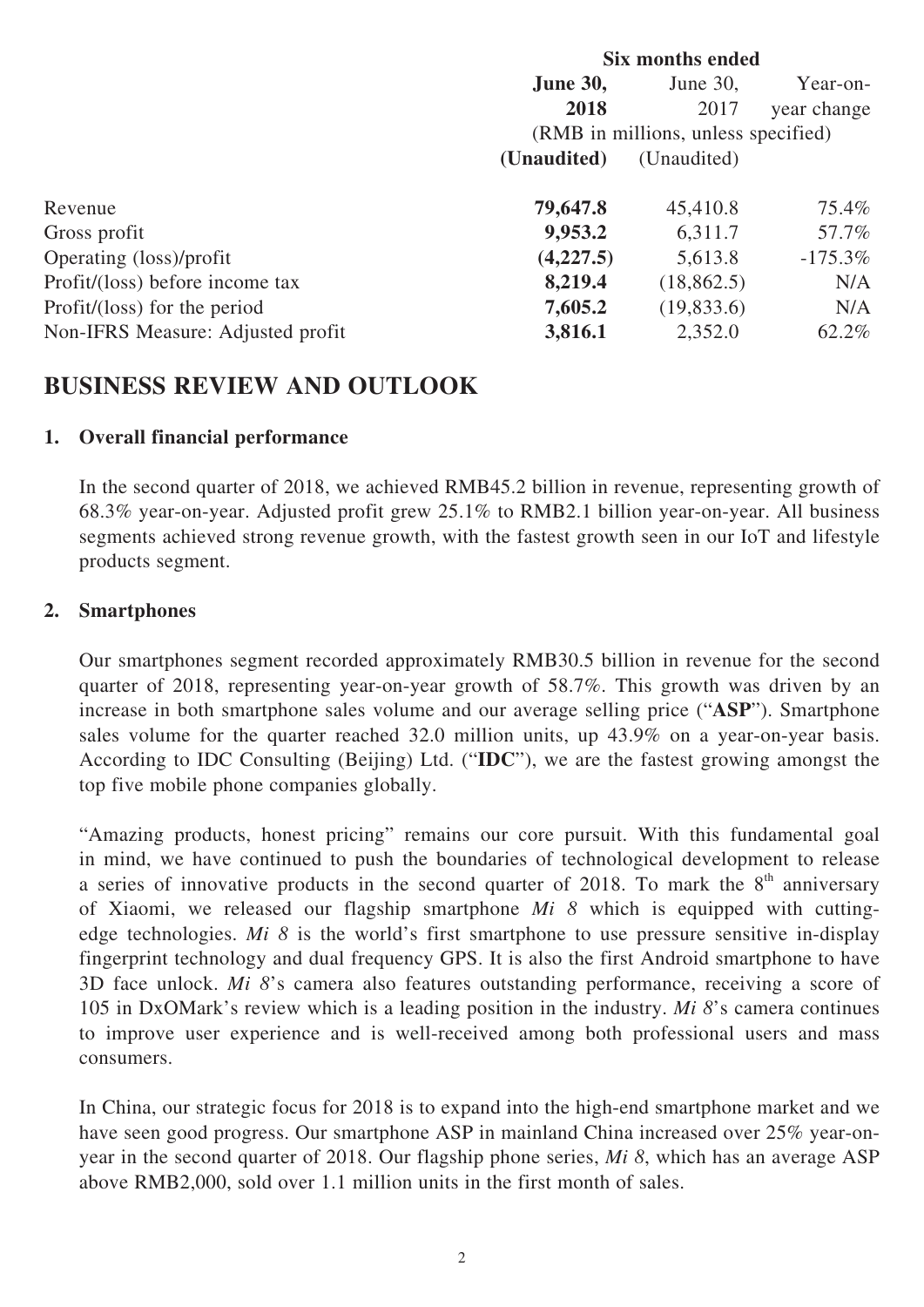The smartphone market in mainland China is in a period of recalibration. We believe our strategic focus to further penetrate the high-end smartphone market by optimizing our product portfolio in 2018 will lay the groundwork for further shipment unit growth in China in 2019.

## **3. IoT and lifestyle products**

The IoT and lifestyle products segment grew 104.3% year-on-year in revenue to RMB10.4 billion for the second quarter of 2018.

Global sales volume of our smart TVs grew over 350% year-on-year for the second quarter of 2018. We became the number one TV brand in mainland China in the second quarter of 2018. We also launched our smart TV in the India market in February 2018 and built significant market share by the end of the second quarter of 2018.

We continued to broaden our IoT product portfolio globally. As we bring more IoT products to international markets, such products direct additional traffic to our overseas sales channels, improving the efficiency of our overseas operations.

We also continued to launch innovative IoT products, such as the *Mi VR Standalone* headset that we co-developed with Oculus, and *Mi Band 3*, which features a large touchscreen, 50 meter water resistance and battery life of up to 20 days. *Mi VR Standalone* headset was named one of the best inventions of 2017 by *Time Magazine*.

As of the end of the second quarter of 2018, we had about 115 million connected Xiaomi IoT devices, excluding smartphones and laptops, representing 15% quarter-on-quarter growth. There are close to 1.7 million users who own more than five Xiaomi IoT devices, excluding smartphones and laptops, representing 19% quarter-on-quarter growth.

# **4. Internet services**

Revenue from our internet services segment grew 63.6% year-on-year to RMB4.0 billion in the second quarter of 2018, driven primarily by increasing monetization in mainland China. Advertising revenue grew 69.6% year-on-year to RMB2.5 billion driven by continued optimization of our recommendation algorithm and increased advertising spending from our customers. Revenue from internet value-added services also grew 54.1% year-on-year to RMB1.5 billion.

Within internet value-added services, revenue from gaming accounted for RMB703.9 million, growing 25.5% year-on-year.

Monthly active users ("**MAU**") of MIUI increased 41.7% from 146.0 million in June 2017 to 206.9 million in June 2018, driven by increasing smartphone sales volume and user adoption. Average revenue per user ("**ARPU**") this quarter increased 15.4% year-on-year to RMB19.1. Up until the end of the second quarter of 2018, our internet services revenue was primarily generated in mainland China. We are excited about opportunities to provide internet services in the global market and are developing internet services for our international users to provide them with a better user experience, and to lay the foundation for future revenue growth.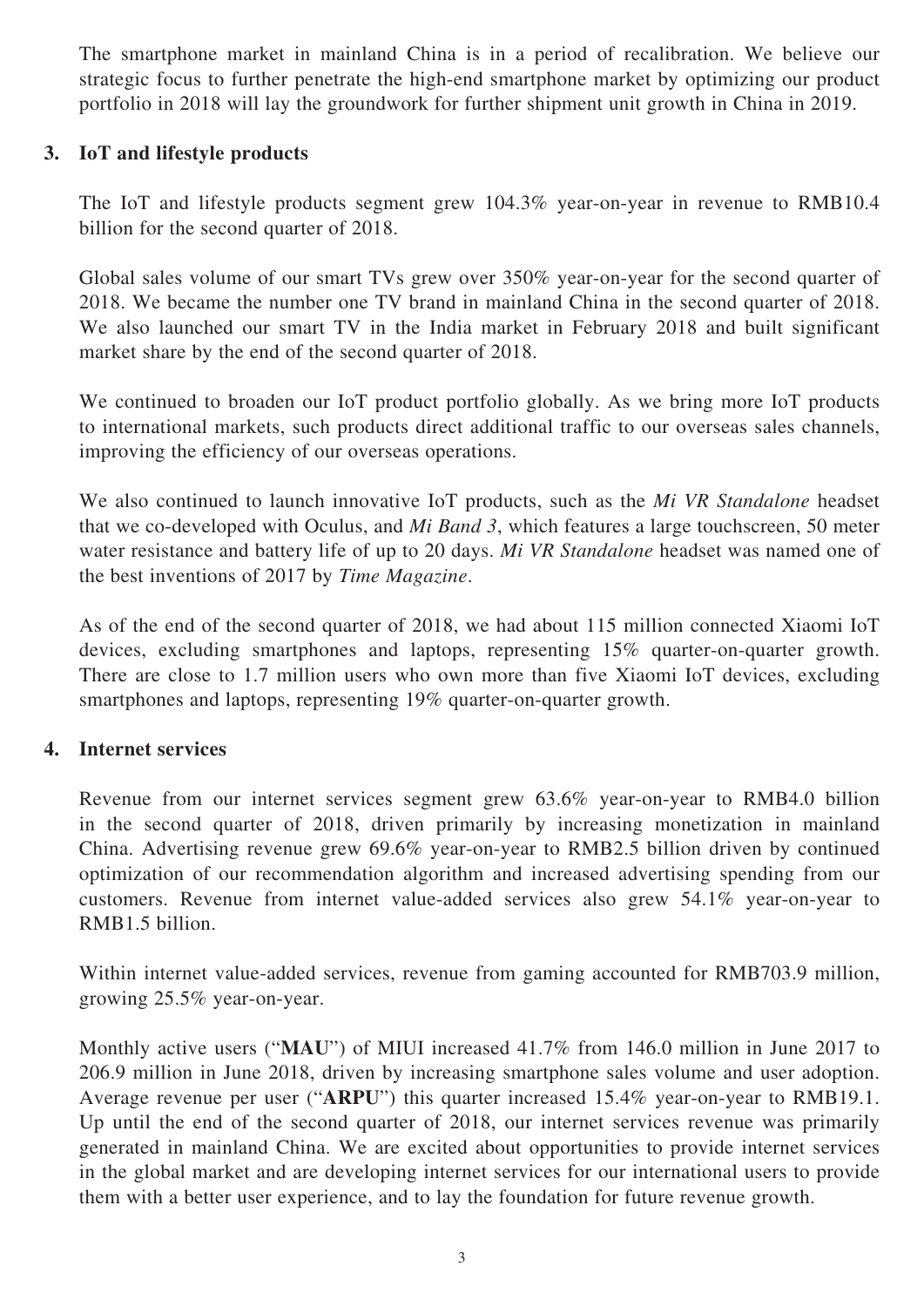Artificial intelligence ("AI") technology is a core part of our strategy. Our AI assistant (" $\Lambda$ ) 愛同學 ") won the "2018 Leading Scientific and Technological Achievement Award — Cool Technologies" and "2018 Leading Scientific and Technological Achievement Award — New Product" awards at the China International Big Data Industry Expo held in May 2018. As of July 2018, our AI assistant (" 小愛同學 ") MAU exceeded 30 million. Our AI speaker has accumulated over 2 billion activations within the first year of its launch.

To promote the development of the AI industry, in June 2018 we announced that our *Mobile AI Compute Engine* ("**MACE**"), a prediction framework for a deep learning model optimized for mobile devices, would become a fully open source platform. Using MACE, developers can more quickly and efficiently develop AI applications on mobile devices and significantly enhance the user experience of these applications. At present, application scenarios covered by MACE include scene recognition, image super-resolution, image stylization processing, intelligent speech, intelligent translation, etc. Embracing open source and encouraging public participation in technological advancement is an important part of our culture.

## **5. International markets**

Our international revenue grew 151.7% year-on-year to RMB16.4 billion, which accounted for 36.3% of our total revenue.

According to Canalys, our smartphones continued to experience rapid growth in the Indian market and ranked first in terms of market share by shipment in the second quarter of 2018. In Indonesia, we also recorded impressive growth and ranked number two in terms of smartphone shipments in the second quarter of 2018. In the Western Europe market, we expanded into France and Italy in May 2018. In the second quarter of 2018, smartphone shipments in Western Europe grew over 2700% year-on-year.

As of the second quarter of 2018, we were ranked top five in the smartphone markets in 25 countries and regions, according to Canalys.

### **6. Others**

### *Quality*

Maintaining high quality across our products is our priority. We continued to see improvement in our product quality in the second quarter of 2018.

We recently appointed Mr. Yan Kesheng as the Group's Vice President and chairman of the quality committee. Mr. Yan will be responsible for the quality management of all of our products and services and will oversee the continued improvement of user experience for our products. This is the first senior management appointment after the listing of the Group, and reflects our commitment to quality. Mr. Yan Kesheng has more than 20 years of experience in mobile phone research and development. He previously led the research and development of a series of important innovative smartphones and led the quality management committee of our smartphone department.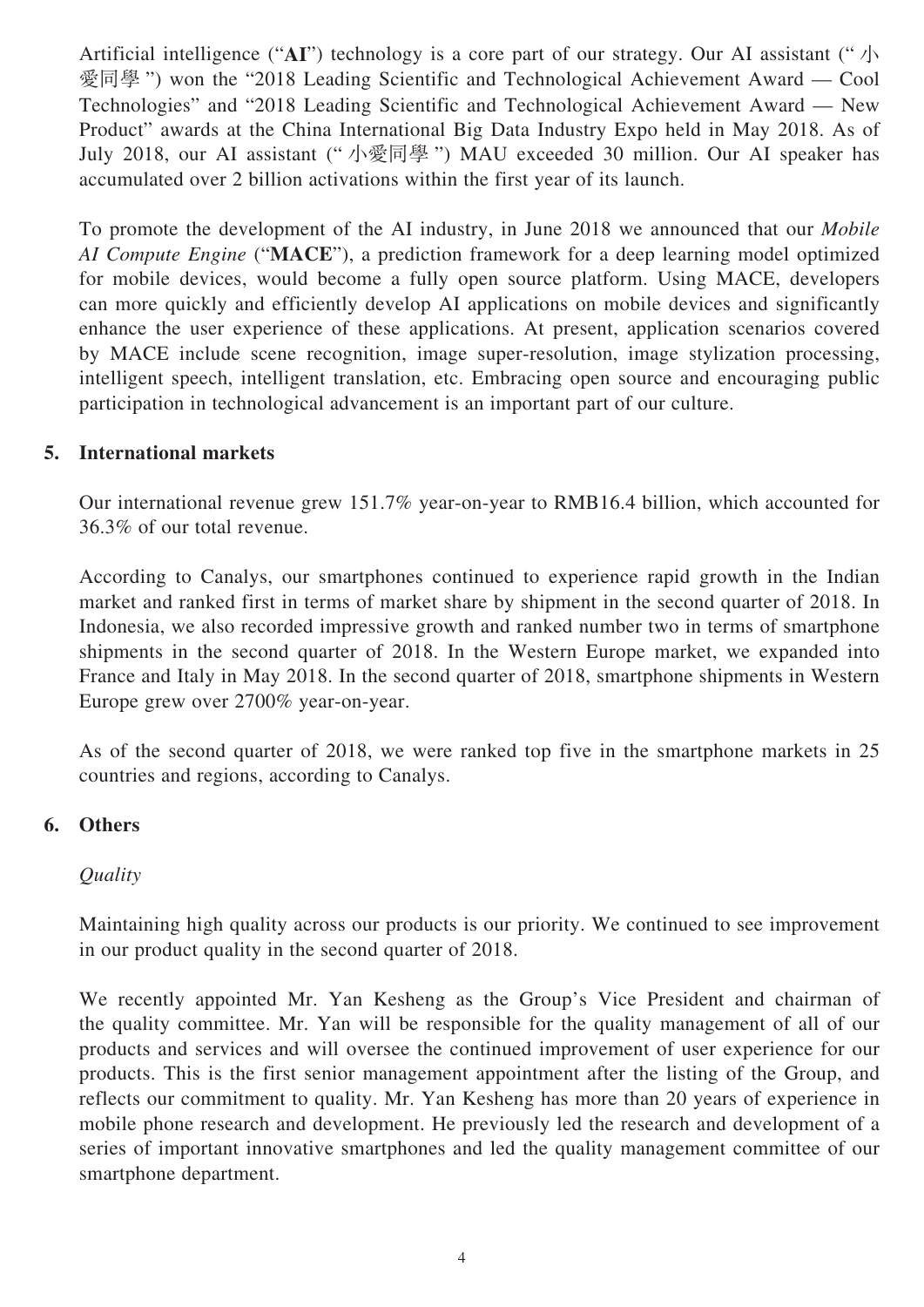# *Efficiency*

Xiaomi is an innovation-driven company that also focuses on efficiency. We continued to expand our efficient offline channels while maintaining our online channels in the second quarter of 2018. As of June 30, 2018, we had more than 400 *Mi Homes* in mainland China, mainly in first and second tier cities. To penetrate more rural parts of China, by the end of the second quarter of 2018, we had over 360 authorized stores and also had built a direct supply network covering more than 37,000 locations, spread across over 30 provinces, over 300 cities and over 2,500 towns. In India, our offline smartphone sales achieved a market share of over 20% and ranked number one in 8 cities, according to GFK, in the second quarter of 2018. Even with the rapid expansion of offline channels, our overall operation remained highly efficient with an operating expense ratio at 8.8% for the second quarter of 2018.

# *Strategic partnerships*

We have recently established strategic partnerships with several leading companies to further strengthen our business, including:

- a global strategic alliance with CK Hutchison Holdings Limited to explore global markets;
- a strategic partnership agreement with China Merchants Group to deepen cooperation in various areas, including finance and investment; and
- a strategic partnership agreement with China Mobile Communications Corporation to cooperate and explore opportunities in nine major areas including 4G+ terminal, new retail, smart hardware and IoT, joint marketing, government enterprise services and cloud services, 5G, cross-border businesses and investment.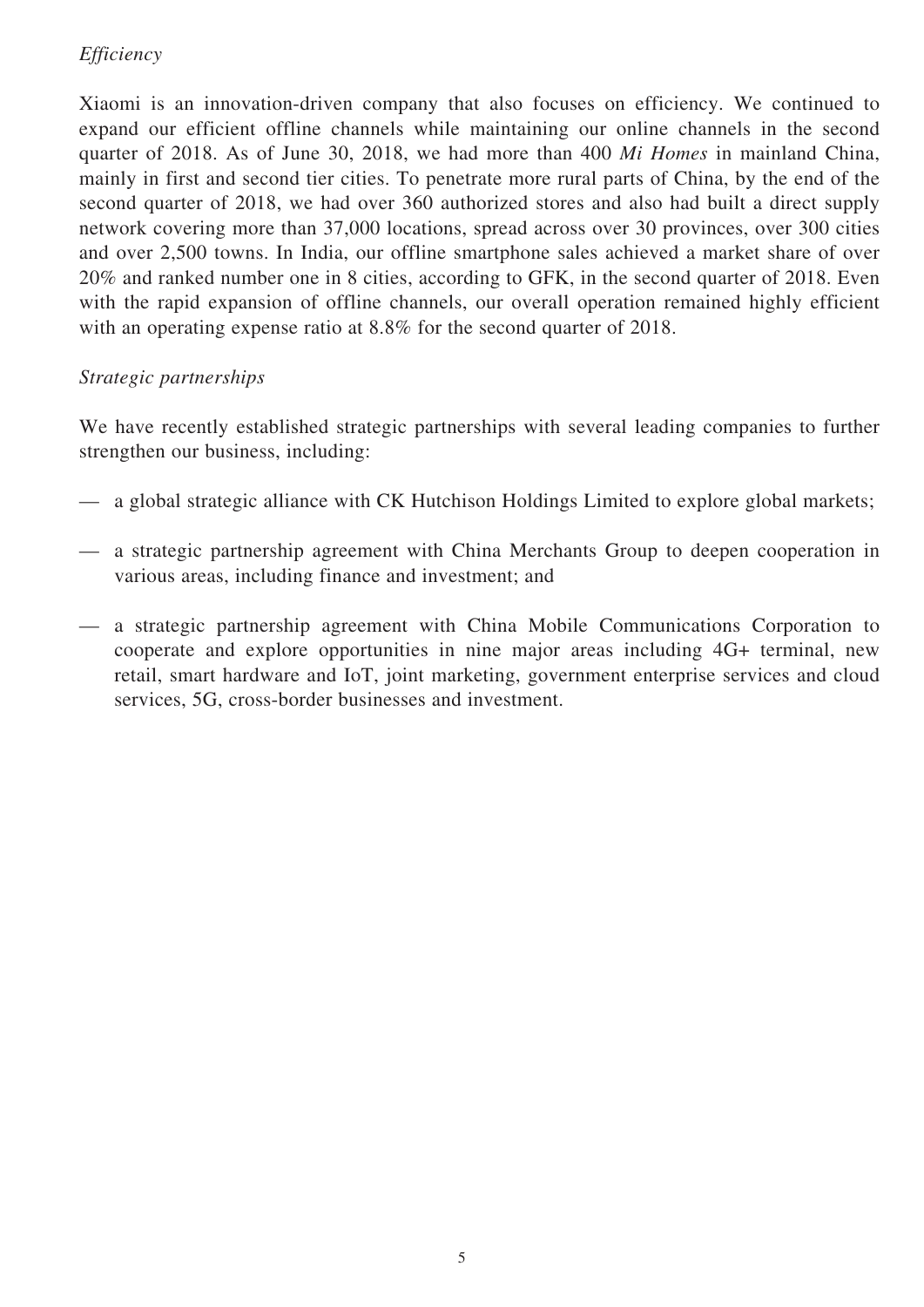# **MANAGEMENT DISCUSSION AND ANALYSIS**

# **Second Quarter of 2018 Compared to Second Quarter of 2017**

The following table sets forth the comparative figures for the second quarter of 2018 and the second quarter of 2017:

|                                                               | <b>Three months ended</b> |             |  |
|---------------------------------------------------------------|---------------------------|-------------|--|
|                                                               | <b>June 30,</b>           | June 30,    |  |
|                                                               | 2018                      | 2017        |  |
|                                                               | (RMB in millions)         |             |  |
|                                                               | (Unaudited)               | (Unaudited) |  |
| <b>Revenue</b>                                                | 45,235.5                  | 26,879.0    |  |
| Cost of sales                                                 | (39,583.7)                | (23,031.4)  |  |
| <b>Gross profit</b>                                           | 5,651.8                   | 3,847.6     |  |
| Selling and marketing expenses                                | (2,075.7)                 | (1,143.5)   |  |
| Administrative expenses                                       | (10, 456.9)               | (228.8)     |  |
| Research and development expenses                             | (1,363.6)                 | (707.3)     |  |
| Fair value changes on investments measured                    |                           |             |  |
| at fair value through profit or loss                          | 526.9                     | 1,738.3     |  |
| Share of losses of investments accounted                      |                           |             |  |
| for using the equity method                                   | (128.5)                   | (84.6)      |  |
| Other income                                                  | 207.3                     | 172.9       |  |
| Other gains, net                                              | 46.7                      | 64.7        |  |
| <b>Operating (loss)/profit</b>                                | (7,592.0)                 | 3,659.3     |  |
| Finance (expense)/income, net                                 | (32.3)                    | 4.5         |  |
| Fair value changes of convertible redeemable preferred shares | 22,532.7                  | (15,004.2)  |  |
| Profit/(loss) before income tax                               | 14,908.4                  | (11,340.4)  |  |
| Income tax expenses                                           | (275.8)                   | (626.2)     |  |
| Profit/(loss) for the period                                  | 14,632.6                  | (11,966.6)  |  |
| <b>Non-IFRS Measure: Adjusted profit</b>                      | 2,116.8                   | 1,691.5     |  |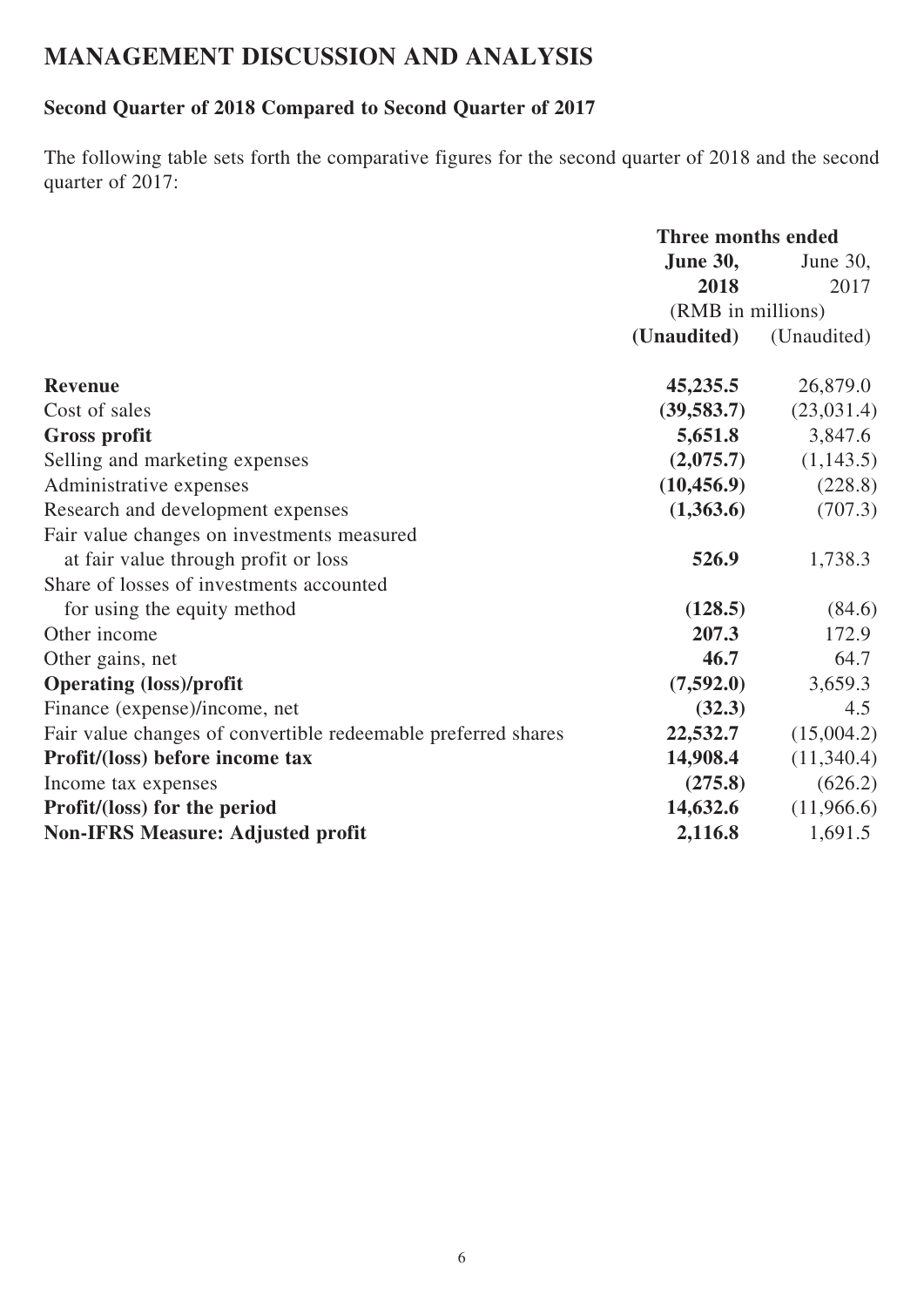# **Revenue**

Revenue increased by 68.3% to RMB45,235.5 million for the second quarter of 2018 on a year-onyear basis. The following table sets forth our revenue by line of business for the second quarter of 2018 and the second quarter of 2017:

|                            | Three months ended                  |            |               |               |
|----------------------------|-------------------------------------|------------|---------------|---------------|
|                            | <b>June 30, 2018</b>                |            | June 30, 2017 |               |
|                            |                                     | % of total |               | $\%$ of total |
|                            | <b>Amount</b>                       | revenue    | Amount        | revenue       |
|                            | (RMB in millions, unless specified) |            |               |               |
|                            | (Unaudited)                         |            | (Unaudited)   |               |
| Smartphones                | 30,501.1                            | $67.4\%$   | 19,218.7      | 71.5%         |
| IoT and lifestyle products | 10,378.8                            | $22.9\%$   | 5,080.9       | 18.9%         |
| Internet services          | 3,958.2                             | 8.8%       | 2,419.6       | $9.0\%$       |
| Others                     | 397.4                               | $0.9\%$    | 159.8         | $0.6\%$       |
| Total revenue              | 45,235.5                            | 100.0%     | 26,879.0      | 100.0%        |

#### *Smartphones*

Revenue from our smartphones segment increased by 58.7% from RMB19.2 billion in the second quarter of 2017 to RMB30.5 billion in the second quarter of 2018, driven by strong growth in both sales volume and ASP. We sold approximately 32.0 million smartphone units in the second quarter of 2018, compared to approximately 22.2 million units in the second quarter of 2017. The ASP of our smartphones was RMB952.3 per unit in the second quarter of 2018, compared with RMB863.8 per unit in the second quarter of 2017. The increase in ASP was primarily due to strong sales of our mid to high end models such as MIX 2S and *Mi 8* in the China market, consistent with the shifts in consumer taste in China's smartphone market. Enhanced marketing efforts in the second quarter, as well as major promotional events including the Mi Fans Festival in April and mid-year 6.18 sales in June further boosted our brand awareness and sales performance.

### *IoT and lifestyle products*

Revenue from our IoT and lifestyle products segment increased by 104.3% from RMB5.1 billion in the second quarter of 2017 to RMB10.4 billion in the second quarter of 2018, primarily due to strong sales growth in existing products, particularly smart TVs and laptops. Revenue from the sales of our key IoT products, including smart TVs and laptops, increased by 147.2% from RMB1,689.8 million in the second quarter of 2017 to RMB4,178.0 million in the second quarter of 2018.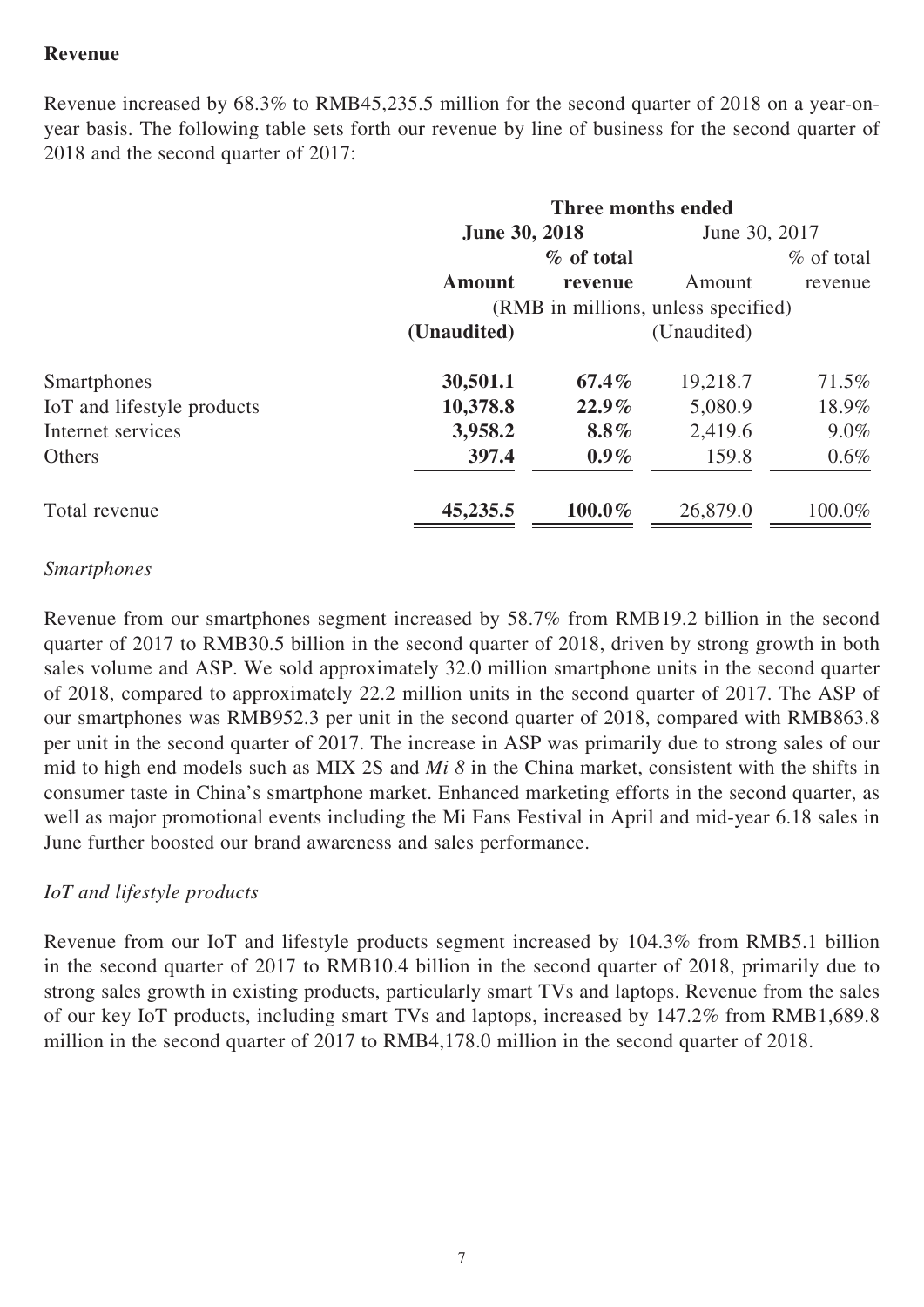#### *Internet services*

Revenue from our internet services segment increased by 63.6% from RMB2.4 billion in the second quarter of 2017 to RMB4.0 billion in the second quarter of 2018, primarily due to growth in advertising revenue. MIUI MAU increased by 41.7% from 146.0 million in June 2017 to 206.9 million in June 2018. Average internet services revenue per user, calculated as internet services revenue for the three months ended June 30 divided by the MAU in June for such year, increased from RMB16.6 in the second quarter of 2017 to RMB19.1 in the second quarter of 2018.

#### *Others*

Other revenue increased by 148.6% from RMB159.8 million in the second quarter of 2017 to RMB397.4 million in the second quarter of 2018, primarily due to an increase in hardware repair revenue, in-line with our increase in hardware sales.

#### **Cost of Sales**

Our cost of sales increased by 71.9% from RMB23.0 billion in the second quarter of 2017 to RMB39.6 billion in the second quarter of 2018.

| Three months ended                  |          |                      |               |  |
|-------------------------------------|----------|----------------------|---------------|--|
|                                     |          |                      | June 30, 2017 |  |
|                                     | $\%$ of  |                      | $%$ of        |  |
|                                     | segment  |                      | segment       |  |
| <b>Amount</b>                       | revenue  | Amount               | revenue       |  |
| (RMB in millions, unless specified) |          |                      |               |  |
| (Unaudited)                         |          | (Unaudited)          |               |  |
| 28,458.9                            | $62.9\%$ | 17,541.3             | 65.3%         |  |
| 9,399.5                             | 20.8%    | 4,485.3              | 16.7%         |  |
| 1,473.0                             | $3.3\%$  | 909.0                | $3.4\%$       |  |
| 252.3                               | $0.5\%$  | 95.8                 | $0.3\%$       |  |
| 39,583.7                            | $87.5\%$ | 23,031.4             | 85.7%         |  |
|                                     |          | <b>June 30, 2018</b> |               |  |

### *Smartphones*

Cost of sales related to our smartphones segment increased by 62.2% from RMB17.5 billion in the second quarter of 2017 to RMB28.5 billion in the second quarter of 2018, primarily due to increased sales of our smartphones and the appreciation of the United States dollar against the RMB and Indian Rupee in the second quarter of 2018. For a detailed break-down of the costs of our smartphones segment, please refer to the section headed "Financial Information" in the prospectus of the Company dated June 25, 2018.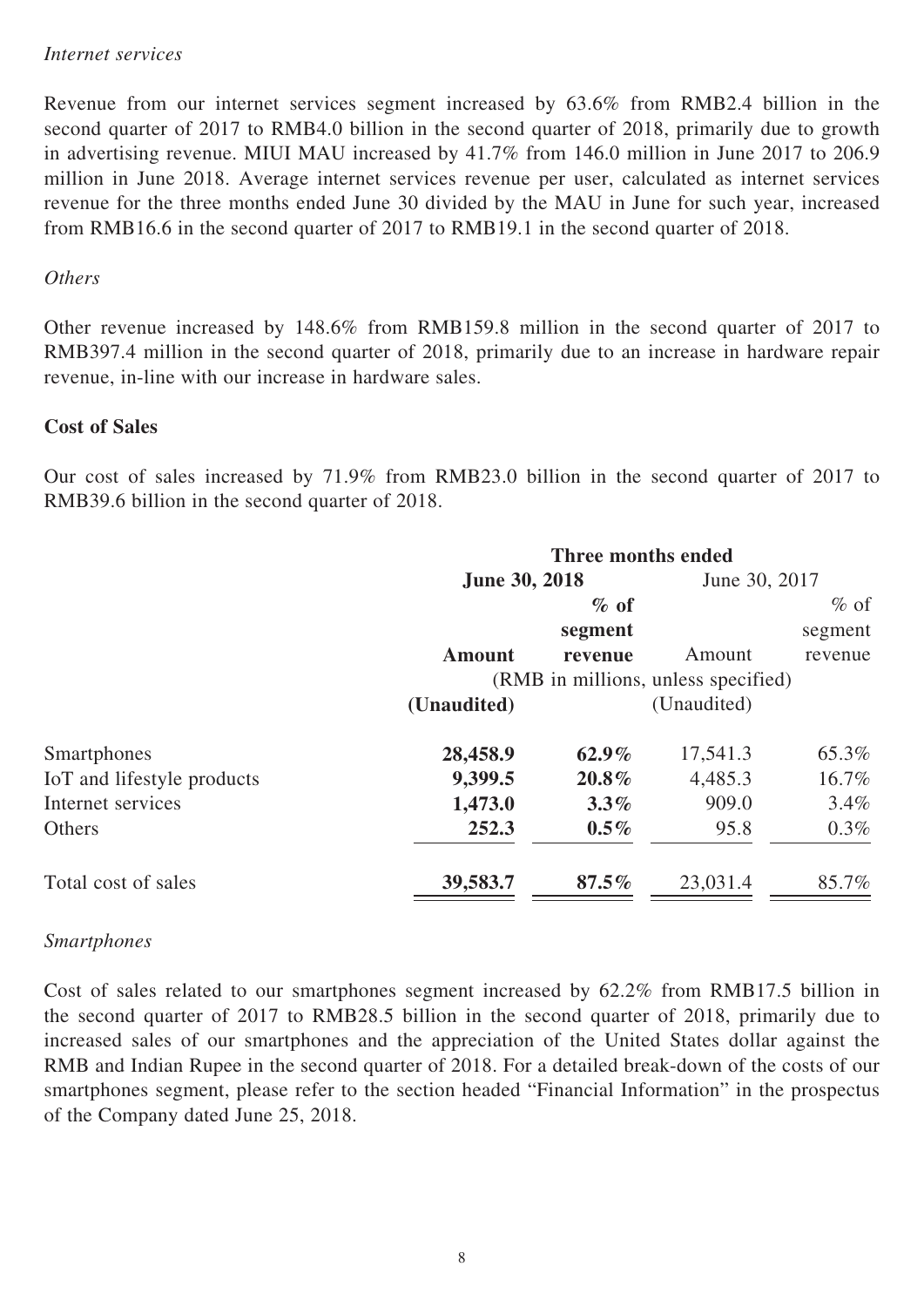# *IoT and lifestyle products*

Cost of sales in our IoT and lifestyle products segment increased by 109.6% from RMB4.5 billion in the second quarter of 2017 to RMB9.4 billion in the second quarter of 2018, primarily due to increased sales of smart TVs and laptops and other IoT products and the appreciation of the United States dollar against the RMB.

## *Internet services*

Cost of sales related to our internet services segment increased by 62.0% from RMB909.0 million in the second quarter of 2017 to RMB1,473.0 million in the second quarter of 2018, primarily due to increased infrastructure service spending resulting from higher user traffic and engagement.

## *Others*

Cost of sales in our others segment increased by 163.4% from RMB95.8 million in the second quarter of 2017 to RMB252.3 million in the second quarter of 2018, primarily due to increased hardware repair costs.

## **Gross Profit and Margin**

As a result of the foregoing, our gross profit increased by 46.9% from RMB3.8 billion in the second quarter of 2017 to RMB5.7 billion in the second quarter of 2018. The gross profit margin from our smartphones segment decreased from 8.7% in the second quarter of 2017 to 6.7% in the second quarter of 2018. The gross profit margin from our IoT and lifestyle products segment decreased from 11.7% in the second quarter of 2017 to 9.4% in the second quarter of 2018. In order to lay the groundwork to capture long term value, we will selectively prioritize higher growth to capture market share in key products over higher gross margins. We are also closely monitoring changes in currency exchange rates and will take necessary measures to mitigate exchange rate impact. The gross profit margin from our internet services segment increased from 62.4% in the second quarter of 2017 to 62.8% in the second quarter of 2018. As a result of the foregoing, our gross margin decreased from 14.3% in the second quarter of 2017 to 12.5% in the second quarter of 2018.

### **Selling and Marketing Expenses**

Our selling and marketing expenses increased by 81.5% from RMB1,143.5 million in the second quarter of 2017 to RMB2,075.7 million in the second quarter of 2018, primarily due to our enhanced marketing efforts, such as advertising during the World Cup and offline advertising campaigns for newly launched products including the *Mi 8*, MIX 2S and Mi 6X. Salaries and benefits relating to selling and marketing personnel increased from RMB285.5 million in the second quarter of 2017 to RMB459.3 million in the second quarter of 2018 primarily due to increased headcount to accommodate the rapid growth of our business.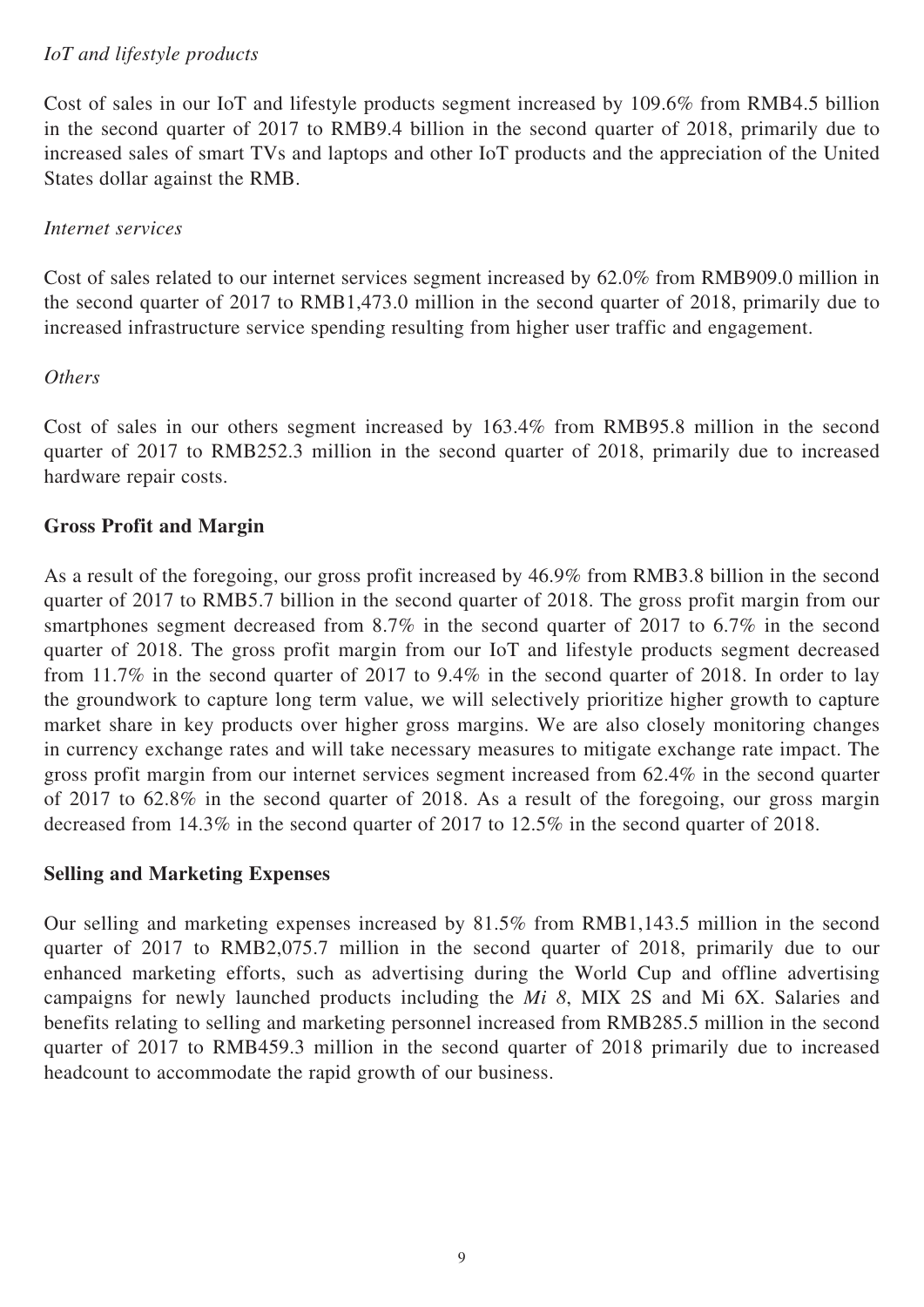# **Administrative Expenses**

Our administrative expenses increased by 4,469.6% from RMB228.8 million in the second quarter of 2017 to RMB10,456.9 million in the second quarter of 2018, primarily due to one-off sharebased compensation of RMB9.9 billion in the second quarter of 2018, as well as the expansion of our administration departments, including the management, human resources and accounting teams. Salaries and benefits (excluding the one-off share-based compensation) relating to administrative personnel increased from RMB116.7 million in the second quarter of 2017 to RMB302.7 million in the second quarter of 2018, primarily due to the related headcount increase to accommodate the rapid growth of our business. Our administrative expenses, excluding the one-off share-based compensation, increased from RMB228.8 million in the second quarter of 2017 to RMB527.1 million in the second quarter of 2018.

## **Research and Development Expenses**

Our research and development expenses increased by 92.8% from RMB707.3 million in the second quarter of 2017 to RMB1,363.6 million in the second quarter of 2018, primarily due to the expansion of our research and development efforts for our internet services and several new research projects. Salaries and benefits relating to research and development personnel increased primarily due to increased headcount to accommodate the rapid growth of our business.

## **Fair Value Changes on Investments Measured at Fair Value Through Profit or Loss**

Our fair value changes on investments measured at fair value through profit or loss decreased by 69.7% from RMB1,738.3 million in the second quarter of 2017 to RMB526.9 million in the second quarter of 2018, primarily due to the smaller changes in fair value gains of our equity and preferred share investments in the second quarter of 2018.

# **Share of Losses of Investments Accounted for Using the Equity Method**

Our share of losses of investments accounted for using the equity method changed from a loss of RMB84.6 million in the second quarter of 2017 to a loss of RMB128.5 million in the second quarter of 2018, primarily due to share of loss of IQIYI in the second quarter of 2018.

### **Other Income**

Our other income increased by 19.9% from RMB172.9 million in the second quarter of 2017 to RMB207.3 million in the second quarter of 2018, primarily due to the increase in dividend income following the declaration of dividends by Midea Group (Shenzhen Stock Exchange Stock Code: 000333) in the second quarter of 2018 and the increase in returns from our wealth management products.

### **Finance (Expense)/Income, Net**

We had net finance income of RMB4.5 million in the second quarter of 2017 and a net finance expense of RMB32.3 million in the second quarter of 2018, primarily due to greater interest expenses as a result of higher indebtedness.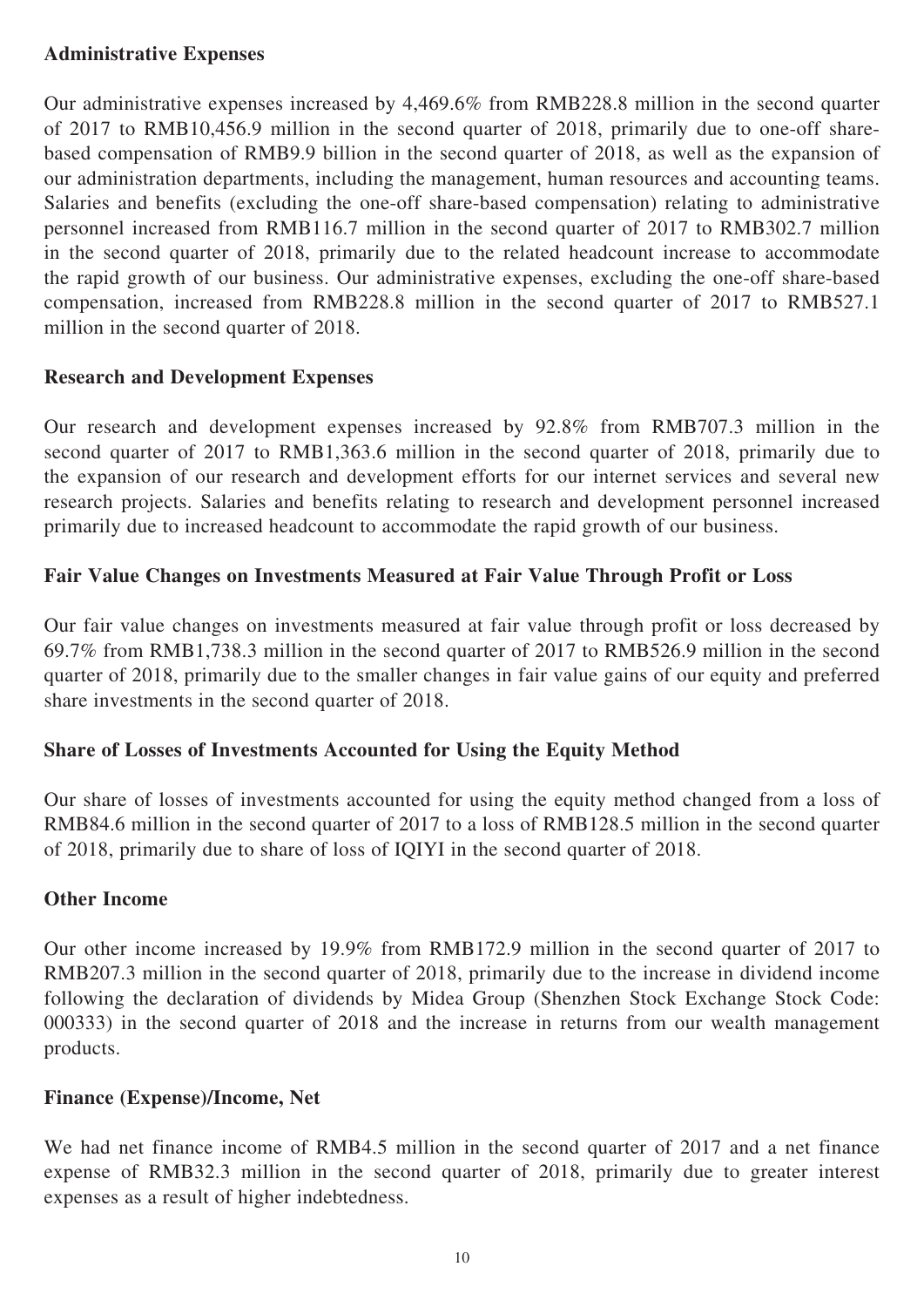## **Fair Value Changes of Convertible Redeemable Preferred Shares**

Changes in the fair value of our convertible redeemable preferred shares were recorded as "fair value changes of convertible redeemable preferred shares". Fair value changes of convertible redeemable preferred shares changed from a loss of RMB15.0 billion in the second quarter of 2017 to a gain of RMB22.5 billion in the second quarter of 2018, primarily due to revaluation of equity value of the Company based on the Offer Price in the Global Offering. After the completion of the Global Offering, all of our convertible redeemable preferred shares were converted to our Class B Shares. The fair value of each of convertible redeemable preferred shares is equivalent to the fair value of each of our ordinary shares on the conversion date, which is the Offer Price in the Global Offering.

### **Income Tax Expenses**

Our income tax expenses decreased from RMB626.2 million in the second quarter of 2017 to RMB275.8 million in the second quarter of 2018.

### **Profit/(Loss) for the Period**

As a result of the foregoing, we had a loss of RMB12.0 billion and profit of RMB14.6 billion in the second quarter of 2017 and the second quarter of 2018, respectively.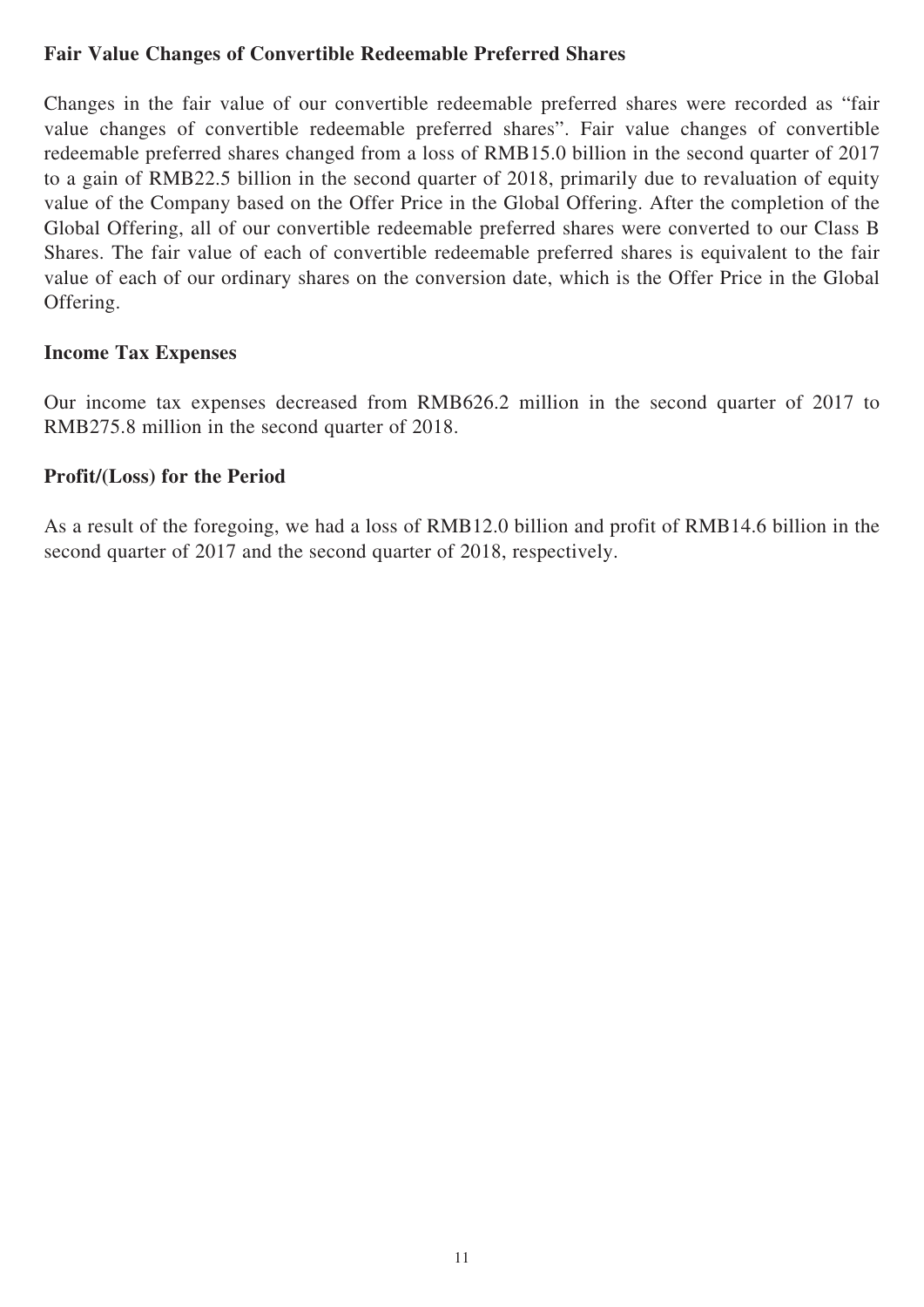# **Second Quarter of 2018 Compared to First Quarter of 2018**

The following table sets forth the comparative figures for the second quarter of 2018 and the first quarter of 2018:

|                                                               | <b>Three months ended</b> |                         |  |
|---------------------------------------------------------------|---------------------------|-------------------------|--|
|                                                               | <b>June 30,</b>           | March 31,               |  |
|                                                               | 2018                      | 2018                    |  |
|                                                               | (RMB in millions)         |                         |  |
|                                                               | (Unaudited)               | (Audited)               |  |
| <b>Revenue</b>                                                | 45,235.5                  | 34,412.3                |  |
| Cost of sales                                                 | (39,583.7)                | (30, 110.9)             |  |
| <b>Gross profit</b>                                           | 5,651.8                   | 4,301.4                 |  |
| Selling and marketing expenses                                |                           | $(2,075.7)$ $(1,402.8)$ |  |
| Administrative expenses                                       | (10, 456.9)               | (465.3)                 |  |
| Research and development expenses                             | (1,363.6)                 | (1,103.8)               |  |
| Fair value changes on investments measured                    |                           |                         |  |
| at fair value through profit or loss                          | 526.9                     | 1,762.9                 |  |
| Share of (losses)/gains of investments accounted              |                           |                         |  |
| for using the equity method                                   | (128.5)                   | 16.3                    |  |
| Other income                                                  | 207.3                     | 158.2                   |  |
| Other gains, net                                              | 46.7                      | 97.6                    |  |
| <b>Operating (loss)/profit</b>                                | (7,592.0)                 | 3,364.5                 |  |
| Finance (expense)/income, net                                 | (32.3)                    | 17.8                    |  |
| Fair value changes of convertible redeemable preferred shares | 22,532.7                  | (10,071.4)              |  |
| Profit/(loss) before income tax                               | 14,908.4                  | (6,689.1)               |  |
| Income tax expenses                                           | (275.8)                   | (338.3)                 |  |
| Profit/(loss) for the period                                  | 14,632.6                  | (7,027.4)               |  |
| <b>Non-IFRS Measure: Adjusted profit</b>                      | 2,116.8                   | 1,699.3                 |  |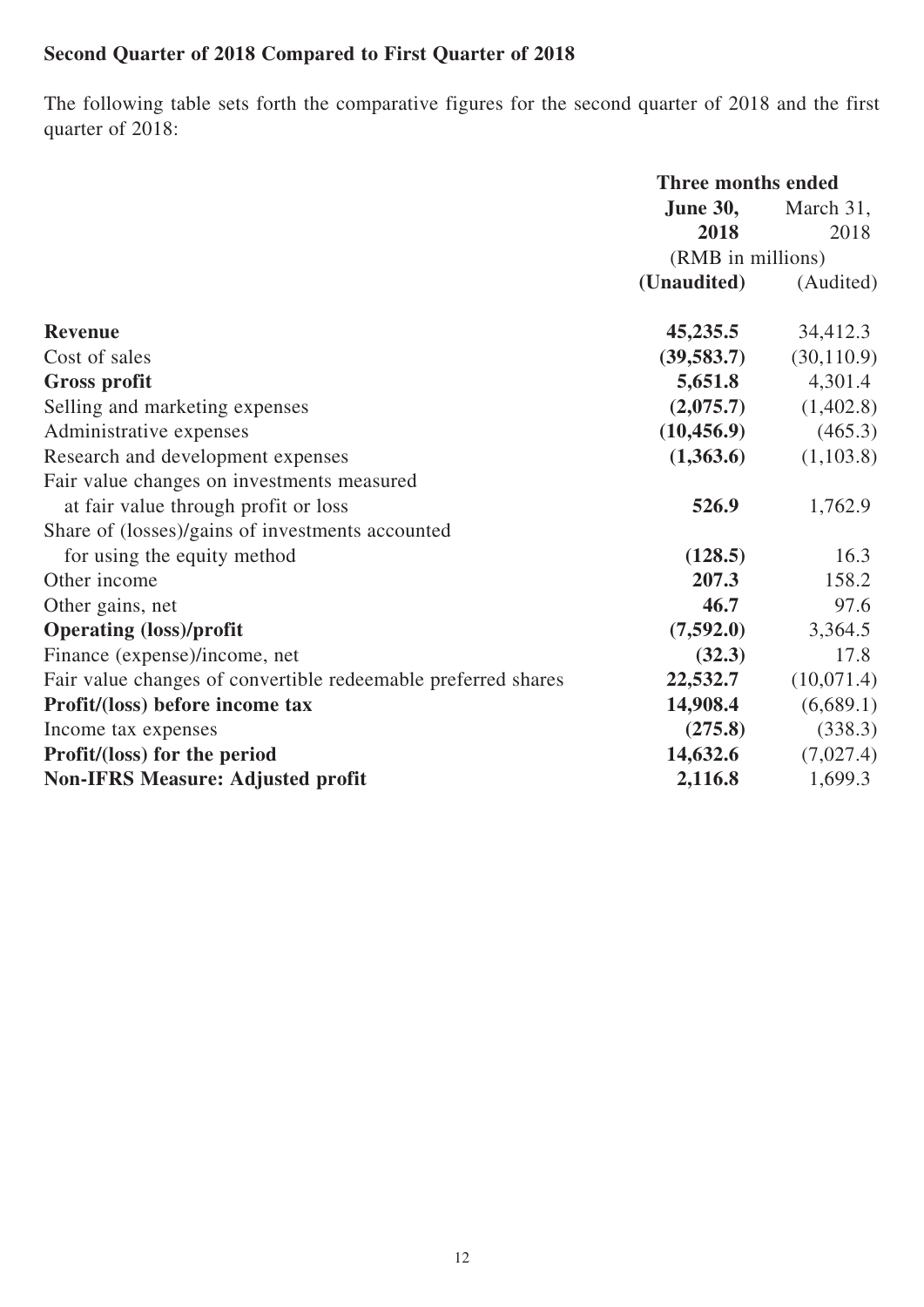## **Revenue**

Revenue increased by 31.5% to RMB45,235.5 million for the second quarter of 2018 on a quarteron-quarter basis. The following table sets forth our revenue by line of business for the second quarter of 2018 and the first quarter of 2018:

|                            | Three months ended                  |            |                |               |
|----------------------------|-------------------------------------|------------|----------------|---------------|
|                            | <b>June 30, 2018</b>                |            | March 31, 2018 |               |
|                            |                                     | % of total |                | $\%$ of total |
|                            | <b>Amount</b>                       | revenue    | Amount         | revenue       |
|                            | (RMB in millions, unless specified) |            |                |               |
|                            | (Unaudited)                         |            | (Audited)      |               |
| Smartphones                | 30,501.1                            | $67.4\%$   | 23,239.5       | 67.5%         |
| IoT and lifestyle products | 10,378.8                            | $22.9\%$   | 7,696.6        | 22.4%         |
| Internet services          | 3,958.2                             | $8.8\%$    | 3,231.3        | $9.4\%$       |
| <b>Others</b>              | 397.4                               | $0.9\%$    | 244.9          | $0.7\%$       |
| Total revenue              | 45,235.5                            | 100.0%     | 34,412.3       | 100.0%        |

#### *Smartphones*

Revenue from our smartphones segment increased by 31.2% from RMB23.2 billion in the three months ended March 31, 2018 to RMB30.5 billion in the three months ended June 30, 2018, driven by growth in both sales volume and ASP of our smartphones. We sold approximately 32.0 million units of smartphones in the three months ended June 30, 2018, compared to approximately 28.4 million units in the three months ended March 31, 2018. The ASP of our smartphones was RMB952.3 per unit in the three months ended June 30, 2018, compared with RMB817.9 per unit in the three months ended March 31, 2018. The increase in ASP was primarily due to strong sales of our mid to high end models such as MIX 2S and *Mi 8* in the China market. Enhanced marketing efforts in the second quarter, as well as major promotional events including the Mi Fans Festival in April and mid-year 6.18 sales in June, further boosted our brand awareness and sales performance.

### *IoT and lifestyle products*

Our revenue from our IoT and lifestyle products segment increased by 34.8% from RMB7.7 billion in the three months ended March 31, 2018 to RMB10.4 billion in the three months ended June 30, 2018, primarily due to strong growth in existing products, particularly smart TVs and laptops. Revenue from sales of our key IoT products, including smart TVs and laptops, increased by 30.7% from RMB3,195.9 million in the three months ended March 31, 2018 to RMB4,178.0 million in the three months ended June 30, 2018.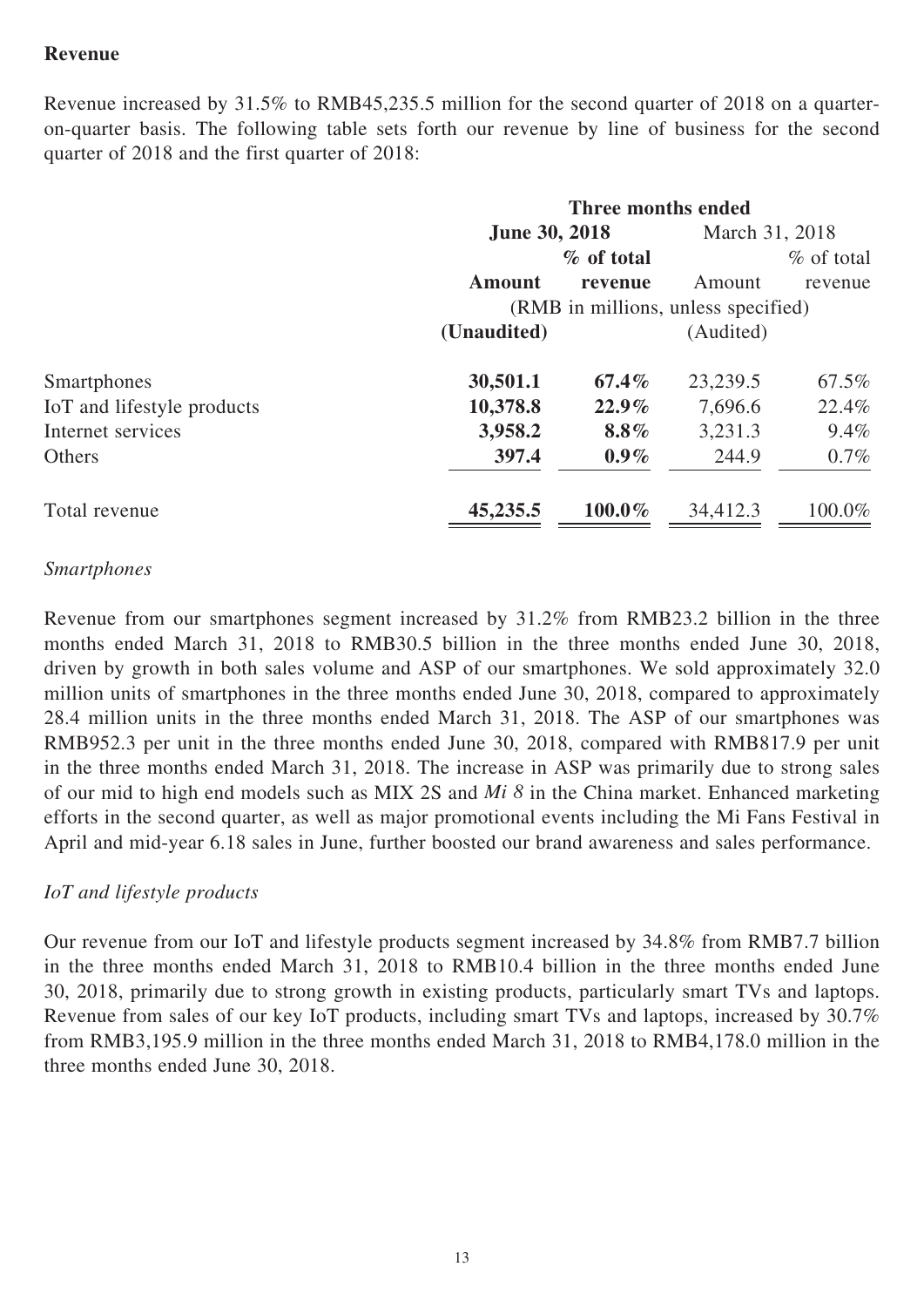#### *Internet services*

Revenue from our internet services segment increased by 22.5% from RMB3.2 billion in the three months ended March 31, 2018 to RMB4.0 billion in the three months ended June 30, 2018, primarily due to growth in advertising revenue. MIUI MAU increased by 8.9% from 190.0 million in March 2018 to 206.9 million in June 2018. Average internet services revenue per user, calculated as the ratio of internet services revenue for the three months ended March 31 and June 30 divided by the MAU in March and June for such quarter, increased from RMB17.0 in the three months ended March 31, 2018 to RMB19.1 in the three months ended June 30, 2018.

#### *Others*

Our other revenue increased by 62.2% from RMB244.9 million in the three months ended March 31, 2018 to RMB397.4 million in the three months ended June 30, 2018, primarily due to the increased hardware repair revenue.

#### **Cost of Sales**

Our cost of sales increased by 31.5% from RMB30.1 billion for the three months ended March 31, 2018 to RMB39.6 billion for the three months ended June 30, 2018.

|                            | Three months ended                  |          |                  |         |
|----------------------------|-------------------------------------|----------|------------------|---------|
|                            | <b>June 30, 2018</b>                |          | March 31, 2018   |         |
|                            |                                     | $\%$ of  |                  | $%$ of  |
|                            |                                     | segment  |                  | segment |
|                            | <b>Amount</b>                       | revenue  | Amount           | revenue |
|                            | (RMB in millions, unless specified) |          |                  |         |
|                            | (Unaudited)                         |          | (Audited)        |         |
| Smartphones                | 28,458.9                            | $62.9\%$ | $21,893.4^{(1)}$ | 63.6%   |
| IoT and lifestyle products | 9,399.5                             | $20.8\%$ | $6,875.0^{(1)}$  | 20.0%   |
| Internet services          | 1,473.0                             | $3.3\%$  | 1,219.4          | $3.5\%$ |
| Others                     | 252.3                               | $0.5\%$  | 123.1            | $0.4\%$ |
| Total cost of sales        | 39,583.7                            | $87.5\%$ | 30,110.9         | 87.5%   |

*Note:*

(1) There was a RMB156 million reclassification of costs from smartphones segment to IoT and lifestyle products segment to better reflect the segment information of the first quarter of 2018. The reclassification was related to the allocation of costs for the amortization of certain intangible assets including brand and software. The total gross profit of first quarter of 2018 was not affected by this reclassification. The reclassification also did not have any impact for the segment information for the years ended December 31, 2015, 2016 and 2017.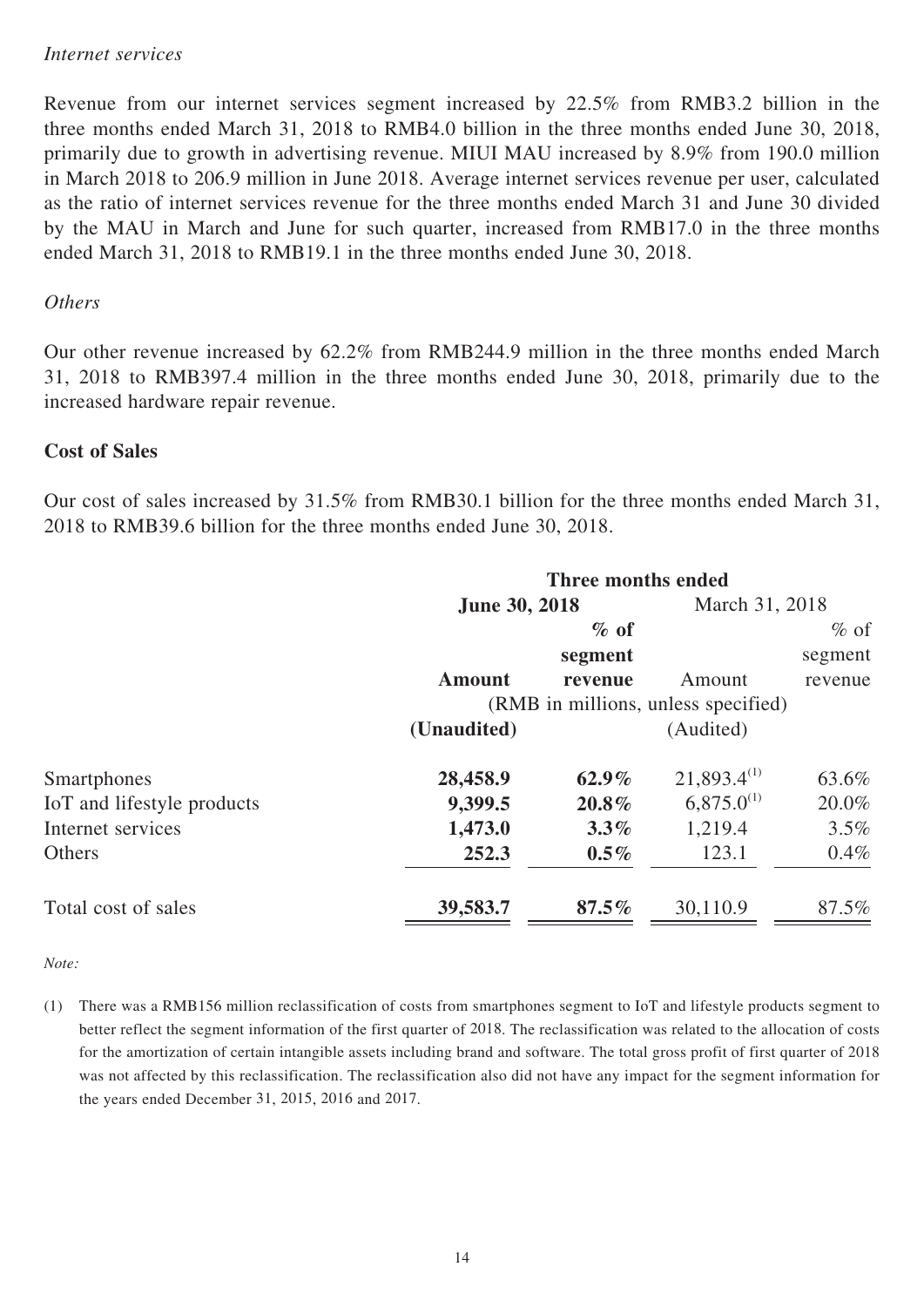## *Smartphones*

Cost of sales related to our smartphones segment increased by 30.0% from RMB21.9 billion in the three months ended March 31, 2018 to RMB28.5 billion in the three months ended June 30, 2018, primarily due to increased sales of our smartphones and the appreciation of the United States dollar against the RMB and Indian Rupee in the second quarter of 2018. For a detailed break-down of the costs of our smartphones segment, please refer to the section headed "Financial Information" in the prospectus of the Company dated June 25, 2018.

# *IoT and lifestyle products*

Cost of sales in our IoT and lifestyle products segment increased by 36.7% from RMB6.9 billion in the three months ended March 31, 2018 to RMB9.4 billion in the three months ended June 30, 2018, primarily due to increased sales of smart TVs and laptops and other IoT products and the appreciation of the United States dollar against the RMB.

### *Internet services*

Cost of sales related to our internet services segment increased by 20.8% from RMB1,219.4 million in the three months ended March 31, 2018 to RMB1,473.0 million in the three months ended June 30, 2018, primarily due to growth in advertising costs.

### *Others*

Cost of sales in our others segment increased by 104.9% from RMB123.1 million in the three months ended March 31, 2018 to RMB252.3 million in the three months ended June 30, 2018, primarily due to the increased hardware repair costs.

# **Gross Profit and Margin**

As a result of the foregoing, our gross profit increased by 31.4% from RMB4.3 billion in the three months ended March 31, 2018 to RMB5.7 billion in the three months ended June 30, 2018. The gross profit margin from our smartphones segment increased from 5.8% in the three months ended March 31, 2018 to 6.7% in the three months ended June 30, 2018. The gross profit margin from our IoT and lifestyle products segment decreased from 10.7% in the three months ended March 31, 2018 to 9.4% in the three months ended June 30, 2018. In order to lay the groundwork to capture long term value, we will selectively prioritize higher growth to capture market share in key products over higher gross margins. We are also closely monitoring changes in currency exchange rates and will take necessary measures to mitigate exchange rate impact. The gross profit margin from our internet services segment increased from 62.3% in the three months ended March 31, 2018 to 62.8% in the three months ended June 30, 2018. As a result of the foregoing, our gross margin remained stable.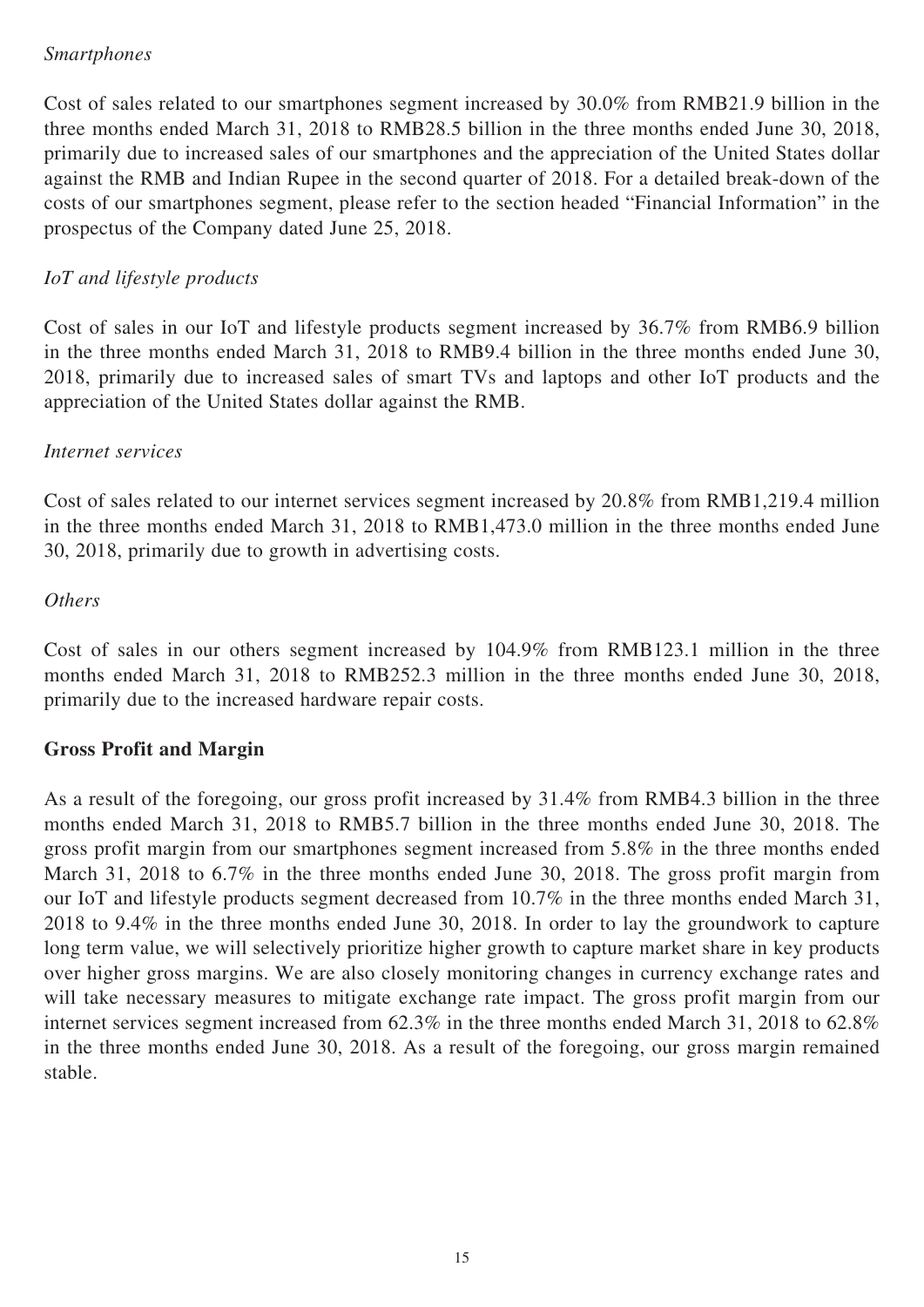# **Selling and Marketing Expenses**

Our selling and marketing expenses increased by 48.0% from RMB1,402.8 million in the three months ended March 31, 2018 to RMB2,075.7 million in the three months ended June 30, 2018, primarily due to increases in promotional and advertising expenses. Promotional and advertising expenses increased by 133.0% from RMB337.6 million in the three months ended March 31, 2018 to RMB786.5 million in the three months ended June 30, 2018, primarily due to series of online advertisements (e.g. World Cup advertisements) and offline advertisements for newly launched products including *Mi 8*, MIX 2S and Mi 6X.

## **Administrative Expenses**

Our administrative expenses increased by 2,147.2% from RMB465.3 million in the three months ended March 31, 2018 to RMB10,456.9 million in the three months ended June 30, 2018, primarily due to one-off share-based compensation of RMB9.9 billion in the second quarter of 2018. Our administrative expenses, excluding the one-off share-based compensation, increased from RMB465.3 million in the first quarter of 2018 to RMB527.1 million in the second quarter of 2018.

## **Research and Development Expenses**

Our research and development expenses increased by 23.5% from RMB1,103.8 million in the three months ended March 31, 2018 to RMB1,363.6 million in the three months ended June 30, 2018, primarily due to the increase in total compensation relating to research and development personnel and the expansion of our research projects. Salaries and benefits relating to research and development personnel increased primarily due to increased headcount to accommodate the rapid growth of our business.

### **Fair Value Changes on Investments Measured at Fair Value Through Profit or Loss**

Our fair value changes on investments measured at fair value through profit or loss decreased by 70.1% from RMB1.8 billion in the three months ended March 31, 2018 to RMB0.5 billion in the three months ended June 30, 2018, primarily due to the lesser changes in fair value gains of our equity and preferred share investments.

# **Share of (Losses)/Gains of Investments Accounted for Using the Equity Method**

Our share of (losses)/gains of investments accounted for using the equity method changed from a gain of RMB16.3 million in the three months March 31, 2018 to a loss of RMB128.5 million in the three months ended June 30, 2018, primarily due to share of loss of IQIYI in the second quarter of 2018.

### **Other Income**

Our other income increased by 31.0% from RMB158.2 million in the three months ended March 31, 2018 to RMB207.3 million in the three months ended June 30, 2018, primarily due to the increase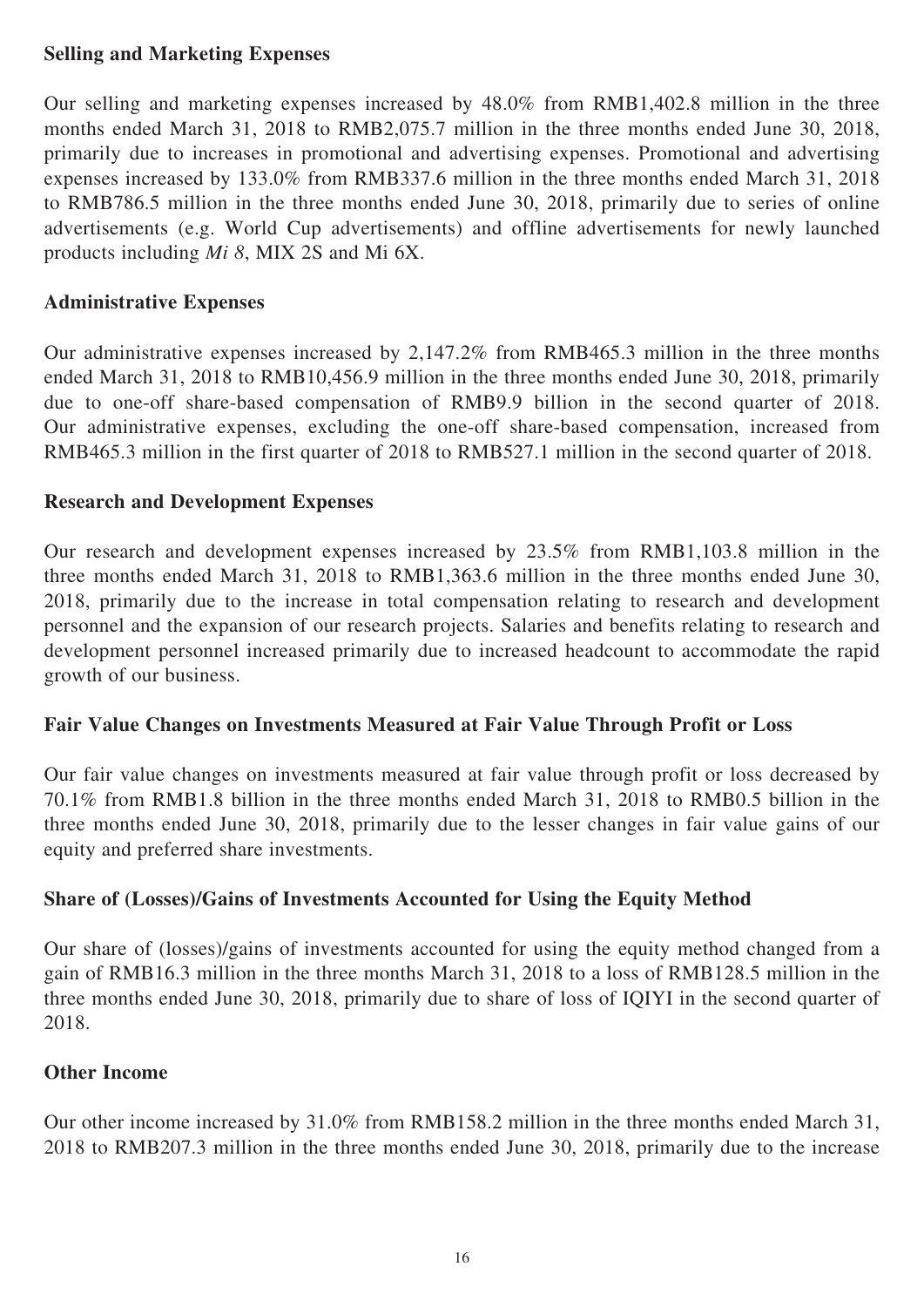in dividend income following the declaration of dividends by Midea Group (Shenzhen Stock Exchange Stock Code: 000333) in the second quarter of 2018.

## **Finance (Expense)/Income, Net**

We had net finance income of RMB17.8 million in the three months ended March 31, 2018 and a net finance expense of RMB32.3 million in the three months ended June 30, 2018, primarily due to an increase in interest expenses. Our interest expenses increased primarily due to increased interest expenses on bank borrowing.

## **Fair Value Changes of Convertible Redeemable Preferred Shares**

Changes in the fair value of convertible redeemable preferred shares were recorded as "fair value changes of convertible redeemable preferred shares". Fair value changes of convertible redeemable preferred shares increased from a loss of RMB10.1 billion in the three months ended March 31, 2018 to a gain of RMB22.5 billion in the three months ended June 30, 2018, primarily due to the revaluation of equity value of the Company based on the Offer Price in the Global Offering. After the completion of the Global Offering, all of our convertible redeemable preferred shares were converted to our Class B Shares. The fair value of each of convertible redeemable preferred shares is equivalent to the fair value of each of our ordinary shares on the conversion date, which is the Offer Price in the Global Offering.

## **Income Tax Expenses**

Our income tax expenses remained relatively stable, at RMB338.3 million in the three months ended March 31, 2018 and RMB275.8 million in the three months ended June 30, 2018.

# **Profit/(Loss) for the Period**

As a result of the foregoing, we had loss of RMB7.0 billion and profit of RMB14.6 billion in the three months ended March 31, 2018 and June 30, 2018, respectively.

# **Non-IFRS Measure: Adjusted Profit**

To supplement our consolidated results which are prepared and presented in accordance with International Financial Reporting Standards (the "**IFRS**"), we also use adjusted profit as an additional financial measure, which is not required by, or presented in accordance with, IFRS. We believe that the presentation of non-IFRS measures when shown in conjunction with the corresponding IFRS measures provides useful information to investors and management regarding financial and business trends in relation to our financial condition and results of operations, by eliminating any potential impact of items that our management does not consider to be indicative of our operating performance such as certain non-cash items and the impact of certain investment transactions. We also believe that the non-IFRS measures are appropriate for evaluating the Group's operating performance. The use of this non-IFRS measure has limitations as an analytical tool, and you should not consider it in isolation from, or as a substitute for analysis of, our results of operations or financial conditions as reported under IFRS. In addition, this non-IFRS financial measure may be defined differently from similar terms used by other companies.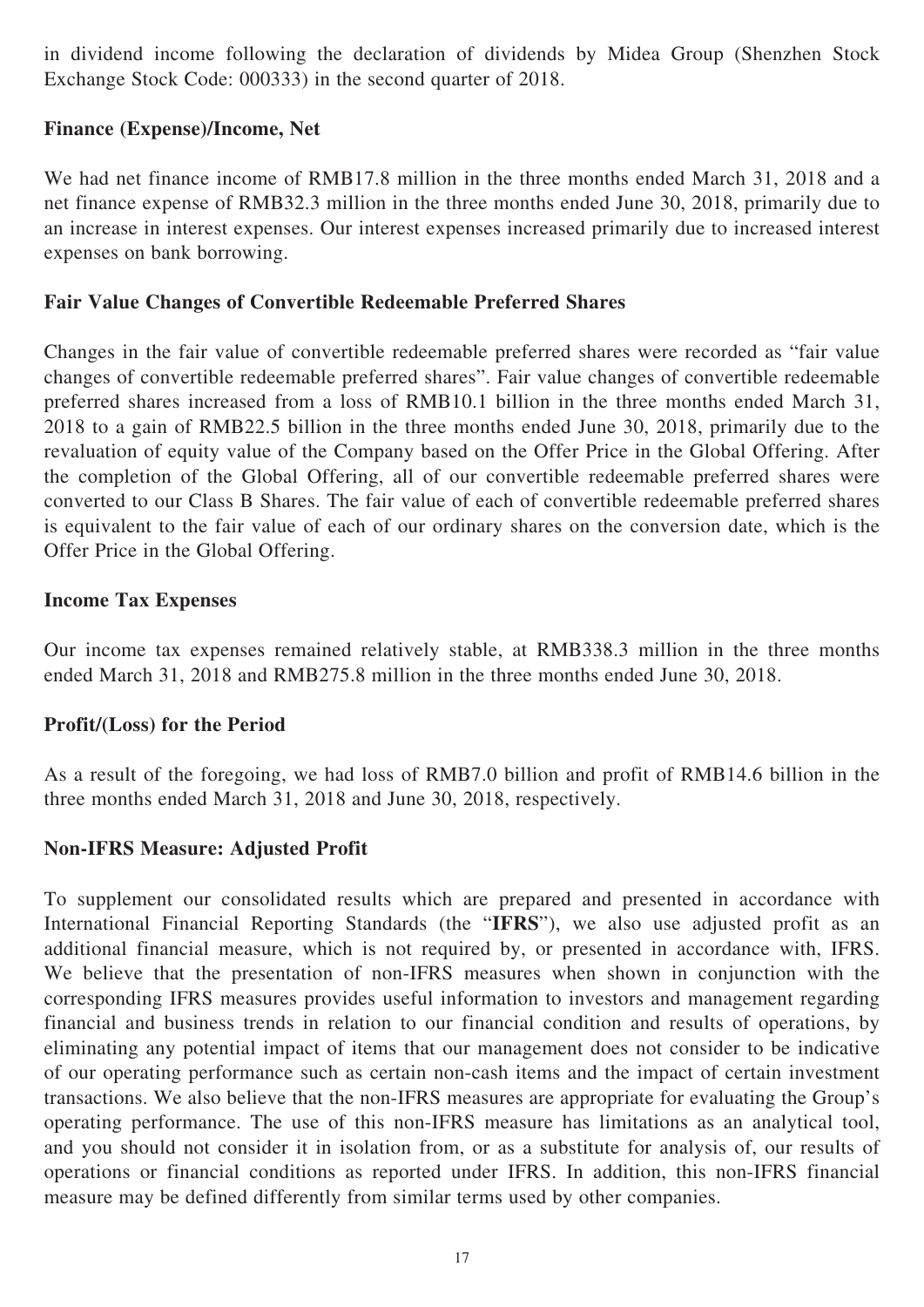The following tables set forth reconciliations of the Group's non-IFRS measures for the second quarter of 2018 and 2017, the first quarter of 2018, and the first half of 2018 and 2017 to the nearest measures prepared in accordance with IFRS:

|                   |              |                   |                     | Three Months Ended June 30, 2018          |                                                                            |                 |
|-------------------|--------------|-------------------|---------------------|-------------------------------------------|----------------------------------------------------------------------------|-----------------|
|                   |              |                   |                     | <b>Adjustments</b>                        |                                                                            |                 |
|                   |              | <b>Fair value</b> |                     |                                           |                                                                            |                 |
|                   |              | changes of        |                     |                                           | Amortization                                                               |                 |
|                   |              | convertible       |                     |                                           | of intangible                                                              |                 |
|                   |              | redeemable        |                     | Net fair                                  | assets                                                                     |                 |
|                   |              | preferred         |                     | Share-based value gains on resulting from |                                                                            |                 |
|                   | As reported  |                   |                     |                                           | shares compensation investments <sup>(1)</sup> acquisitions <sup>(2)</sup> | <b>Non-IFRS</b> |
|                   |              |                   |                     | (RMB in thousand, unless specified)       |                                                                            |                 |
|                   |              |                   |                     |                                           |                                                                            |                 |
| Profit for the    |              |                   |                     |                                           |                                                                            |                 |
| period            | 14,632,647   | (22, 532, 721)    | 10,527,322          | (510, 945)                                | 521                                                                        | 2,116,824       |
| Net margin        | 32.3%        |                   |                     |                                           |                                                                            | $4.7\%$         |
|                   |              |                   |                     | <b>Three Months Ended March 31, 2018</b>  |                                                                            |                 |
|                   |              |                   |                     | <b>Adjustments</b>                        |                                                                            |                 |
|                   |              | <b>Fair value</b> |                     |                                           |                                                                            |                 |
|                   |              | changes of        |                     |                                           | <b>Amortization</b>                                                        |                 |
|                   |              | convertible       |                     |                                           | of intangible                                                              |                 |
|                   |              | redeemable        |                     | Net fair                                  | assets                                                                     |                 |
|                   |              | preferred         |                     | Share-based value gains on resulting from |                                                                            |                 |
|                   | As reported  |                   | shares compensation |                                           | investments <sup>(1)</sup> acquisitions <sup>(2)</sup>                     | <b>Non-IFRS</b> |
|                   |              |                   |                     | (RMB in thousand, unless specified)       |                                                                            |                 |
| (Loss)/profit for |              |                   |                     |                                           |                                                                            |                 |
| the period        | (7,027,411)  | 10,071,376        | 488,237             | (1,833,421)                               | 520                                                                        | 1,699,301       |
| Net margin        | $(20.5)\%$   |                   |                     |                                           |                                                                            | $4.9\%$         |
|                   |              |                   |                     |                                           |                                                                            |                 |
|                   |              |                   |                     | Three Months Ended June 30, 2017          |                                                                            |                 |
|                   |              |                   |                     | Adjustments                               |                                                                            |                 |
|                   |              | Fair value        |                     |                                           |                                                                            |                 |
|                   |              | changes of        |                     |                                           | Amortization                                                               |                 |
|                   |              | convertible       |                     |                                           | of intangible                                                              |                 |
|                   |              | redeemable        |                     | Net fair                                  | assets                                                                     |                 |
|                   |              | preferred         | Share-based         | value gains on                            | resulting from                                                             |                 |
|                   | As reported  | shares            | compensation        | investments <sup>(1)</sup>                | acquisitions <sup>(2)</sup>                                                | Non-IFRS        |
|                   |              |                   |                     | (RMB in thousand, unless specified)       |                                                                            |                 |
| (Loss)/profit for |              |                   |                     |                                           |                                                                            |                 |
| the period        | (11,966,571) | 15,004,165        | 182,209             | (1,528,921)                               | 611                                                                        | 1,691,493       |
|                   |              |                   |                     |                                           |                                                                            |                 |
| Net margin        | $(44.5)\%$   |                   |                     |                                           |                                                                            | 6.3%            |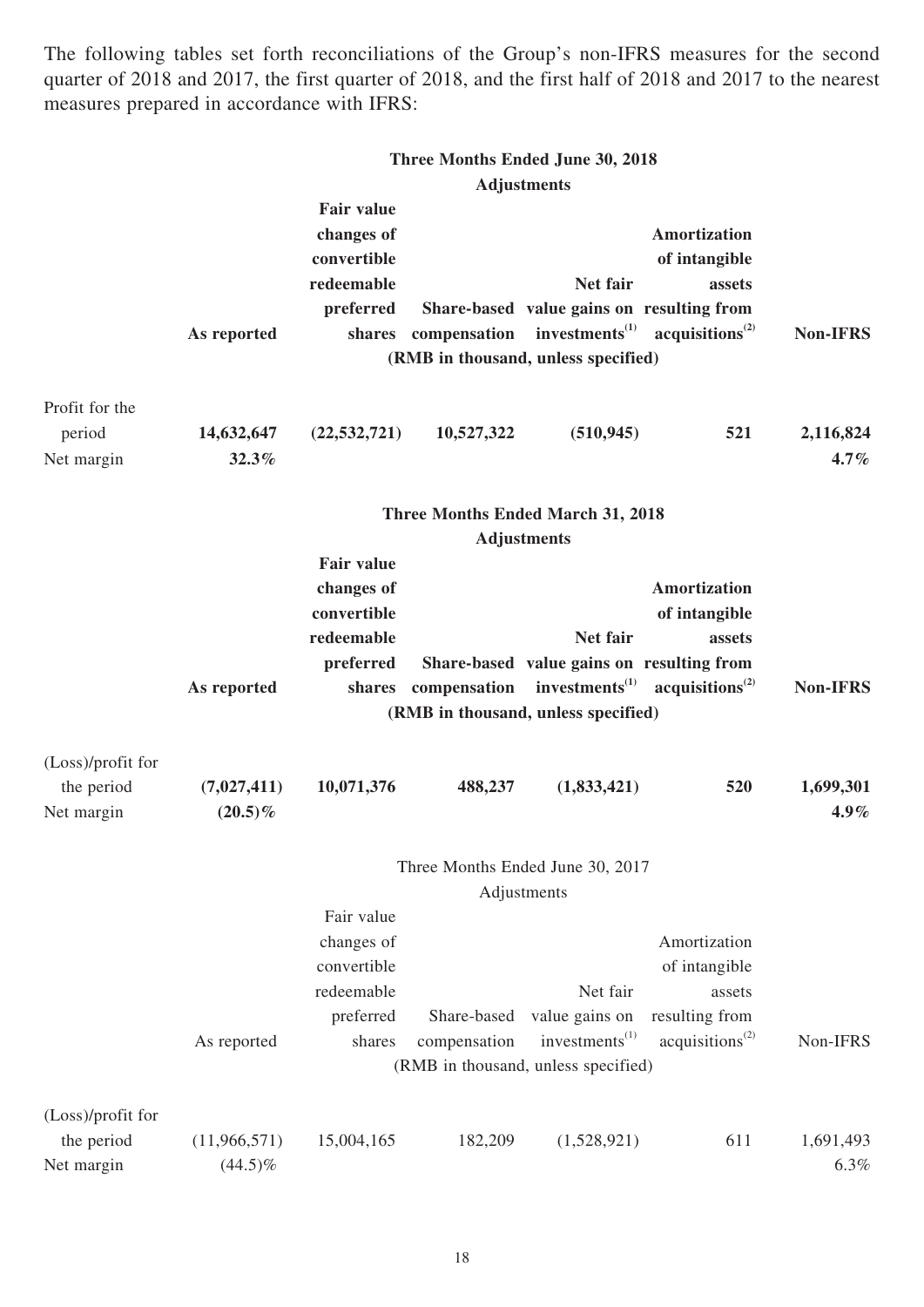|                                               |                              |                                                                              |                             | Six Months Ended June 30, 2018                                                                  |                                                                                          |                      |
|-----------------------------------------------|------------------------------|------------------------------------------------------------------------------|-----------------------------|-------------------------------------------------------------------------------------------------|------------------------------------------------------------------------------------------|----------------------|
|                                               |                              |                                                                              |                             | <b>Adjustments</b>                                                                              |                                                                                          |                      |
|                                               | As reported                  | <b>Fair value</b><br>changes of<br>convertible<br>redeemable<br>preferred    | shares compensation         | Net fair<br>Share-based value gains on resulting from<br>investments <sup>(1)</sup>             | <b>Amortization</b><br>of intangible<br>assets<br>acquisitions <sup>(2)</sup>            | <b>Non-IFRS</b>      |
|                                               |                              |                                                                              |                             | (RMB in thousand, unless specified)                                                             |                                                                                          |                      |
| Profit for the<br>period<br>Net margin        | 7,605,236<br>9.5%            | (12, 461, 345)                                                               | 11,015,559                  | (2,344,366)                                                                                     | 1,041                                                                                    | 3,816,125<br>$4.8\%$ |
|                                               |                              |                                                                              |                             | Six Months Ended June 30, 2017<br>Adjustments                                                   |                                                                                          |                      |
|                                               | As reported                  | Fair value<br>changes of<br>convertible<br>redeemable<br>preferred<br>shares | Share-based<br>compensation | Net fair<br>value gains on<br>investments <sup>(1)</sup><br>(RMB in thousand, unless specified) | Amortization<br>of intangible<br>assets<br>resulting from<br>acquisitions <sup>(2)</sup> | Non-IFRS             |
| (Loss)/profit for<br>the period<br>Net margin | (19, 833, 590)<br>$(43.7)\%$ | 24,468,644                                                                   | 318,385                     | (2,602,638)                                                                                     | 1,223                                                                                    | 2,352,024<br>5.2%    |

*Notes:*

(1) Includes fair value gains on equity investments and preferred shares investments deducting the cumulative fair value changes for investments disposed in the current period, the impairment provision for investments, remeasurement of loss of significant influence in an associate and re-measurement of investments transferring from financial asset measured at fair value through profit or loss to investments using the equity method, net of tax.

(2) Represents amortization of intangible assets resulting from acquisitions, net of tax.

# **Liquidity and Financial Resources**

We have historically funded our cash requirements principally from cash generated from our operations and bank borrowings. We had cash and cash equivalents of RMB14.0 billion and RMB14.9 billion as of March 31, 2018 and June 30, 2018, respectively.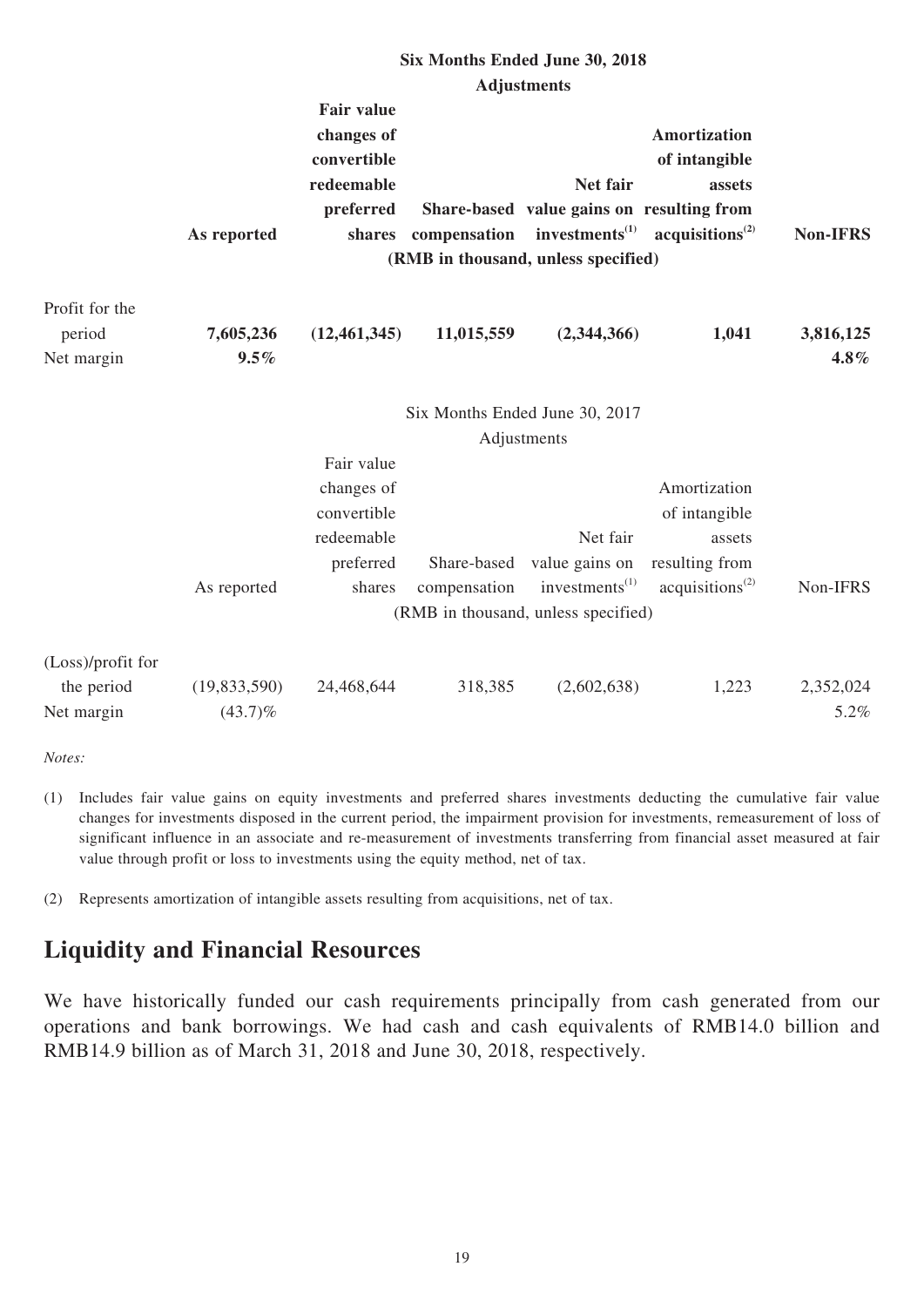#### **Consolidated Statement of Cash Flow**

|                                                                       | Three months<br>ended<br><b>June 30, 2018</b> | Three months<br>ended<br>March 31, 2018 |
|-----------------------------------------------------------------------|-----------------------------------------------|-----------------------------------------|
|                                                                       | (in thousands of RMB)                         |                                         |
|                                                                       | (Unaudited)                                   | (Audited)                               |
| Net cash generated from/(used in) operating activities <sup>(1)</sup> | 7,399,225                                     | (1,277,682)                             |
| Net cash (used in)/generated from investing activities                | (4, 286, 376)                                 | 460,647                                 |
| Net cash (used in)/generated from financing activities <sup>(1)</sup> | (2,144,294)                                   | 3,337,476                               |
| Net increase in cash and cash equivalents                             | 968,555                                       | 2,520,441                               |
| Cash and cash equivalents at beginning of period                      | 14,027,013                                    | 11,563,282                              |
| Effects of exchange rate changes on cash and cash equivalents         | (101, 418)                                    | (56,710)                                |
| Cash and cash equivalents at end of period                            | 14,894,150                                    | 14,027,013                              |

*Note:*

(1) Excluding the increase in loan and interest receivables mainly resulting from internet finance business, the net cash generated from operating activities was RMB8.2 billion for the three months ended June 30, 2018 and the net cash used in operating activities was RMB1.2 billion for three months ended March 31, 2018; excluding the change of borrowings for internet finance business, the net cash used in financing activities was RMB0.7 billion for the three months ended June 30, 2018 and the net cash generated from financing activities was RMB2.5 billion for the three months ended March 31, 2018. The information in this footnote is based on the management accounts of the Group which has not been audited or reviewed by the Group's auditor. The accounting policies applied in the preparation of the management accounts are consistent with those used for other figures in this announcement.

# **Net Cash Generated From/(Used In) Operating Activities**

Net cash generated from/(used in) operating activities represents cash generated from/(used in) operations minus income tax paid. Cash generated from/(used in) operations primarily comprise our loss or profit for the period adjusted by non-cash items and changes in working capital.

For the three months ended June 30, 2018, net cash generated from operating activities amounted to RMB7.4 billion, representing cash generated from operations of RMB8.0 billion minus income tax paid of RMB0.6 billion. Cash generated from operations was primarily attributable to our profit before income tax of RMB14.9 billion, as adjusted by (i) the add-back of non-cash items, primarily comprising share-based compensation of RMB10.5 billion, offset by fair value changes of convertible redeemable preferred shares of RMB22.5 billion, and (ii) changes in working capital, which primarily comprised an increase in trade payables of RMB15.5 billion, an increase in prepayments and other receivables of RMB3.3 billion and an increase in inventories of RMB6.8 billion.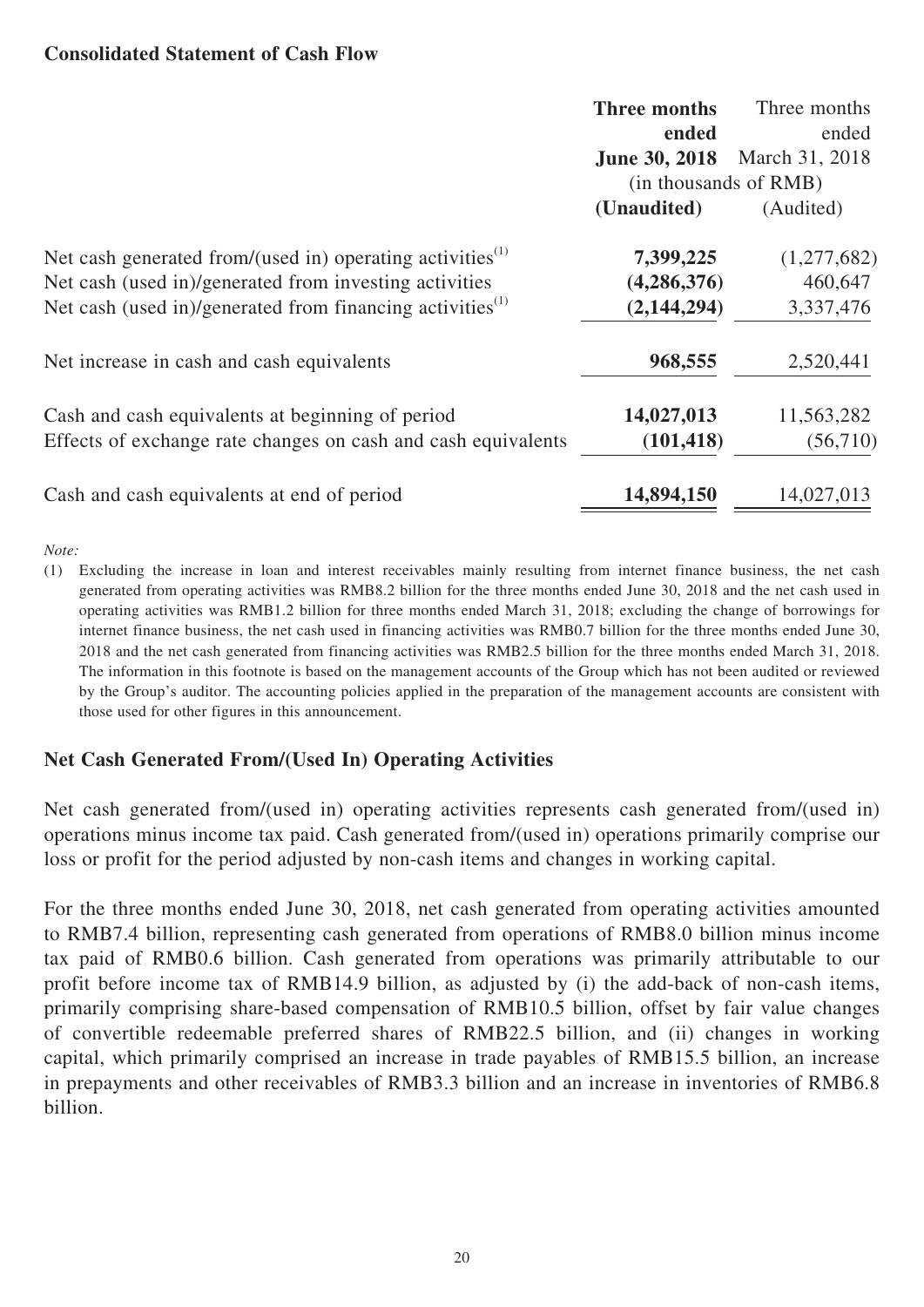# **Net Cash (Used In)/Generated From Investing Activities**

For the three months ended June 30, 2018, our net cash used in investing activities was RMB4.3 billion, which was primarily attributable to the net cash used in purchase of short-term investments measured at fair value through profit or loss of RMB35.5 billion, and the net cash generated from proceeds from maturity of short-term investments measured at fair value through profit or loss of RMB30.4 billion.

# **Net Cash (Used In)/Generated From Financing Activities**

For the three months ended June 30, 2018, our net cash used in financing activities was RMB2.1 billion, which was primarily attributable to repayments of borrowings of RMB2.5 billion and placement of restricted cash of RMB3.3 billion, partially offset by proceeds from limited partners of RMB2.6 billion.

### **Borrowings**

As of March 31, 2018 and June 30, 2018, we had total borrowings of RMB14.1 billion and RMB12.6 billion, respectively.

### **Convertible Redeemable Preferred Shares**

As of March 31, 2018 and June 30, 2018, our convertible redeemable preferred shares had fair values of RMB165.3 billion and RMB150.6 billion, respectively.

### **Capital Expenditure**

|                                                   | Three months ended    |                                     |  |
|---------------------------------------------------|-----------------------|-------------------------------------|--|
|                                                   | (in thousands of RMB) | <b>June 30, 2018</b> March 31, 2018 |  |
| Capital expenditures                              | 308,642               | 706,042                             |  |
| Placement of long-term investments <sup>(1)</sup> | 310,400               | 600,242                             |  |
| Total                                             | 619,042               | 1,306,284                           |  |

*Note:*

(1) Placement for long-term investments represents equity investments and preferred share investments.

Our capital expenditures primarily included expenditures on property and equipment resulting from the construction of and improvements made to our office complex, as well as intangible assets.

### **Off-Balance Sheet Commitments and Arrangements**

As of June 30, 2018, except for financial guarantee contracts, we had not entered into any offbalance sheet arrangements.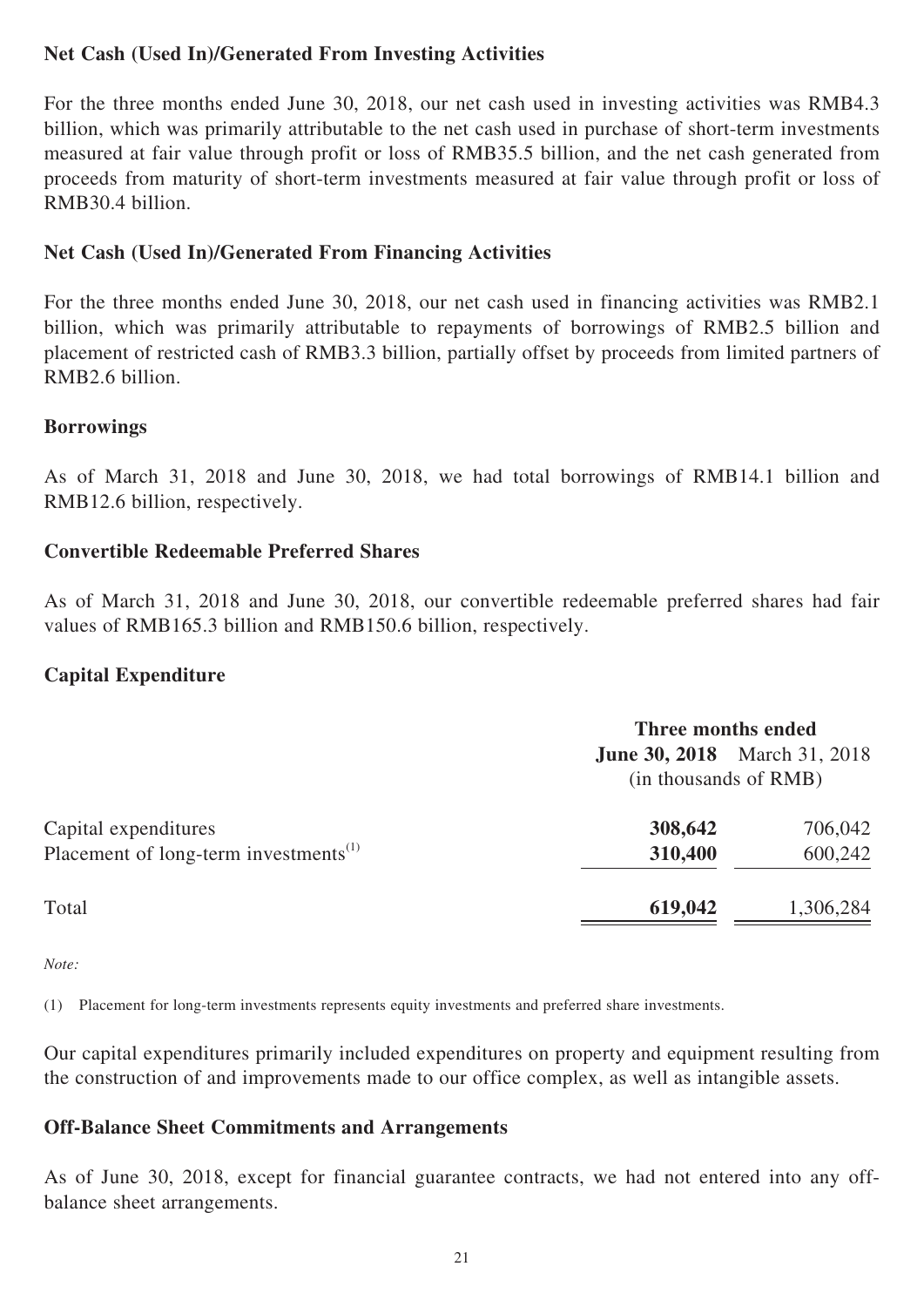# **Future Plans for Material Investments and Capital Assets**

As of June 30, 2018, we did not have other plans for material investments and capital assets.

# **Material Acquisitions and Disposals of Subsidiaries and Affiliated Companies**

During the six months ended June 30, 2018, we did not have any material acquisitions or disposals of subsidiaries and affiliated companies.

## **Employee and Remuneration Policy**

As of June 30, 2018, we had 15,222 full-time employees, 14,495 of whom were based in mainland China, primarily at our headquarters in Beijing, with the rest primarily based in India, Taiwan, Hong Kong and Indonesia. We expect to continue to increase our headcount in mainland China and our key target markets in the rest of the world. As of June 30, 2018, our research and development personnel, totaling 6,537 employees, were staffed across our various departments.

Our success depends on our ability to attract, retain and motivate qualified personnel. As part of our human resources strategy, we offer employees competitive compensation packages. As of June 30, 2018, over 6,415 employees held share-based awards. The total remuneration expenses, including share-based compensation expense, for the three months ended June 30, 2018 were RMB11,642.9 million, representing an increase of 666.3% as compared to the previous quarter ended March 31, 2018, primarily due to one-off share-based compensation of RMB9.9 billion in the second quarter of 2018.

### **Foreign Exchange Risk**

The transactions of our Company are denominated and settled in our functional currency, the United States dollar. Our Group's subsidiaries primarily operate in the People's Republic of China and other regions such as India, and are exposed to foreign exchange risk arising from various currencies exposures, primarily with respect to the United States dollar. Therefore, foreign exchange risk primarily arose from recognized assets and liabilities in our subsidiaries when receiving or to receive foreign currencies from, or paying or to pay foreign currencies to overseas business partners.

We did not hedge against any fluctuation in foreign currency in the three months ended June 30, 2018, nor did we do so in the three months ended March 31, 2018.

### **Pledge of Assets**

As at June 30, 2018, we pledged a restricted deposit of RMB4,587.1 million (as of March 31, 2018: RMB1,678.2 million).

### **Contingent Liabilities**

As at June 30, 2018, we did not have any material contingent liabilities (as of March 31, 2018: nil).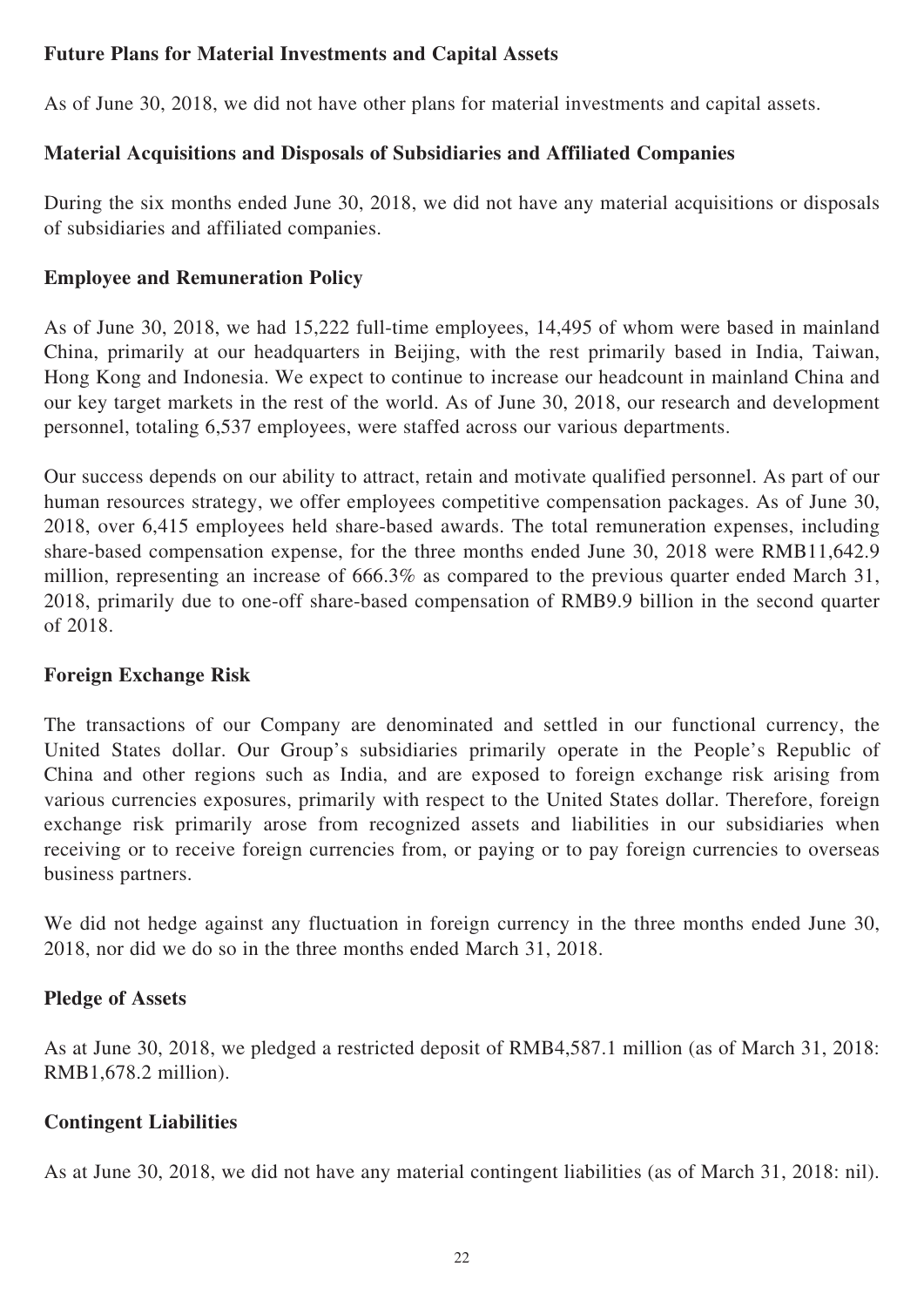# **UNAUDITED INTERIM CONDENSED CONSOLIDATED FINANCIAL INFORMATION**

# **Unaudited Interim Condensed Consolidated Income Statements**

*For the three months and six months ended June 30, 2018 (Expressed in Renminbi ("RMB"))*

|                                                                                                          |                | <b>Unaudited</b><br><b>Unaudited</b><br>Three months ended<br><b>Six months ended</b><br><b>June 30,</b><br><b>June 30,</b> |                |                |                |
|----------------------------------------------------------------------------------------------------------|----------------|-----------------------------------------------------------------------------------------------------------------------------|----------------|----------------|----------------|
|                                                                                                          | <b>Note</b>    | 2018                                                                                                                        | 2017           | 2018           | 2017           |
|                                                                                                          |                | <b>RMB'000</b>                                                                                                              | <b>RMB'000</b> | <b>RMB'000</b> | <b>RMB'000</b> |
| <b>Revenue</b>                                                                                           | 3              | 45, 235, 473                                                                                                                | 26,879,009     | 79,647,835     | 45,410,802     |
| Cost of sales                                                                                            | $\overline{4}$ | (39, 583, 661)                                                                                                              | (23,031,378)   | (69, 694, 596) | (39,099,053)   |
| <b>Gross profit</b>                                                                                      |                | 5,651,812                                                                                                                   | 3,847,631      | 9,953,239      | 6,311,749      |
| Selling and marketing expenses                                                                           | 4              | (2,075,709)                                                                                                                 | (1,143,514)    | (3,478,538)    | (1,870,371)    |
| Administrative expenses                                                                                  | $\overline{4}$ | (10, 456, 916)                                                                                                              | (228, 839)     | (10, 922, 239) | (469, 048)     |
| Research and development expenses<br>Fair value changes on investments<br>measured at fair value through | $\overline{4}$ | (1,363,619)                                                                                                                 | (707, 311)     | (2,467,394)    | (1,312,000)    |
| profit or loss<br>Share of losses of investments accounted                                               | 8              | 526,910                                                                                                                     | 1,738,300      | 2,289,778      | 2,918,000      |
| for using the equity method                                                                              | 5              | (128, 512)                                                                                                                  | (84,610)       | (112, 183)     | (151, 014)     |
| Other income                                                                                             |                | 207,315                                                                                                                     | 172,901        | 365,541        | 197,057        |
| Other gains/(losses), net                                                                                |                | 46,757                                                                                                                      | 64,741         | 144,324        | (10,578)       |
| <b>Operating (loss)/profit</b>                                                                           |                | (7,591,962)                                                                                                                 | 3,659,299      | (4,227,472)    | 5,613,795      |
| Finance (expense)/income, net<br>Fair value changes of convertible                                       |                | (32, 330)                                                                                                                   | 4,480          | (14, 496)      | (7,641)        |
| redeemable preferred shares                                                                              | 12             | 22,532,721                                                                                                                  | (15,004,165)   | 12,461,345     | (24, 468, 644) |
| Profit/(loss) before income tax                                                                          |                | 14,908,429                                                                                                                  | (11,340,386)   | 8,219,377      | (18, 862, 490) |
| Income tax expenses                                                                                      | 6              | (275, 782)                                                                                                                  | (626, 185)     | (614, 141)     | (971, 100)     |
| Profit/(loss) for the period<br>Profit/(loss) attributable to:                                           |                | 14,632,647                                                                                                                  | (11,966,571)   | 7,605,236      | (19,833,590)   |
| — Owners of the Company                                                                                  |                | 14,651,318                                                                                                                  | (11,960,551)   | 7,646,195      | (19,806,442)   |
| — Non-controlling interests                                                                              |                | (18, 671)                                                                                                                   | (6,020)        | (40, 959)      | (27, 148)      |
|                                                                                                          |                | 14,632,647                                                                                                                  | (11,966,571)   | 7,605,236      | (19,833,590)   |
| Earnings/(loss) per share                                                                                |                |                                                                                                                             |                |                |                |
| (expressed in RMB per share)<br><b>Basic</b>                                                             | 7              | 1.409                                                                                                                       | (1.226)        | 0.759          | (2.030)        |
| Diluted                                                                                                  |                | (0.377)                                                                                                                     | (1.226)        | (0.234)        | (2.030)        |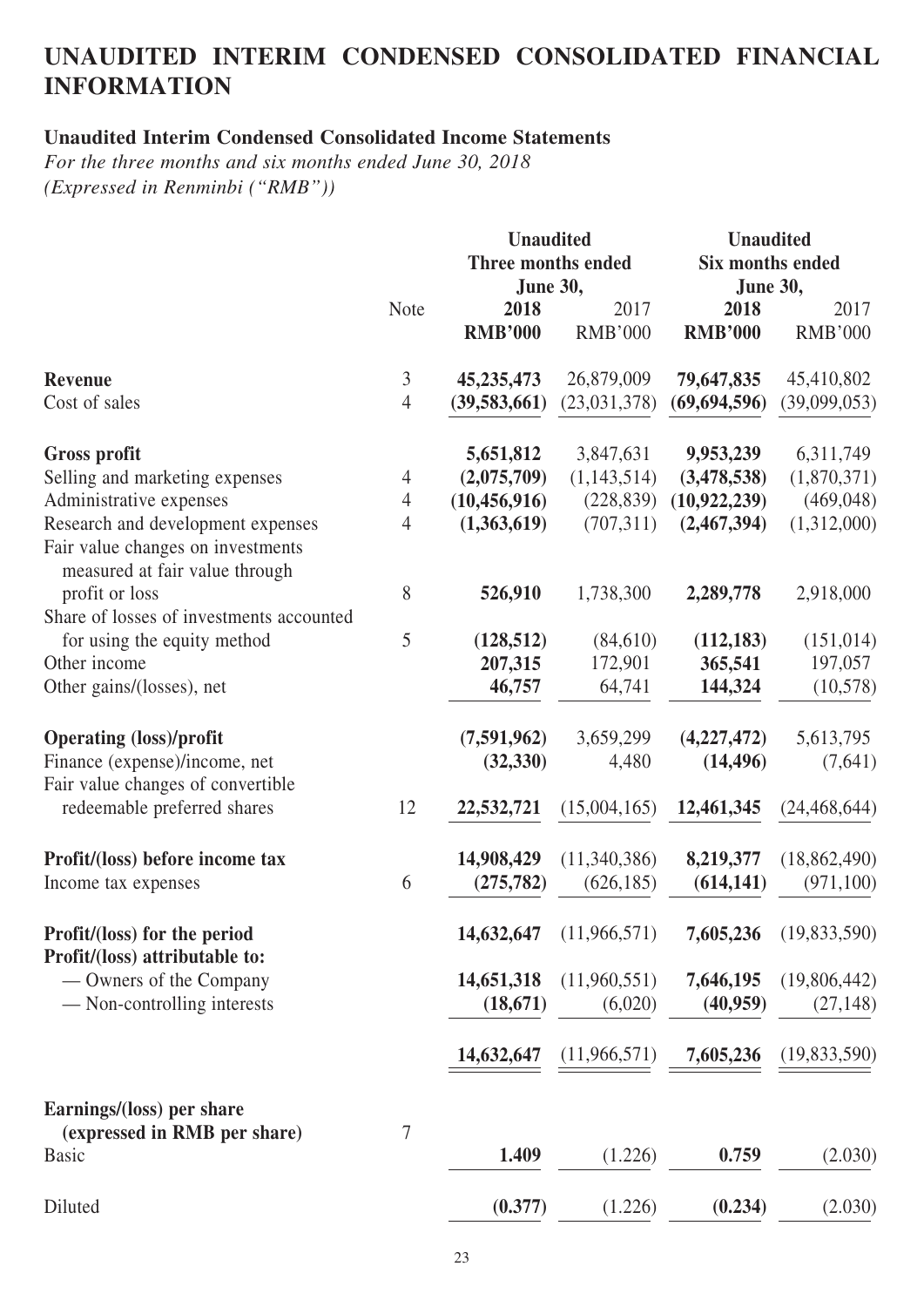# **Unaudited Interim Condensed Consolidated Statements of Comprehensive Income**

*For the three months and six months ended June 30, 2018 (Expressed in RMB)*

|                                                                                                                                                           |             |                        | <b>Unaudited</b><br><b>Unaudited</b><br>Three months ended<br><b>Six months ended</b><br><b>June 30,</b><br><b>June 30,</b> |                         |                          |
|-----------------------------------------------------------------------------------------------------------------------------------------------------------|-------------|------------------------|-----------------------------------------------------------------------------------------------------------------------------|-------------------------|--------------------------|
|                                                                                                                                                           | <b>Note</b> | 2018<br><b>RMB'000</b> | 2017<br><b>RMB'000</b>                                                                                                      | 2018<br><b>RMB'000</b>  | 2017<br><b>RMB'000</b>   |
| Profit/(loss) for the period                                                                                                                              |             | 14,632,647             | (11,966,571)                                                                                                                | 7,605,236               | (19,833,590)             |
| Other comprehensive (loss)/income:<br>Items that may be reclassified to<br>profit or loss<br>Share of other comprehensive<br>income/(loss) of investments |             |                        |                                                                                                                             |                         |                          |
| accounted for using the equity method<br>Currency translation differences<br>Item that will not be reclassified<br>subsequently to profit or loss         | 5           | 125,515<br>(212,762)   | (7,550)<br>(26, 811)                                                                                                        | 111,153<br>(399, 244)   | (6,897)<br>(22,666)      |
| Currency translation differences                                                                                                                          |             | (7,392,513)            | 2,296,789                                                                                                                   | (1,480,779)             | 2,876,660                |
| Other comprehensive (loss)/income<br>for the period, net of tax                                                                                           |             | (7, 479, 760)          | 2,262,428                                                                                                                   | (1,768,870)             | 2,847,097                |
| Total comprehensive income/(loss)<br>for the period                                                                                                       |             | 7,152,887              |                                                                                                                             | $(9,704,143)$ 5,836,366 | (16,986,493)             |
| <b>Attributable to:</b><br>— Owners of the Company<br>- Non-controlling interests                                                                         |             | 7,163,993<br>(11, 106) | (9,694,520)<br>(9,623)                                                                                                      | 5,875,458<br>(39,092)   | (16,955,302)<br>(31,191) |
|                                                                                                                                                           |             | 7,152,887              | (9,704,143)                                                                                                                 | 5,836,366               | (16,986,493)             |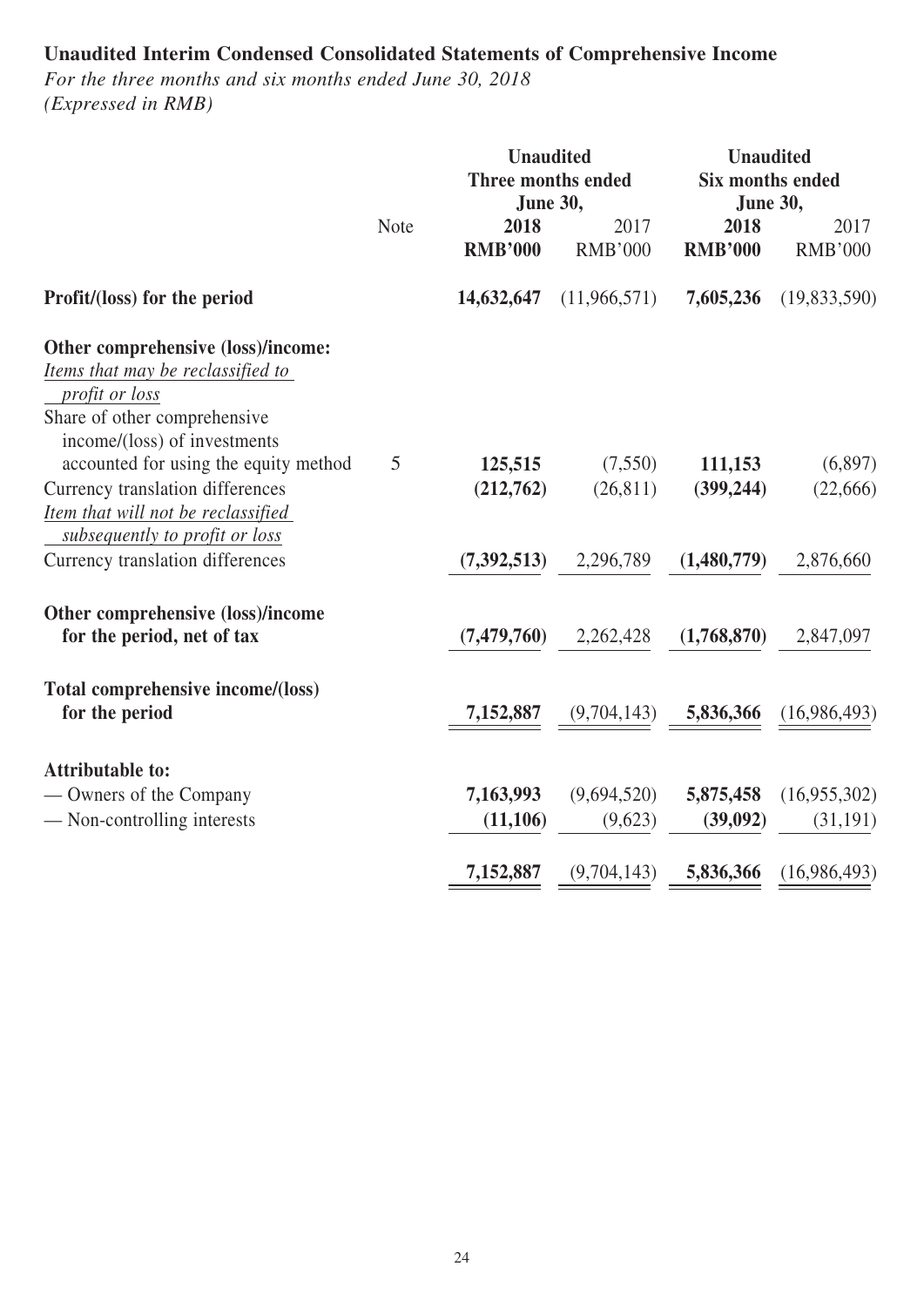# **Unaudited Interim Condensed Consolidated Balance Sheets**

*As of June 30, 2018 (Expressed in RMB)*

|                                                                                      |             | <b>Unaudited</b><br>As of | Audited<br>As of |
|--------------------------------------------------------------------------------------|-------------|---------------------------|------------------|
|                                                                                      |             | <b>June 30,</b>           | December 31,     |
|                                                                                      | <b>Note</b> | 2018                      | 2017             |
|                                                                                      |             | <b>RMB'000</b>            | <b>RMB'000</b>   |
| <b>Assets</b>                                                                        |             |                           |                  |
| <b>Non-current assets</b>                                                            |             |                           |                  |
| Land use rights                                                                      |             | 3,377,517                 | 3,416,359        |
| Property and equipment                                                               |             | 2,394,155                 | 1,730,872        |
| Intangible assets                                                                    |             | 2,176,439                 | 2,274,352        |
| Investments accounted for using the equity method                                    | 5           | 7,495,225                 | 1,710,819        |
| Long-term investments measured                                                       |             |                           |                  |
| at fair value through profit or loss                                                 | 8           | 16,229,340                | 18,856,961       |
| Deferred income tax assets                                                           |             | 946,928                   | 591,576          |
| Other non-current assets                                                             |             | 132,189                   | 150,361          |
|                                                                                      |             | 32,751,793                | 28,731,300       |
| <b>Current assets</b>                                                                |             |                           |                  |
| Inventories                                                                          | 10          | 21,740,309                | 16,342,928       |
| Trade receivables                                                                    | 9           | 7,112,042                 | 5,469,507        |
| Loan receivables                                                                     |             | 8,795,925                 | 8,144,493        |
| Prepayments and other receivables                                                    |             | 15,289,506                | 11,393,910       |
| Short-term investments measured at amortized cost<br>Short-term investments measured | 8           |                           | 800,000          |
| at fair value through profit or loss                                                 | 8           | 7,900,902                 | 4,488,076        |
| Short-term bank deposits                                                             |             | 1,198                     | 225,146          |
| Restricted cash                                                                      |             | 4,587,069                 | 2,711,119        |
| Cash and cash equivalents                                                            |             | 14,894,150                | 11,563,282       |
|                                                                                      |             | 80,321,101                | 61,138,461       |
| <b>Total assets</b>                                                                  |             | 113,072,894               | 89,869,761       |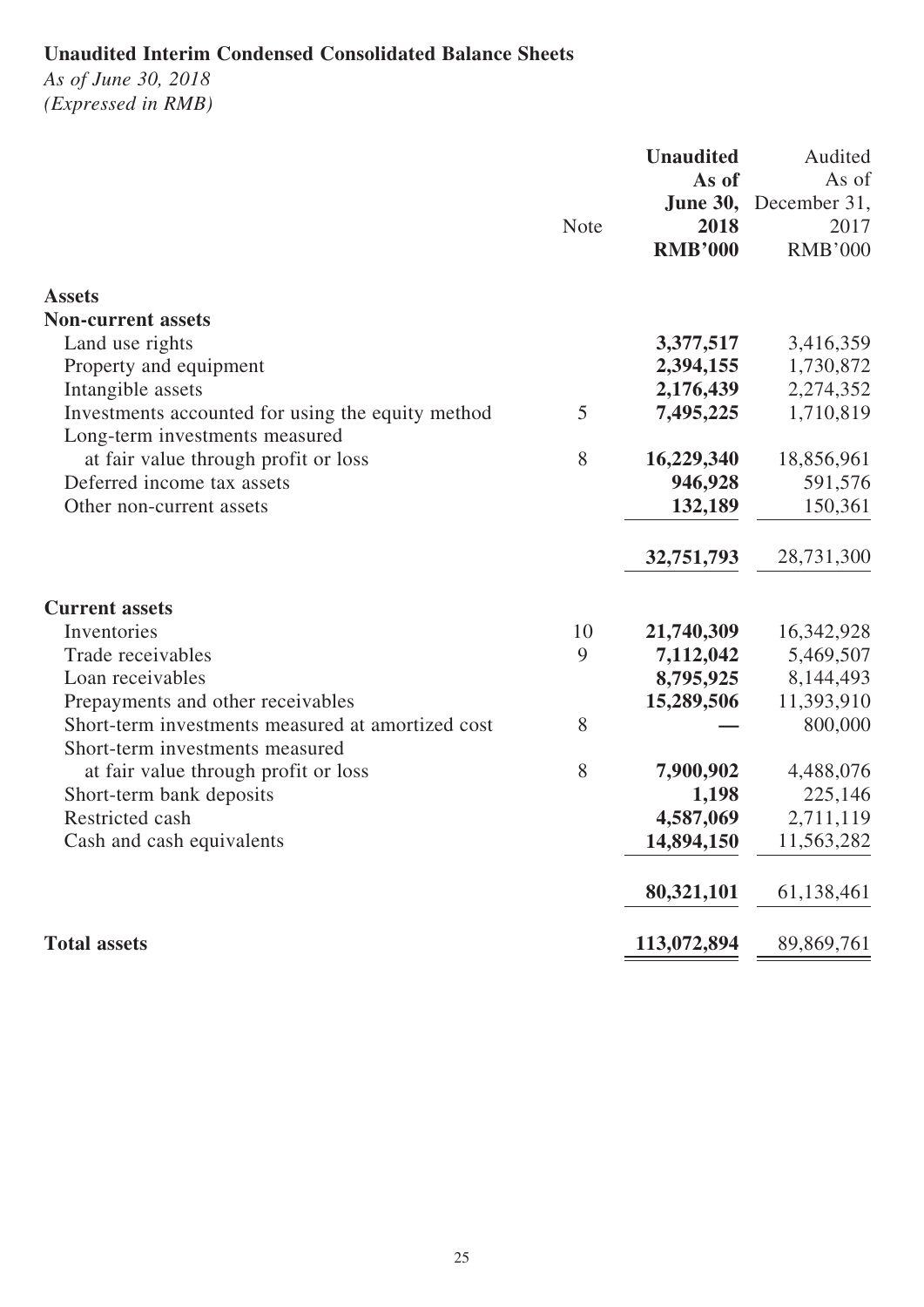|                                                       | <b>Note</b> | <b>Unaudited</b><br>As of<br>2018<br><b>RMB'000</b> | Audited<br>As of<br>June 30, December 31,<br>2017<br><b>RMB'000</b> |
|-------------------------------------------------------|-------------|-----------------------------------------------------|---------------------------------------------------------------------|
| <b>Equity and liabilities</b>                         |             |                                                     |                                                                     |
| <b>Equity attributable to owners of the Company</b>   |             |                                                     |                                                                     |
| Share capital<br>Reserves                             |             | 161                                                 | 150<br>$(110, 431, 652)$ $(127, 272, 511)$                          |
|                                                       |             |                                                     |                                                                     |
|                                                       |             |                                                     | $(110,431,491)$ $(127,272,361)$                                     |
| <b>Non-controlling interests</b>                      |             | 93,940                                              | 61,670                                                              |
| <b>Total equity</b>                                   |             |                                                     | $(110,337,551)$ $(127,210,691)$                                     |
| <b>Liabilities</b>                                    |             |                                                     |                                                                     |
| <b>Non-current liabilities</b>                        |             |                                                     |                                                                     |
| <b>Borrowings</b>                                     | 11          | 4,601,862                                           | 7,251,312                                                           |
| Deferred income tax liabilities<br>Warranty provision |             | 1,043,484<br>239,272                                | 1,018,651<br>191,404                                                |
| Convertible redeemable preferred shares               | 12          | 150,563,894                                         | 161,451,203                                                         |
| Other non-current liabilities                         | 13          | 2,665,697                                           | 35,211                                                              |
|                                                       |             | 159, 114, 209                                       | 169,947,781                                                         |
| <b>Current liabilities</b>                            |             |                                                     |                                                                     |
| Trade payables                                        | 14          | 44,966,287                                          | 34,003,331                                                          |
| Other payables and accruals                           |             | 4,624,944                                           | 4,223,979                                                           |
| Advance from customers<br><b>Borrowings</b>           | 11          | 3,771,828<br>7,950,151                              | 3,390,650<br>3,550,801                                              |
| Income tax liabilities                                |             | 481,345                                             | 421,113                                                             |
| Warranty provision                                    |             | 2,501,681                                           | 1,542,797                                                           |
|                                                       |             | 64,296,236                                          | 47, 132, 671                                                        |
| <b>Total liabilities</b>                              |             | 223,410,445                                         | 217,080,452                                                         |
| <b>Total equity and liabilities</b>                   |             | 113,072,894                                         | 89,869,761                                                          |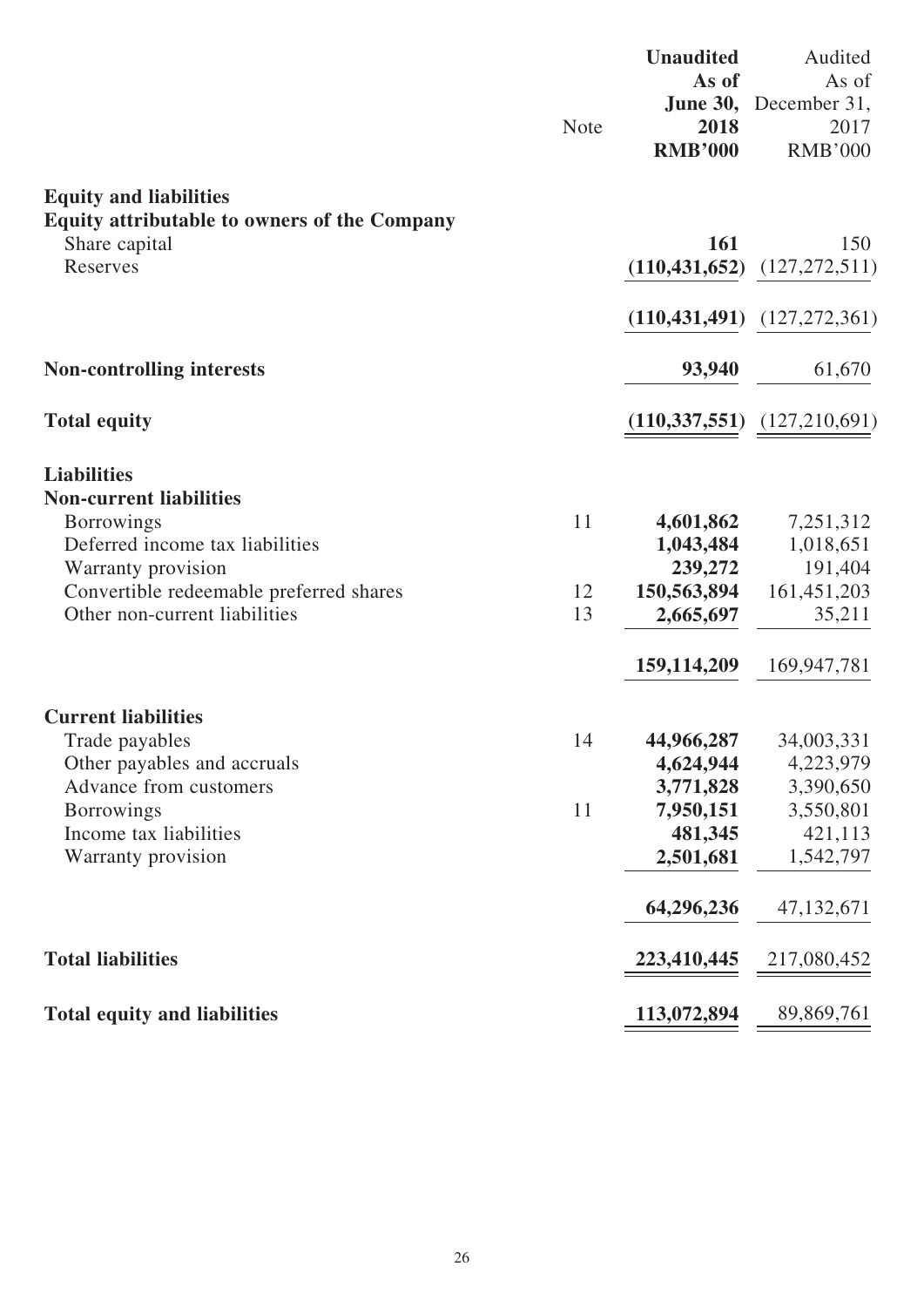# **Unaudited Interim Condensed Consolidated Statements of Cash Flows**

*For the six months ended June 30, 2018 (Expressed in RMB)*

|                                                                                                          |                           | <b>Unaudited</b> |  |  |
|----------------------------------------------------------------------------------------------------------|---------------------------|------------------|--|--|
|                                                                                                          | Six months ended June 30, |                  |  |  |
|                                                                                                          | 2018                      | 2017             |  |  |
|                                                                                                          | <b>RMB'000</b>            | <b>RMB'000</b>   |  |  |
| Net cash generated from operating activities                                                             | 6,121,543                 | 1,938,638        |  |  |
| Net cash used in investing activities                                                                    | (3,825,729)               | (1,817,334)      |  |  |
| Net cash generated from financing activities                                                             | 1,193,182                 | 2,967,113        |  |  |
| Net increase in cash and cash equivalents                                                                | 3,488,996                 | 3,088,417        |  |  |
| Cash and cash equivalents at the beginning of the period<br>Effects of exchange rate changes on cash and | 11,563,282                | 9,230,320        |  |  |
| cash equivalents                                                                                         | (158, 128)                | (238, 164)       |  |  |
| Cash and cash equivalents at end of the period                                                           | 14,894,150                | 12,080,573       |  |  |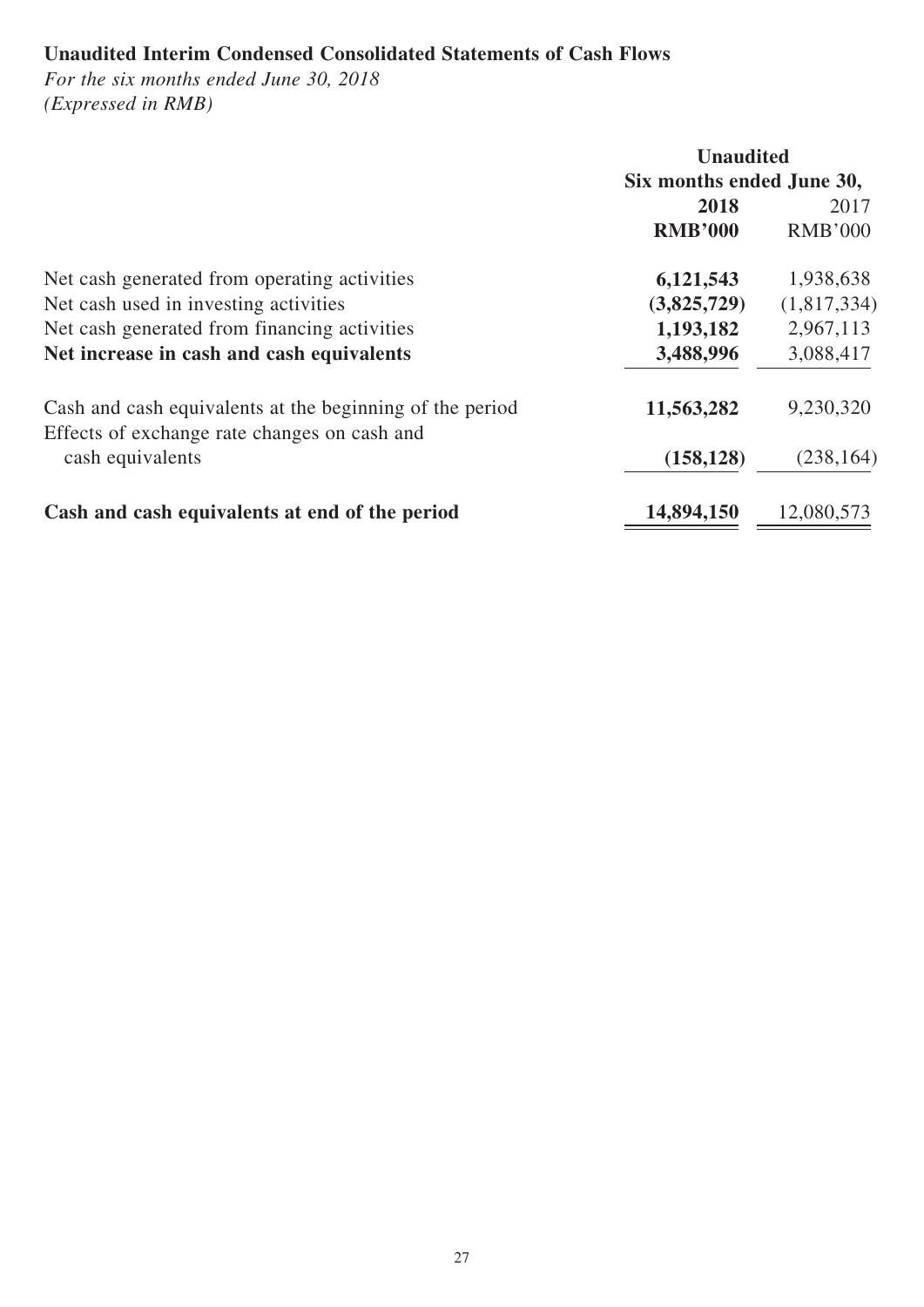# **Notes:**

#### **1 General information**

Xiaomi Corporation (formerly known as Top Elite Limited) (the "Company"), was incorporated in the Cayman Islands on January 5, 2010 as an exempted company with limited liability under the Companies Law, Cap. 22 (Law 3 of 1961, as consolidated and revised) of the Cayman Islands. The address of the Company's registered office is at the offices of Maples Corporate Services Limited, PO Box 309, Ugland House, Grand Cayman, KY1-1104, Cayman Islands.

The Company is an investment holding company. The Company and its subsidiaries, including controlled structured entities (together, the "Group") are principally engaged in development and sales of smartphones, internet of things ("IoT") and lifestyle products, provision of internet services and investments holding in the People's Republic of China and other countries or regions.

Lei Jun is the ultimate controlling shareholder of the Company as of the date of this financial information.

The interim condensed consolidated financial information comprises the interim condensed consolidated balance sheet as of June 30, 2018, the interim condensed consolidated income statements and the interim condensed consolidated statements of comprehensive income for the three months and six months periods then ended, the interim condensed consolidated statement of changes in equity and the interim condensed consolidated statement of cash flows for the six months period then ended, and a summary of significant accounting policies and other explanatory notes (the "Interim Financial Information"). The Interim Financial Information is presented in Renminbi ("RMB"), unless otherwise stated.

#### **2 Basis of preparation**

The Interim Financial Information has been prepared in accordance with International Accounting Standard ("IAS") 34, "Interim Financial Reporting", issued by the International Accounting Standards Board ("IASB").

The Interim Financial Information does not include all the notes of the type normally included in an annual financial statements. Accordingly, it should be read in conjunction with the financial information for the year ended December 31, 2017 as set out in the accountant's report (the "Accountant's Report") included in Appendix I to the prospectus of the Group in connection with the initial public offering of the Company's shares on the Main Board of The Stock Exchange of Hong Kong Limited (the "Stock Exchange") dated June 25, 2018.

As of June 30, 2018, the Group had net liabilities of RMB110,337,551,000 and accumulated losses of RMB121,316,496,000, respectively, primarily due to the significant fair value changes of convertible redeemable preferred shares ("Preferred Shares"). All Preferred Shares were converted into class B ordinary shares upon completion of its initial public offering on the Main Board of the Stock Exchange on July 9, 2018. The Preferred Shares will not have cash flow impact to the Group in the next twelve months from the date of the report.

As of June 30, 2018, the Group had net current asset of RMB16,024,865,000. In addition, the Group has performed a working capital forecast for the next twelve months. Accordingly, the directors believe that the Group will have sufficient cash resources to satisfy its future working capital in the next twelve months from the date of the report and they consider that it is appropriate that the Interim Financial Information is prepared on a going concern basis.

The accounting policies and method of computation used in the preparation of the Interim Financial Information are consistent with those used in the financial information for the years ended December 31, 2015, 2016 and 2017, and the 3 months ended March 31, 2018, as set out in the Accountant's Report.

Amendments to International Financial Reporting Standards ("IFRS") effective for the financial year ending December 31, 2018 do not have a material impact on the Group's Interim Financial Information.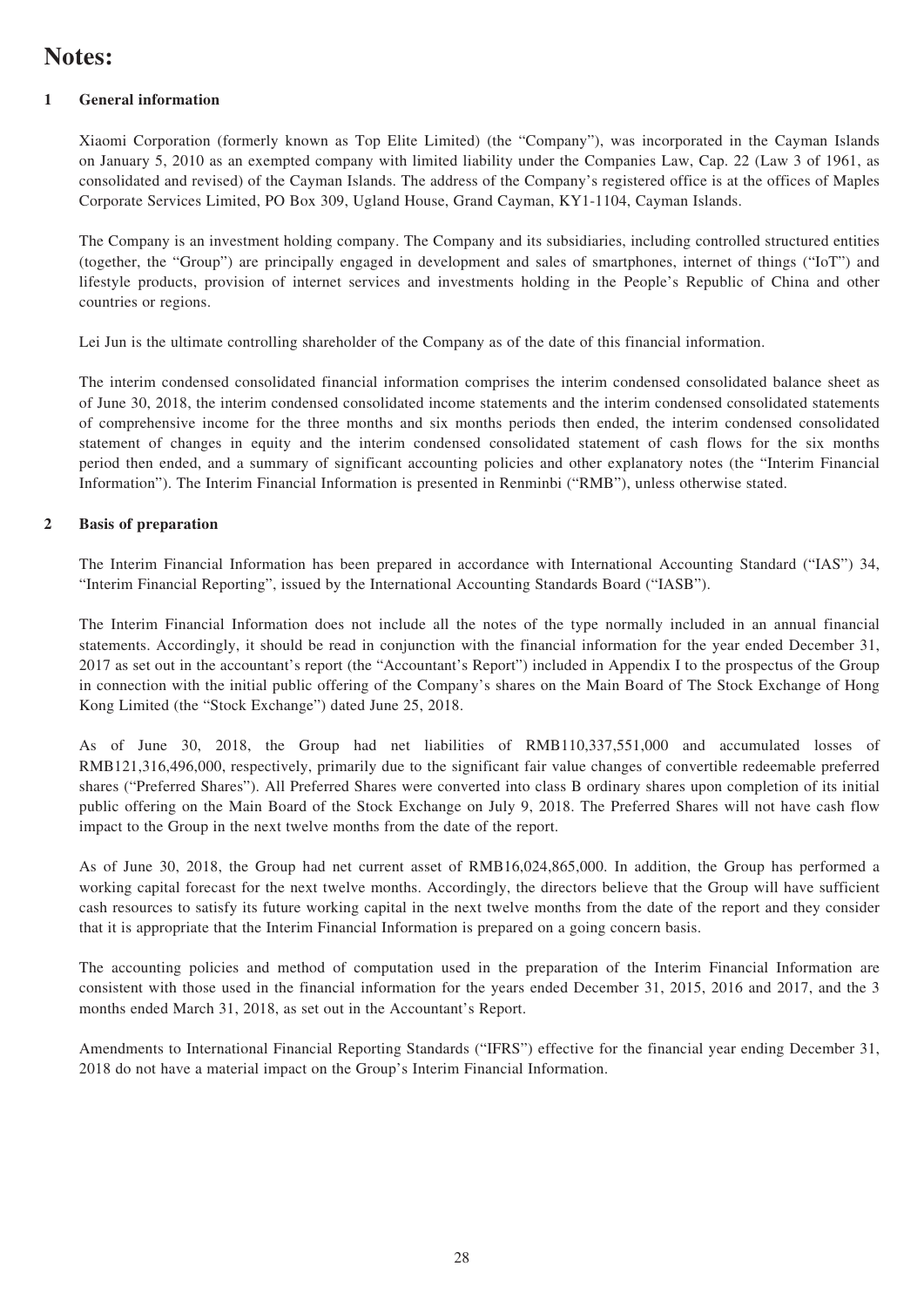#### **3 Segment information**

The Group's business activities, for which discrete financial statements are available, are regularly reviewed and evaluated by the Chief Operating Decision Maker ("CODM"). The CODM, who is responsible for allocating resources and assessing performance of the operating segments, has been identified as the Chief Executive Officer that makes strategic decisions. As a result of this evaluation, the Group determined that it has operating segments as follows:

- Smartphones
- IoT and lifestyle products
- Internet services
- **Others**

There were no material inter-segment sales during the three months and six months ended June 30, 2017 and 2018. The revenues from external customers reported to the CODM are measured in a manner consistent with that applied in the interim condensed consolidated income statements.

The segment results for the three months and six months ended June 30, 2017 and 2018 are as follows:

|                  | Three months ended June 30, 2018 |                |                                  |                |                |  |
|------------------|----------------------------------|----------------|----------------------------------|----------------|----------------|--|
|                  |                                  | <b>IoT</b> and |                                  |                |                |  |
|                  |                                  | lifestyle      | <b>Internet</b>                  |                |                |  |
|                  | <b>Smartphones</b>               | products       | services                         | <b>Others</b>  | <b>Total</b>   |  |
|                  | <b>RMB'000</b>                   | <b>RMB'000</b> | <b>RMB'000</b>                   | <b>RMB'000</b> | <b>RMB'000</b> |  |
| (Unaudited)      |                                  |                |                                  |                |                |  |
| Segment revenues | 30,501,122                       | 10,378,798     | 3,958,220                        | 397,333        | 45, 235, 473   |  |
| Cost of sales    | (28, 458, 873)                   | (9,399,472)    | (1,472,999)                      | (252, 317)     | (39, 583, 661) |  |
| Gross profit     | 2,042,249                        | 979,326        | 2,485,221                        | 145,016        | 5,651,812      |  |
|                  |                                  |                | Three months ended June 30, 2017 |                |                |  |
|                  |                                  | IoT and        |                                  |                |                |  |
|                  |                                  | lifestyle      | Internet                         |                |                |  |
|                  | Smartphones                      | products       | services                         | Others         | Total          |  |
|                  | <b>RMB'000</b>                   | <b>RMB'000</b> | <b>RMB'000</b>                   | <b>RMB'000</b> | <b>RMB'000</b> |  |
| (Unaudited)      |                                  |                |                                  |                |                |  |
| Segment revenues | 19,218,738                       | 5,080,875      | 2,419,590                        | 159,806        | 26,879,009     |  |
| Cost of sales    | (17,541,275)                     | (4,485,283)    | (909, 033)                       | (95, 787)      | (23,031,378)   |  |
| Gross profit     | 1,677,463                        | 595,592        | 1,510,557                        | 64,019         | 3,847,631      |  |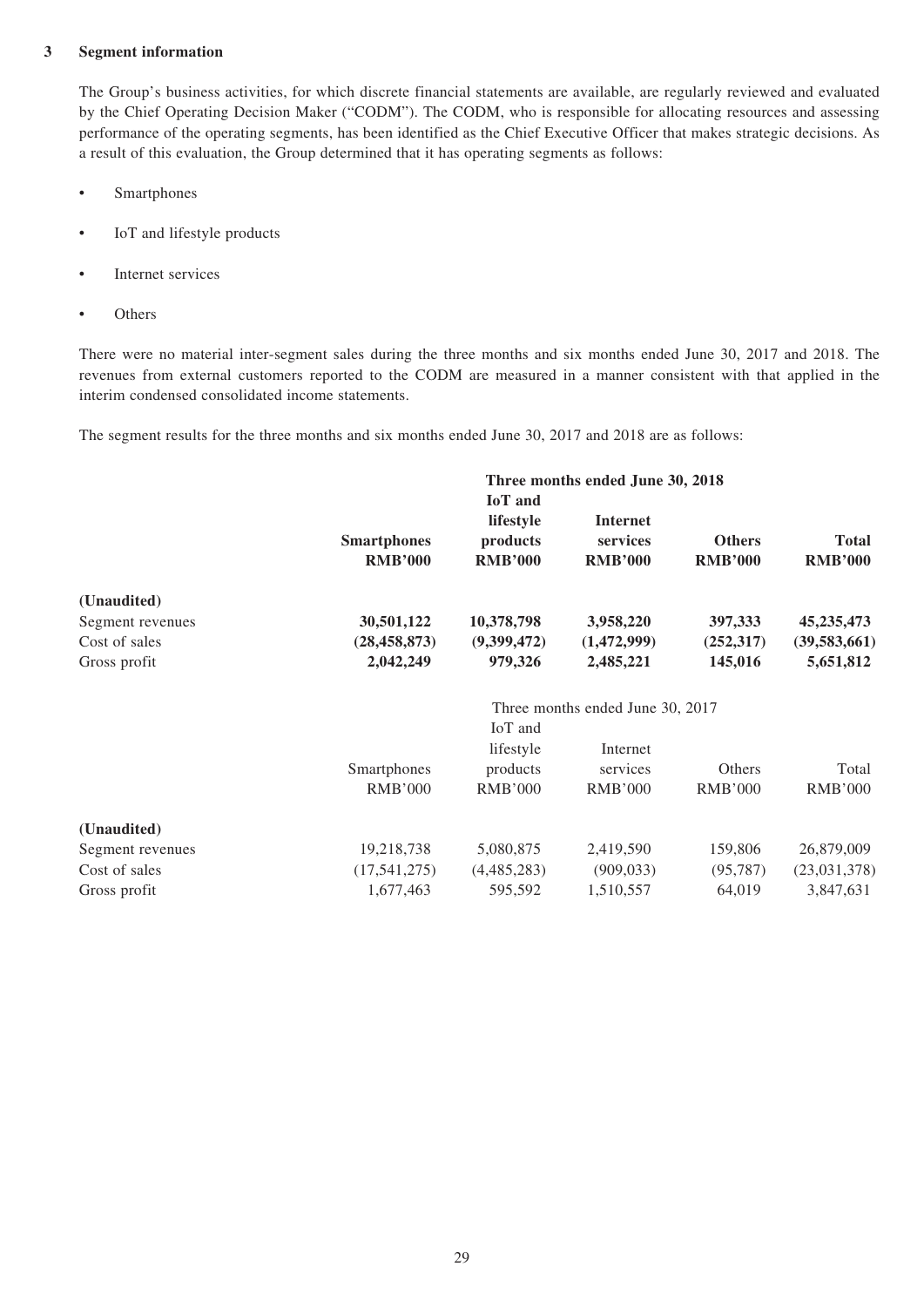|                  | Six months ended June 30, 2018 |                |                                |                |                |  |
|------------------|--------------------------------|----------------|--------------------------------|----------------|----------------|--|
|                  |                                | <b>IoT</b> and |                                |                |                |  |
|                  |                                | lifestyle      | <b>Internet</b>                |                |                |  |
|                  | <b>Smartphones</b>             | products       | services                       | <b>Others</b>  | <b>Total</b>   |  |
|                  | <b>RMB'000</b>                 | <b>RMB'000</b> | <b>RMB'000</b>                 | <b>RMB'000</b> | <b>RMB'000</b> |  |
| (Unaudited)      |                                |                |                                |                |                |  |
| Segment revenues | 53,740,612                     | 18,075,364     | 7,189,570                      | 642,289        | 79,647,835     |  |
| Cost of sales    | (50, 352, 247)                 | (16, 274, 494) | (2,692,412)                    | (375, 443)     | (69, 694, 596) |  |
| Gross profit     | 3,388,365                      | 1,800,870      | 4,497,158                      | 266,846        | 9,953,239      |  |
|                  |                                |                | Six months ended June 30, 2017 |                |                |  |
|                  |                                | IoT and        |                                |                |                |  |
|                  |                                | lifestyle      | Internet                       |                |                |  |
|                  | Smartphones                    | products       | services                       | Others         | Total          |  |
|                  | <b>RMB'000</b>                 | <b>RMB'000</b> | <b>RMB'000</b>                 | <b>RMB'000</b> | <b>RMB'000</b> |  |
| (Unaudited)      |                                |                |                                |                |                |  |
| Segment revenues | 31,412,590                     | 9,241,540      | 4,449,227                      | 307,445        | 45,410,802     |  |
| Cost of sales    | (29,016,741)                   | (8,176,034)    | (1,713,745)                    | (192, 533)     | (39,099,053)   |  |
| Gross profit     | 2,395,849                      | 1,065,506      | 2,735,482                      | 114,912        | 6,311,749      |  |

The Company is domiciled in the Cayman Islands while the Group mainly operates its businesses in mainland China. For the three months and six months ended June 30, 2017 and 2018, the geographical information on the total revenues is as follows:

|                   |                |      | Three months ended June 30, |      |                |      | Six months ended June 30, |      |
|-------------------|----------------|------|-----------------------------|------|----------------|------|---------------------------|------|
|                   | 2018           |      | 2017                        |      | 2018           |      | 2017                      |      |
|                   | <b>RMB'000</b> | $\%$ | RMB'000                     | $\%$ | <b>RMB'000</b> | $\%$ | RMB'000                   | $\%$ |
|                   | (Unaudited)    |      | (Unaudited)                 |      | (Unaudited)    |      | (Unaudited)               |      |
| Mainland China    | 28,823,107     | 63.7 | 20,357,219                  | 75.7 | 50,765,210     | 63.7 | 34,586,069                | 76.2 |
| Rest of the world | 16,412,366     | 36.3 | 6,521,790                   | 24.3 | 28,882,625     | 36.3 | 10,824,733                | 23.8 |
|                   | 45, 235, 473   |      | 26,879,009                  |      | 79,647,835     |      | 45,410,802                |      |

The major customers which contributed more than 10% of the total revenue of the Group for the three months and six months ended June 30, 2017 and 2018 are listed as below:

|            |             | Three months ended June 30, |                 | Six months ended June 30, |  |
|------------|-------------|-----------------------------|-----------------|---------------------------|--|
|            | 2018        | 2017                        | 2018            | 2017                      |  |
|            | $\%$        | $\%$                        | $\mathcal{O}_0$ | $\%$                      |  |
|            | (Unaudited) | (Unaudited)                 | (Unaudited)     | (Unaudited)               |  |
| Customer A | 13.4        | 16.7                        | 12.4            | 15.3                      |  |

All the revenues derived from other single external customer were less than 10% of the Group's total revenues during the three months and six months ended June 30, 2018.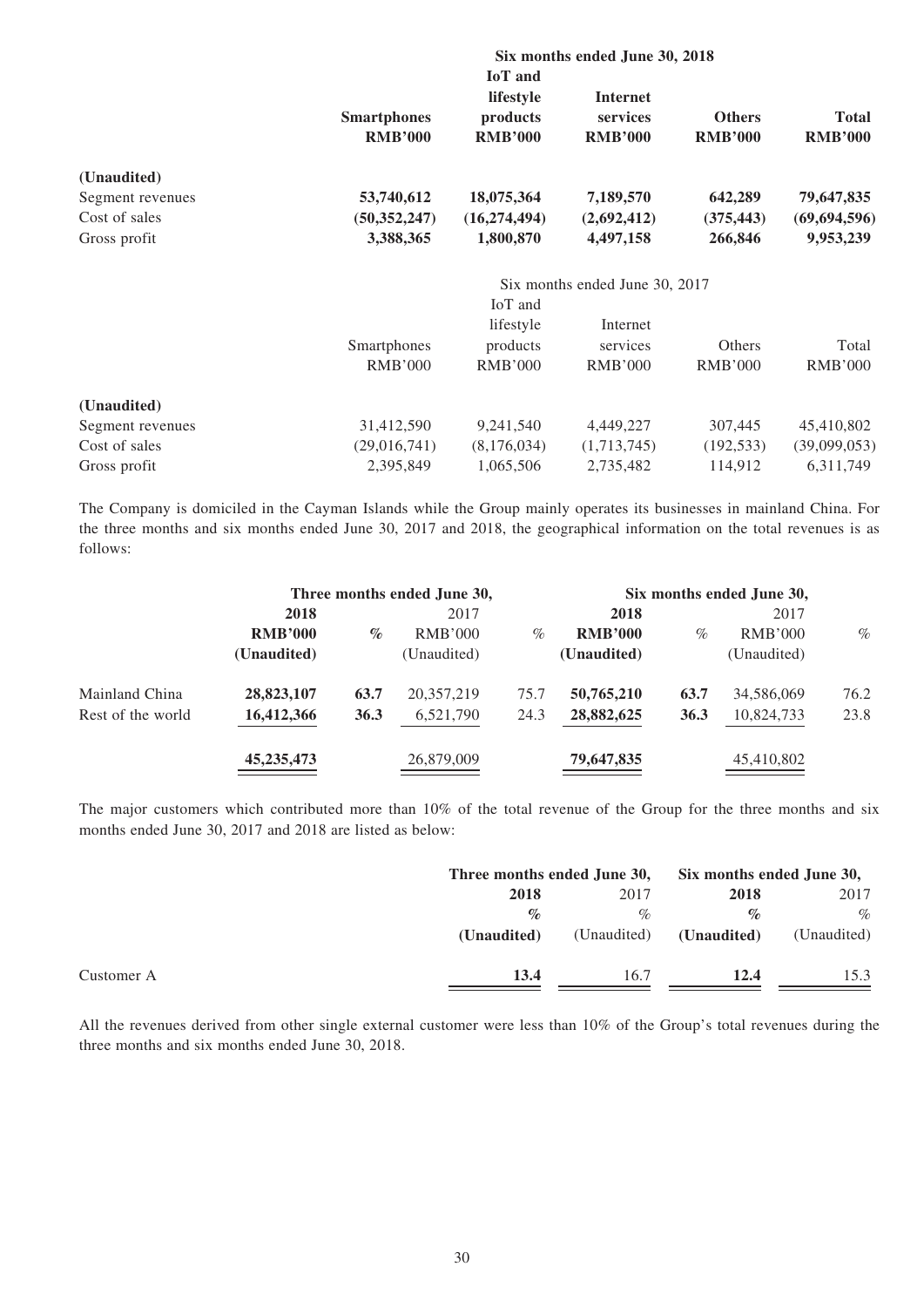|                                                     | Three months ended June 30, |                | Six months ended June 30, |                |
|-----------------------------------------------------|-----------------------------|----------------|---------------------------|----------------|
|                                                     | 2018                        | 2017           | 2018                      | 2017           |
|                                                     | <b>RMB'000</b>              | <b>RMB'000</b> | <b>RMB'000</b>            | <b>RMB'000</b> |
|                                                     | (Unaudited)                 | (Unaudited)    | (Unaudited)               | (Unaudited)    |
| Cost of inventories sold                            | 35,821,152                  | 20,680,207     | 62,984,283                | 35,042,832     |
| Provision for impairment of inventories             | 192,703                     | 96,964         | 514,468                   | 164,239        |
| Royalty fees                                        | 1,175,237                   | 800,564        | 1,956,131                 | 1,334,448      |
| Employee benefit expenses (Note (a))                | 11,642,896                  | 878,984        | 13,162,180                | 1,608,118      |
| Depreciation of property and equipment              | 52,622                      | 47,909         | 95,962                    | 91,559         |
| Amortization of intangible assets                   | 107,609                     | 33,609         | 247,727                   | 63,679         |
| Promotion and advertising expenses                  | 786,498                     | 414,440        | 1,124,097                 | 577,847        |
| Content fees to game developers and video providers | 480,941                     | 307,150        | 901,865                   | 613,487        |
| Provision for loan receivables                      | 163,961                     | 90,849         | 232,754                   | 105,716        |
| Consultancy and professional service fees           | 171,839                     | 104,386        | 284,980                   | 167,742        |
| Cloud service, bandwidth and server custody fees    | 398,199                     | 221,448        | 733,197                   | 426,038        |
| Office rental expenses                              | 126,935                     | 68,749         | 232,475                   | 130,215        |
| Warranty expenses                                   | 822,647                     | 525,579        | 1,408,892                 | 786,460        |

Note:

(a) For the six months ended June 30, 2018, the employee benefit expenses comprise one-off share-based compensation amounting to approximately RMB9,929,765,000.

#### **5 Investments accounted for using the equity method**

|                                                                | As of                     | As of          |
|----------------------------------------------------------------|---------------------------|----------------|
|                                                                | <b>June 30,</b>           | December 31,   |
|                                                                | 2018                      | 2017           |
|                                                                | <b>RMB'000</b>            | <b>RMB'000</b> |
|                                                                | (Unaudited)               | (Audited)      |
| Investments in associate accounted for using the equity method |                           |                |
| - Listed entities                                              | 5,949,894                 | 386,490        |
| - Unlisted entities                                            | 1,545,331                 | 1,324,329      |
|                                                                | 7,495,225                 | 1,710,819      |
|                                                                | Six months ended June 30, |                |
|                                                                | 2018                      | 2017           |
|                                                                | <b>RMB'000</b>            | <b>RMB'000</b> |
|                                                                | (Unaudited)               | (Unaudited)    |
| At the beginning of the period                                 | 1,710,819                 | 1,852,563      |
| Additions (Note (a))                                           | 5,768,697                 | 10,659         |
| Disposals                                                      | (100)                     | (42, 298)      |
| Share of losses                                                | (112, 183)                | (151, 014)     |
| Share of other comprehensive income/(loss)                     | 111,153                   | (6,897)        |
| Share of changes of other reserves                             | 16,839                    | 17,939         |
| Dividends                                                      |                           | (33, 155)      |
| At the end of the period                                       | 7,495,225                 | 1,647,797      |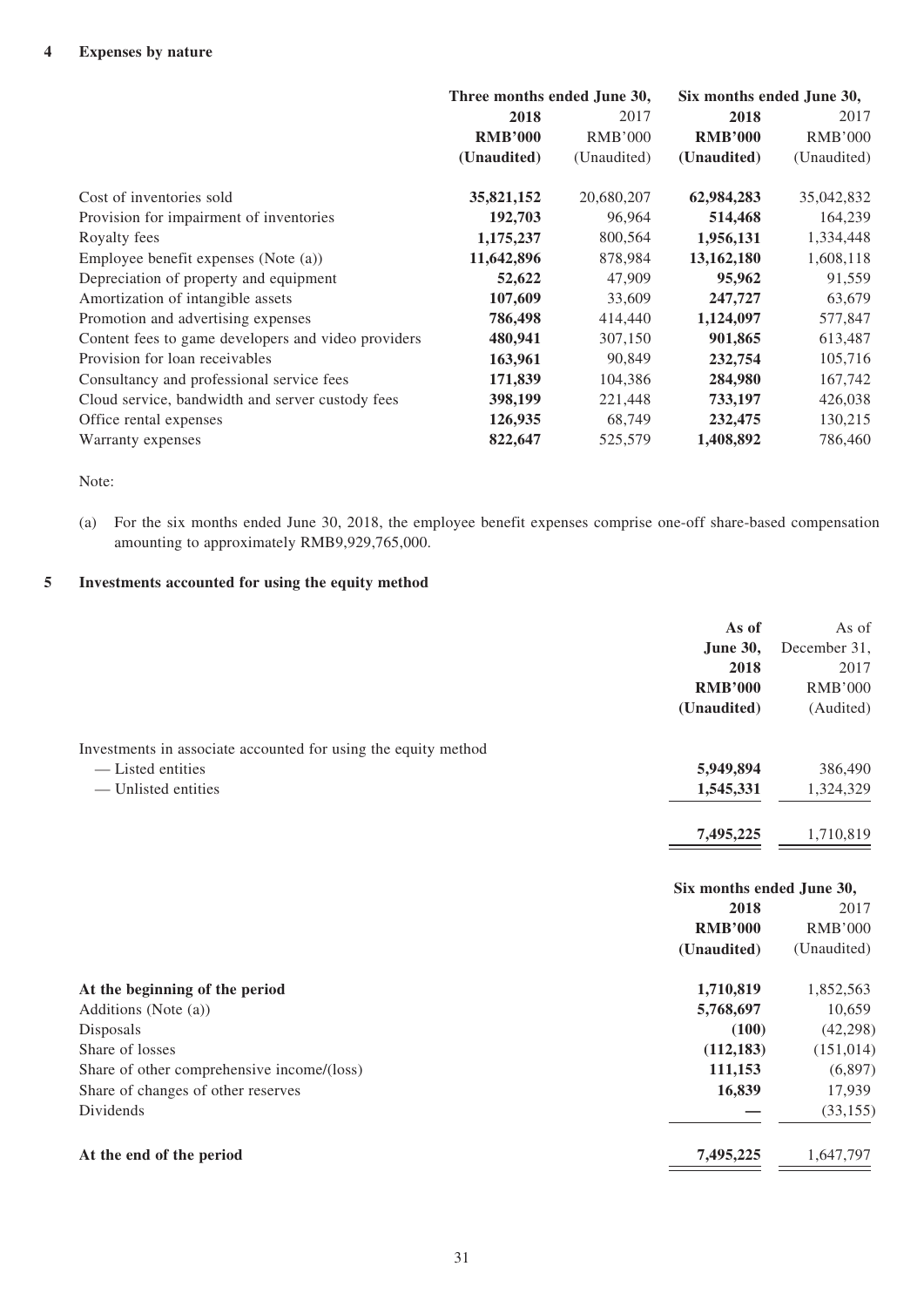#### Note:

(a) On March 29, 2018, iQIYI, Inc. ("iQIYI"), an investment engaging in the provision of internet video streaming services in mainland China, for which the Group accounted as long-term investments measured at fair value through profit or loss, has undergone initial public offering by listing certain of its new ordinary shares on the Nasdaq Stock Exchange, and a fair value change gain amounting to approximately RMB1,591,989,000 was recognized by the Group. The conversion of the preference shares in iQIYI owned by the Group into ordinary shares was completed on April 2, 2018, following which the Group reclassifies the investment in associate measured at fair value through profit or loss to an investment accounted for using the equity method.

#### **6 Income tax expenses**

The income tax expenses of the Group during all the periods presented are analyzed as follows:

|                     | Three months ended June 30, | Six months ended June 30, |                |                |
|---------------------|-----------------------------|---------------------------|----------------|----------------|
|                     | 2018                        | 2017                      | 2018           | 2017           |
|                     | <b>RMB'000</b>              | RMB'000                   | <b>RMB'000</b> | <b>RMB'000</b> |
|                     | (Unaudited)                 | (Unaudited)               | (Unaudited)    | (Unaudited)    |
| Current income tax  | 553,562                     | 454,544                   | 948,210        | 678,157        |
| Deferred income tax | (277,780)                   | 171,641                   | (334,069)      | 292,943        |
| Income tax expenses | 275,782                     | 626,185                   | 614.141        | 971,100        |

Income tax expense is recognized based on management's best knowledge of the income tax rates that would be applicable to the full financial year.

#### **7 Earnings/(loss) per share**

On June 17, 2018, pursuant to the shareholders' resolution, each existing issued and unissued share of US\$0.000025 each in the share capital of the Company were subdivided into 10 shares of US\$0.0000025 each ("Share Subdivision"). Following the Share Subdivision, the weighted average number of ordinary shares for the purpose of basic and diluted earnings per share for the three months and six months ended June 30, 2017 and 2018 has been retrospectively adjusted.

#### *(a) Basic*

Basic earnings or loss per share for the three months and six months ended June 30, 2017 and 2018 are calculated by dividing the profit or loss attributable to the Company's owners by the weighted average number of ordinary shares in issue during the periods.

|                                                                                 | Three months ended June 30, |              | Six months ended June 30, |                |
|---------------------------------------------------------------------------------|-----------------------------|--------------|---------------------------|----------------|
|                                                                                 | 2018                        | 2017         | 2018                      | 2017           |
|                                                                                 | <b>RMB'000</b>              | RMB'000      | <b>RMB'000</b>            | <b>RMB'000</b> |
|                                                                                 | (Unaudited)                 | (Unaudited)  | (Unaudited)               | (Unaudited)    |
| Net profit/(loss) attributable to the owners<br>of the Company                  | 14,651,318                  | (11,960,551) | 7,646,195                 | (19,806,442)   |
| Weighted average number of ordinary shares<br>in issue (Note) (thousand shares) | 10,398,712                  | 9,758,173    | 10,080,295                | 9,758,173      |
| Basic earnings/(loss) per share (Note)<br>(expressed in RMB per share)          | 1.409                       | (1.226)      | 0.759                     | (2.030)        |

Note: Weighted average number of ordinary shares in issue and basic earnings/(loss) per share were calculated taken into account the effect of the Share Subdivision.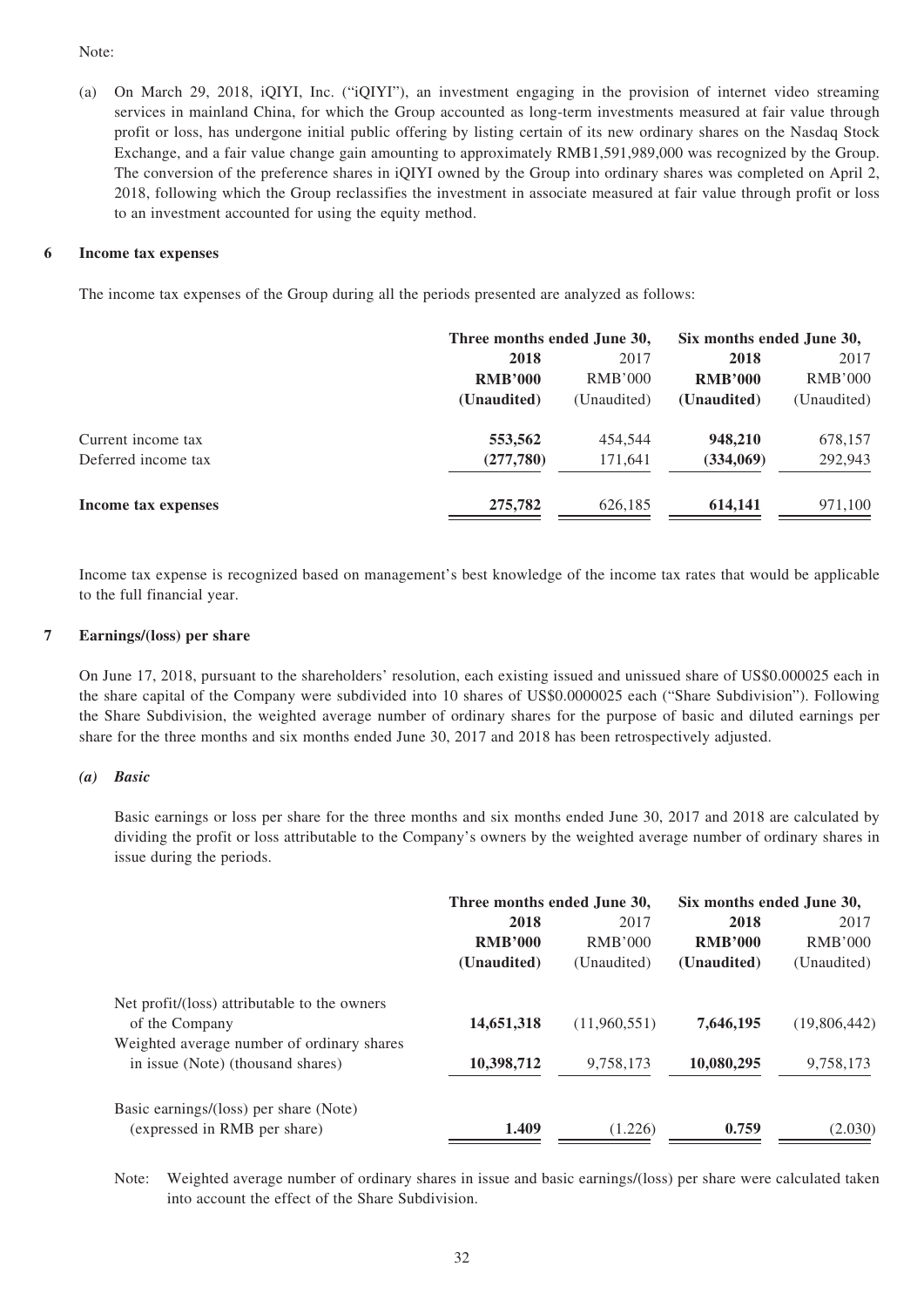As of June 30, 2018, 24,000,000 ordinary shares were issued to several employees. However, the shareholders' rights of these shares were restricted and would be vested over certain service periods. Accordingly, these shares were accounted for as restricted stock units (RSUs). The Group did not include these ordinary shares in the calculation of basic earnings/(loss) per share for the three months and six months ended June 30, 2018 as these shares are not considered outstanding for earnings/(loss) per share calculation purposes.

#### *(b) Diluted*

Diluted earnings or loss per share is calculated by adjusting the weighted average number of ordinary shares outstanding to assume conversion of all dilutive potential ordinary shares.

As the Group incurred losses for the three months and six months ended June 30, 2017, the potential ordinary shares were not included in the calculation of dilutive loss per share, as their inclusion would be anti-dilutive. Accordingly, diluted loss per share for the three months and six months ended June 30, 2017 is same as basic loss per share of respective periods.

For the three months and six months ended June 30, 2018, diluted loss per share was calculated by considering that (i) the share options and most RSUs were not dilutive potential ordinary shares as they could not be exercised and settled until the Company completes its qualified public offering or approved by the board and such contingent events had not taken place; (ii) the impact of share options of Xiaomi Finance Inc., a wholly owned subsidiary of the Company ("Xiaomi Finance") granted to Lei Jun were not dilutive, as Xiaomi Finance was in loss position for the three months and six months ended June 30, 2018; (iii) the Preferred Shares issued by the Company were assumed to have been converted into ordinary shares and the net profit attributable to the owners of the Company was adjusted to eliminate the fair value gain of Preferred Shares, they were included in the diluted weighted average number of ordinary shares calculation, as their effect would have been dilutive.

|                                                   | Three months ended June 30, |                | Six months ended June 30, |                |      |
|---------------------------------------------------|-----------------------------|----------------|---------------------------|----------------|------|
|                                                   | 2018                        |                | 2017                      | 2018           | 2017 |
|                                                   | <b>RMB'000</b>              | <b>RMB'000</b> | <b>RMB'000</b>            | <b>RMB'000</b> |      |
|                                                   | (Unaudited)                 | (Unaudited)    | (Unaudited)               | (Unaudited)    |      |
| Net profit/(loss) attributable to the owners      |                             |                |                           |                |      |
| of the Company                                    | 14,651,318                  | (11,960,551)   | 7,646,195                 | (19,806,442)   |      |
| Less: Fair value gain of Preferred Shares         | (22, 532, 721)              |                | (12, 461, 345)            |                |      |
| Net loss used to determine diluted loss per share | (7,881,403)                 | (11,960,551)   | (4,815,150)               | (19,806,442)   |      |
| Weighted average number of ordinary shares        |                             |                |                           |                |      |
| in issue (Note) (thousand shares)                 | 10,398,712                  | 9,758,173      | 10,080,295                | 9,758,173      |      |
| Adjustments for RSUs granted to employees         |                             |                |                           |                |      |
| (Note) (thousand shares)                          | 22,456                      |                | 22,456                    |                |      |
| Adjustments for Preferred Shares (Note)           |                             |                |                           |                |      |
| (thousand shares)                                 | 10,504,922                  |                | 10,504,922                |                |      |
| Weighted average number of ordinary shares        |                             |                |                           |                |      |
| for calculation of diluted loss per share         |                             |                |                           |                |      |
| (Note) (thousand shares)                          | 20,926,090                  | 9,758,173      | 20,607,673                | 9,758,173      |      |
| Diluted loss per share (Note)                     |                             |                |                           |                |      |
| (expressed in RMB per share)                      | (0.377)                     | (1.226)        | (0.234)                   | (2.030)        |      |

Note: Weighted average number of ordinary shares in issue, adjustments for RSUs granted to employees, adjustments for Preferred Shares, weighted average number of ordinary shares for calculation of diluted loss per share and diluted loss per share were calculated taken into account the effect of the Share Subdivision.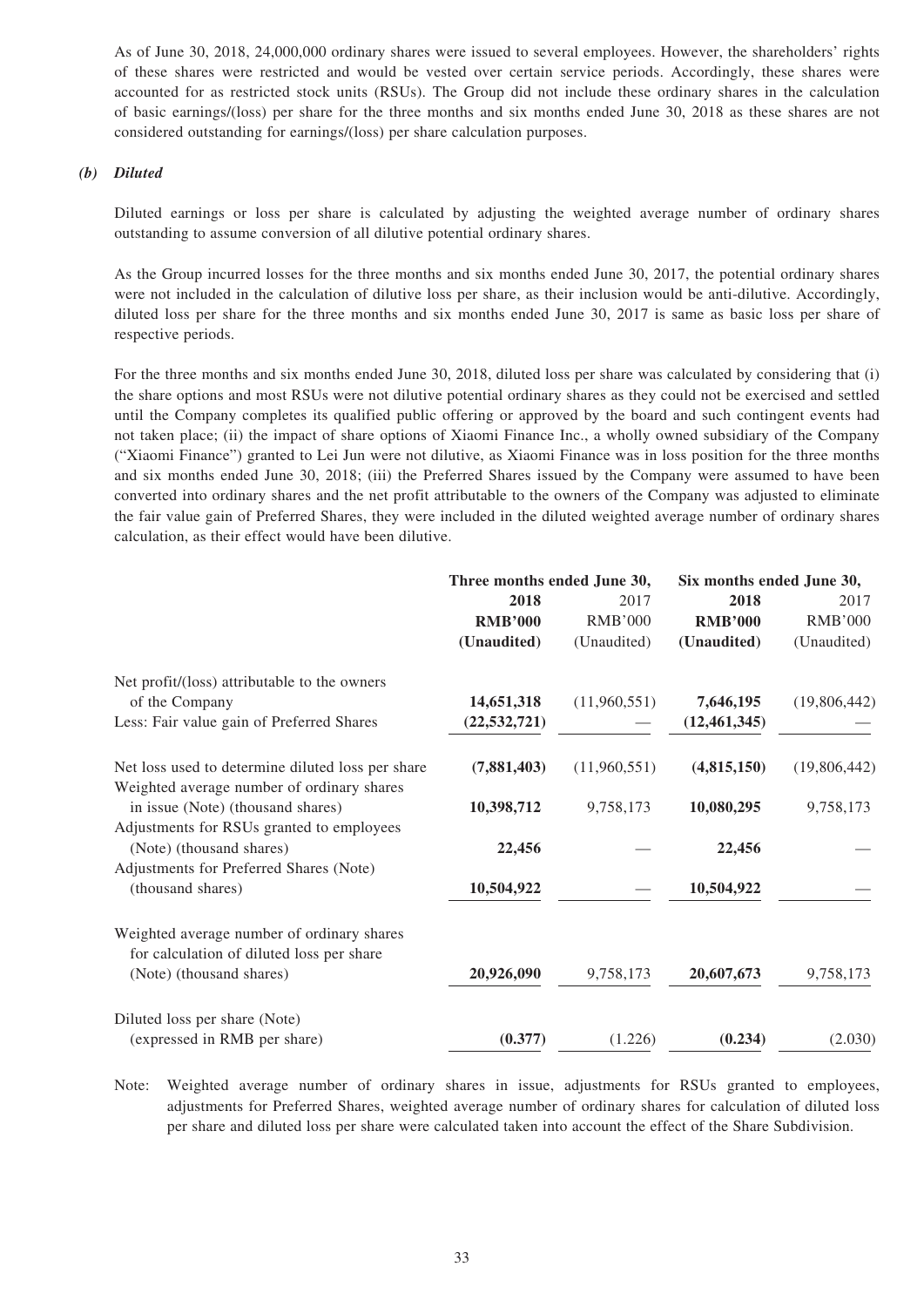|                                                                     | As of           | As of          |
|---------------------------------------------------------------------|-----------------|----------------|
|                                                                     | <b>June 30,</b> | December 31,   |
|                                                                     | 2018            | 2017           |
|                                                                     | <b>RMB'000</b>  | <b>RMB'000</b> |
|                                                                     | (Unaudited)     | (Audited)      |
| <b>Current assets</b>                                               |                 |                |
| Short-term investments measured at                                  |                 |                |
| — Amortized cost                                                    |                 | 800,000        |
| — Fair value through profit or loss                                 | 7,900,902       | 4,488,076      |
|                                                                     | 7,900,902       | 5,288,076      |
| <b>Non-current assets</b>                                           |                 |                |
| Long-term investments measured at fair value through profit or loss |                 |                |
| — Equity investments                                                | 7,873,585       | 7,448,251      |
| — Preferred shares investments                                      | 8,355,755       | 11,408,710     |
|                                                                     | 16,229,340      | 18,856,961     |

## Amounts recognized in profit or loss

|                                                       | Three months ended June 30, |                | Six months ended June 30, |                |
|-------------------------------------------------------|-----------------------------|----------------|---------------------------|----------------|
|                                                       | 2018                        | 2017           | 2018                      | 2017           |
|                                                       | <b>RMB'000</b>              | <b>RMB'000</b> | <b>RMB'000</b>            | <b>RMB'000</b> |
|                                                       | (Unaudited)                 | (Unaudited)    | (Unaudited)               | (Unaudited)    |
| Fair value changes on equity investments              | 98,853                      | 760,238        | 185,904                   | 1,330,893      |
| Fair value changes on preferred shares investments    | 407,209                     | 963,952        | 2,071,372                 | 1,572,462      |
| Fair value changes on short-term investments measured |                             |                |                           |                |
| at fair value through profit or loss                  | 20,848                      | 14.110         | 32,502                    | 14,645         |
|                                                       | 526,910                     | 1,738,300      | 2,289,778                 | 2,918,000      |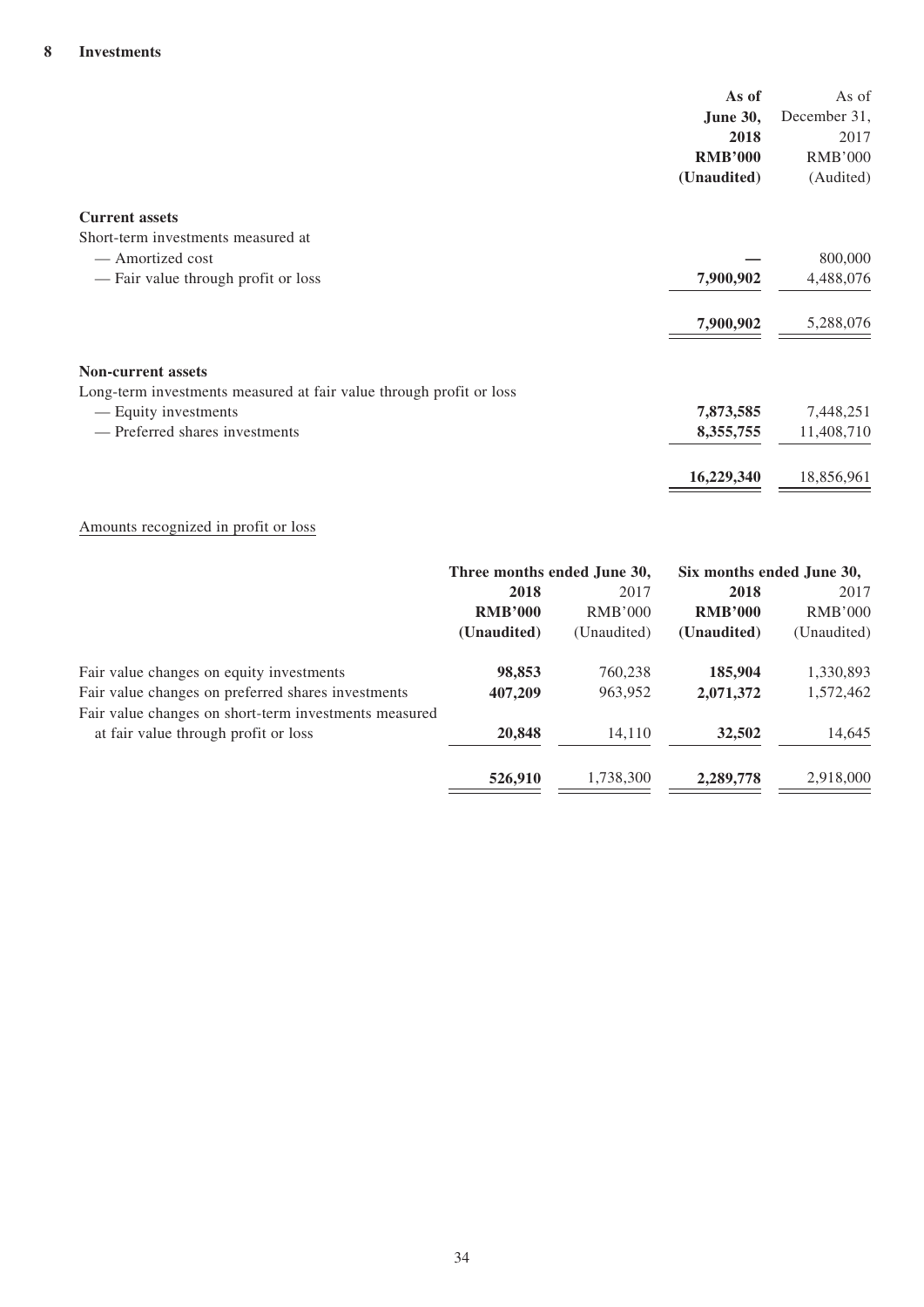#### **9 Trade receivables**

The Group allows a credit period within 180 days to its customers. Aging analysis of trade receivables based on invoice date is as follows:

| As of                                       | As of          |
|---------------------------------------------|----------------|
| June 30,                                    | December 31,   |
| 2018                                        | 2017           |
| <b>RMB'000</b>                              | <b>RMB'000</b> |
| (Unaudited)                                 | (Audited)      |
| <b>Trade receivables</b>                    |                |
| 6,684,758<br>Up to 3 months                 | 5,099,590      |
| 3 to 6 months<br>393,532                    | 302,354        |
| 35,616<br>6 months to 1 year                | 39,028         |
| 20,009<br>1 to 2 years                      | 53,613         |
| 39,969<br>Over 2 years                      | 31,742         |
| 7,173,884                                   | 5,526,327      |
| Less: allowance for impairment<br>(61, 842) | (56, 820)      |
| 7,112,042                                   | 5,469,507      |

Majority of the Group's trade receivables were denominated in RMB and Indian Rupee.

Trade receivables balances as of December 31, 2017 and June 30, 2018 mainly represented amounts due from certain channel distributors and customers in mainland China and India who usually settle the amounts due by them within 180 days.

The Group applies the simplified approach to providing for expected credit losses prescribed by IFRS 9, which permits the use of the lifetime expected loss provision for all trade receivables. To measure the expected credit losses, trade receivables have been grouped based on shared credit risk characteristics and the days past due. The expected credit losses also incorporate forward looking information. As of June 30, 2018, insignificant amount of impairment provision was recognized based on the expected credit losses model.

#### **10 Inventories**

|                                | As of           | As of          |
|--------------------------------|-----------------|----------------|
|                                | <b>June 30,</b> | December 31,   |
|                                | 2018            | 2017           |
|                                | <b>RMB'000</b>  | <b>RMB'000</b> |
|                                | (Unaudited)     | (Audited)      |
| Raw materials                  | 9,313,293       | 5,117,285      |
| Finished goods                 | 8,139,036       | 8,461,798      |
| Work in progress               | 3,117,666       | 1,352,886      |
| Spare parts                    | 1,036,899       | 1,569,040      |
| Others                         | 500,316         | 510,061        |
|                                | 22, 107, 210    | 17,011,070     |
| Less: provision for impairment | (366,901)       | (668, 142)     |
|                                | 21,740,309      | 16,342,928     |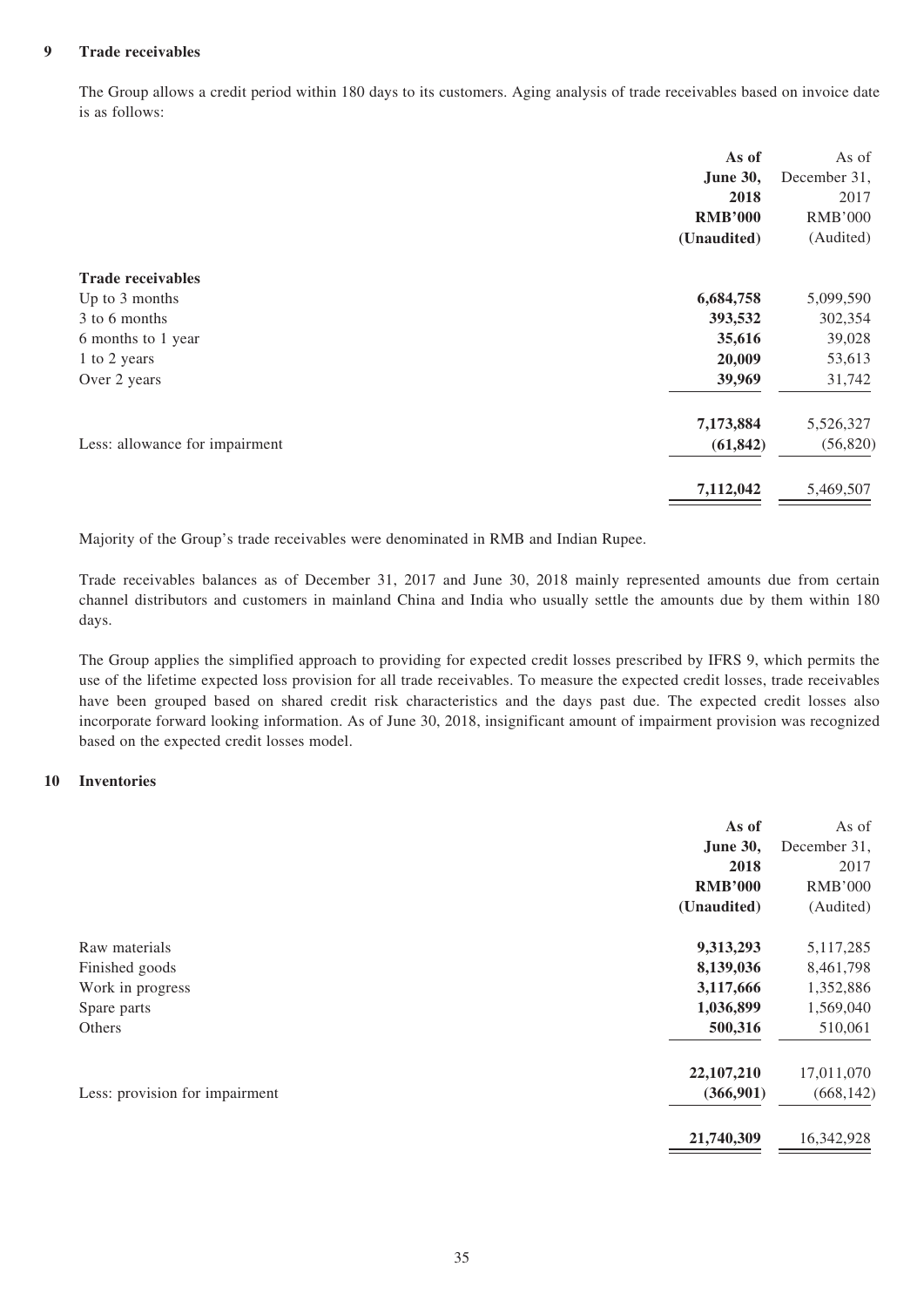| As of                                              | As of          |
|----------------------------------------------------|----------------|
| June 30,                                           | December 31,   |
| 2018                                               | 2017           |
| <b>RMB'000</b>                                     | <b>RMB'000</b> |
| (Unaudited)                                        | (Audited)      |
| <b>Included in non-current liabilities</b>         |                |
| Asset-backed securities (Note (a))                 | 2,400,105      |
| Fund raised through trusts (Note (b))              | 400,000        |
| 879,216<br>Secured borrowings (Note (c))           | 714,107        |
| Unsecured borrowings (Note (e))<br>3,722,646       | 3,737,100      |
| 4,601,862                                          | 7,251,312      |
| Included in current liabilities                    |                |
| Pledged borrowings (Note (d))<br>350,000           | 729,404        |
| 2,466,971<br>Asset-backed securities (Note (a))    | 1,491,147      |
| 2,016,540<br>Fund raised through trusts (Note (b)) | 1,170,250      |
| Unsecured borrowings (Note (e))<br>3,116,640       | 160,000        |
| 7,950,151                                          | 3,550,801      |

#### Notes:

- (a) During the six months ended June 30, 2018, asset-backed securities ("ABS") amounting to RMB1,424,281,000 was repaid and no additional ABS was issued by the Group.
- (b) The Group has securitized certain loan receivables and raised several rounds of funds through third party trusts. During the six months ended June 30, 2018, the funds amounting to RMB1,116,700,000 were repaid and RMB1,562,990,000 were issued. As of June 30, 2018, borrowings of RMB1,616,540,000 bore interest at 5.7%-6.2% per annum in 2018. The Group is committed to unconditionally repurchase the aforementioned securitized loan receivables. The borrowings will mature in 2018 and 2019.

In addition, as of June 30, 2018, RMB400,000,000 of fund raised through trust bore interest at 9.0% per annum and the securities will mature in April 2019.

- (c) As of June 30, 2018, RMB879,216,000 of long-term borrowings were secured by construction in progress and land use rights amounting to approximately RMB3,579,363,000. The interest rate of these borrowings was 4.655%–4.900% per annum.
- (d) During the six months ended June 30, 2018, RMB150,000,000 pledged borrowings were received from Bank of Ningbo and US\$58,064,000 of short-term borrowings and RMB150,000,000 were repaid by the Group.

As of June 30, 2018, the secured short-term borrowings were collateralized by a pledge of bank deposits of US\$40,000,000 (equivalent to approximately RMB264,664,000) and RMB150,000,000, which were recorded as "restricted cash" in the consolidated balance sheets. The interest rate of these borrowings was 4.785%–5.220% per annum.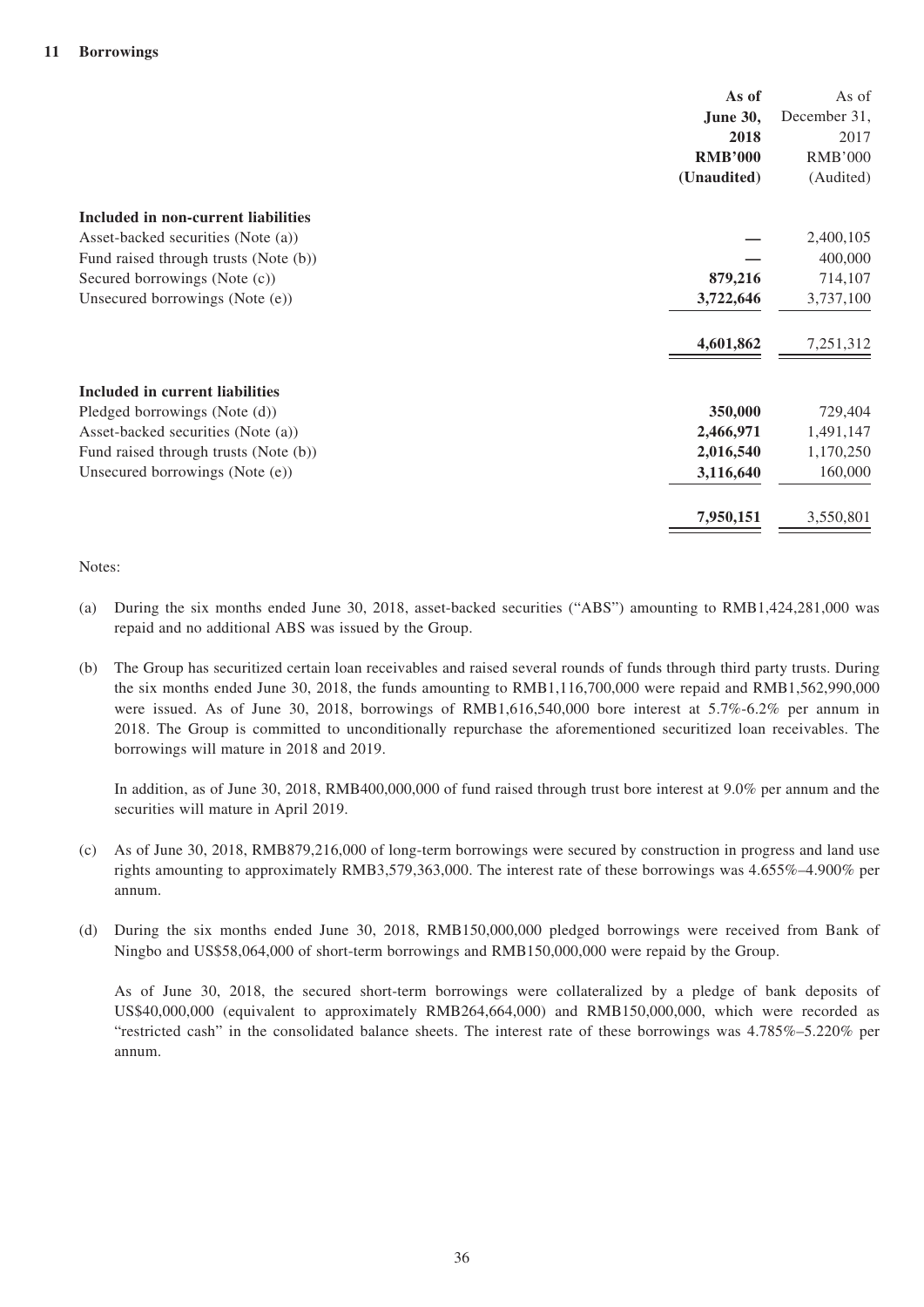(e) The Group entered into a three-year bank loan facility agreement on July 26, 2017. The available commitment is US\$1,000,000,000 (equivalent to approximately RMB6,534,200,000) including US\$500,000,000 (equivalent to approximately RMB3,267,100,000) term loan and US\$500,000,000 (equivalent to approximately RMB3,267,100,000) revolving loan. As of December 31, 2017, the total loan amount was US\$500,000,000 (equivalent to approximately RMB3,267,100,000) and should be repaid by the Group on July 25, 2020. On March 28, 2018, the Group drew down US\$400,000,000 (equivalent to approximately RMB2,646,640,000) revolving loan at LIBOR plus 2.15% per annum and repaid on July 27, 2018.

As of December 31, 2017, the Group had RMB490,000,000 borrowings from Bank of Beijing with interest rate 4.750% per annum. During the six months ended June 30, 2018, the Group repaid RMB10,000,000 to Bank of Beijing. As of June 30, 2018, RMB20,000,000 of these outstanding borrowings should be repaid by the Group within the next twelve months and RMB460,000,000 should be repaid by the Group in March 2022.

As of December 31, 2017, the Group has RMB140,000,000 borrowings from China Resources Bank of Zhuhai Co., Ltd. with interest rate 5.8725% per annum. On April 13, 2018, the Group drew down RMB310,000,000 from China Resources Bank of Zhuhai Co., Ltd. with an interest rate of 6.960% per annum. As of June 30, 2018, RMB450,000,000 outstanding borrowings should be repaid by the Group in 2018 and 2019.

For the six months ended June 30, 2018, the interest rate of the interest-bearing liabilities ranges from 3.53% to 9.00% per annum.

#### **12 Convertible redeemable preferred shares**

Since the date of incorporation, the Company has completed several rounds of financing by issuing Preferred Shares. The movement of the Preferred Shares is set out as below:

|                                  | <b>RMB'000</b> |
|----------------------------------|----------------|
| (Unaudited)                      |                |
| <b>At January 1, 2018</b>        | 161,451,203    |
| Changes in fair value            | (12, 461, 345) |
| Currency translation differences | 1,574,036      |
| At June 30, 2018                 | 150,563,894    |
| At January 1, 2017               | 115,802,177    |
| Changes in fair value            | 24,468,644     |
| Currency translation differences | (3,060,461)    |
| At June 30, 2017                 | 137,210,360    |

The Group has used the discounted cash flow method to determine the underlying share value of the Company and adopted equity allocation model to determine the fair value of the Preferred Shares as of the dates of issuance and as of June 30, 2017. Key valuation assumptions used to determine the fair value of Preferred Shares as of June 30, 2017 include discount rate (post-tax) of 17.00%, risk-free interest rate ranging from 2.03% to 2.19%, DLOM of 10.00% and volatility ranging from 33.40% to 36.71%.

On July 9, 2018, the Company has successfully listed on the Main Board of the Stock Exchange and made an offering of 2,179,585,000 class B ordinary shares (excluding any class B ordinary shares issued pursuant to the exercise of the overallotment option) at a price at HK\$17.00 per share. The Company used this offering price to determine the underlying Preferred Shares value of the Company as of June 30, 2018 accordingly. All Preferred Shares were converted into class B ordinary shares upon completion of the initial public offering on July 9, 2018.

Changes in fair value of Preferred Shares were recorded in "fair value changes of convertible redeemable preferred shares" in the interim condensed consolidated income statements. Management considered that fair value changes in the Preferred Shares that are attributable to changes of credit risk of this liability are not significant.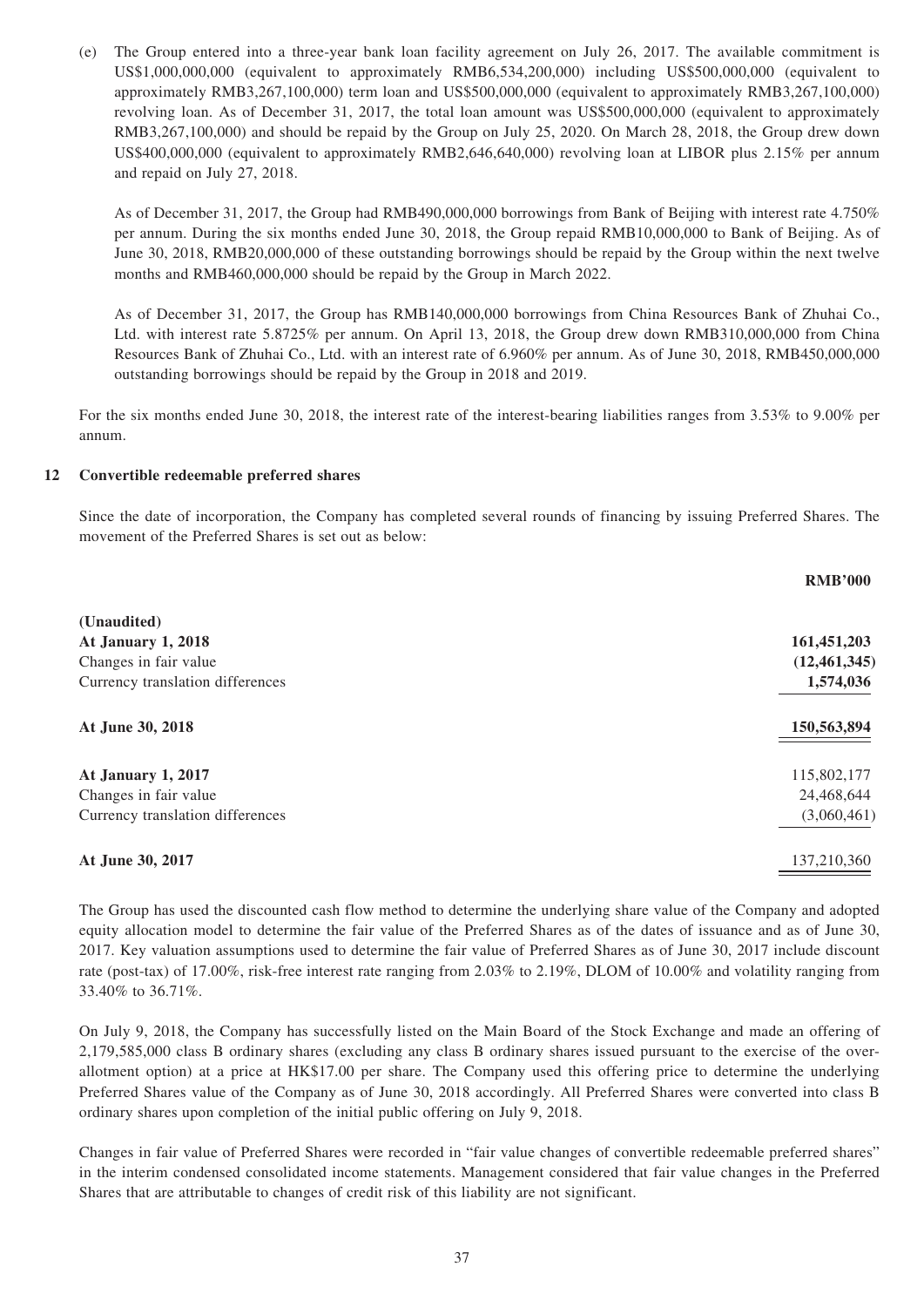|                                      | As of           | As of          |
|--------------------------------------|-----------------|----------------|
|                                      | <b>June 30,</b> | December 31,   |
|                                      | 2018            | 2017           |
|                                      | <b>RMB'000</b>  | <b>RMB'000</b> |
|                                      | (Unaudited)     | (Audited)      |
| Investment from investors (Note (a)) | 2,631,000       |                |
| Others                               | 34,697          | 35,211         |
|                                      | 2,665,697       | 35,211         |

#### Note:

(a) Two subsidiaries of the Group together with other limited partners newly launched a RMB fund named Hubei Yangtze River Industry Investment Fund Partner (Limited Partnership) ( 湖北小米長江產業基金合夥企業 ( 有限合夥 )) (the "Hubei Fund") in Wuhan, Hubei province in mainland China in 2017. During the six months ended June 30, 2018, the Hubei Fund raised approximately RMB2,631,000,000 from third party investors for investment activities. The size of the Hubei Fund is RMB12,000,000,000. The Group controls the Hubei Fund as the Group is exposed to, and has rights to, variable returns from its involvement with the Hubei Fund and has the ability to affect those returns through its power over the Hubei Fund. Hubei Fund has limited operation during the current period. The amount raised from limited partners is classified as financial liability in the consolidated financial statements.

#### **14 Trade payables**

Trade payables primarily include payables for inventories and royalty fees. As of December 31, 2017 and June 30, 2018, the carrying amounts of trade payables were primarily denominated in RMB.

Trade payables and their aging analysis based on invoice date are as follows:

|                    | As of           | As of          |
|--------------------|-----------------|----------------|
|                    | <b>June 30,</b> | December 31,   |
|                    | 2018            | 2017           |
|                    | <b>RMB'000</b>  | <b>RMB'000</b> |
|                    | (Unaudited)     | (Audited)      |
| Up to 3 months     | 43,334,309      | 32,859,302     |
| 3 to 6 months      | 1,428,885       | 936,690        |
| 6 months to 1 year | 162,458         | 180,060        |
| 1 to 2 years       | 39,317          | 22,525         |
| Over 2 years       | 1,318           | 4,754          |
|                    | 44,966,287      | 34,003,331     |

#### **15 Events after the reporting period**

On July 9, 2018 the Company successfully completed its initial public offering of 2,179,585,000 offer shares (comprising 1,434,440,000 new class B ordinary shares) at a price at HK\$17.00 per share, and was listed on the Main Board of the Stock Exchange. Additionally, the Company issued and allotted 201,486,000 class B ordinary shares on July 20, 2018 pursuant to the full exercise of the over-allotment option as disclosed in the announcement of the Company dated July 18, 2018. The gross proceeds received by the Company was approximately HK\$27,810,742,000 (equivalent to approximately RMB23,525,107,000).

All Preferred Shares were converted into class B ordinary shares upon completion of the global offering on July 9, 2018.

On July 20, 2018, the Hubei Fund completed its registration with relevant government authority. Accordingly, funds of RMB3,235,211,000 that were recorded as restricted cash as of June 30, 2018 were transferred to cash and cash equivalent upon the completion of registration.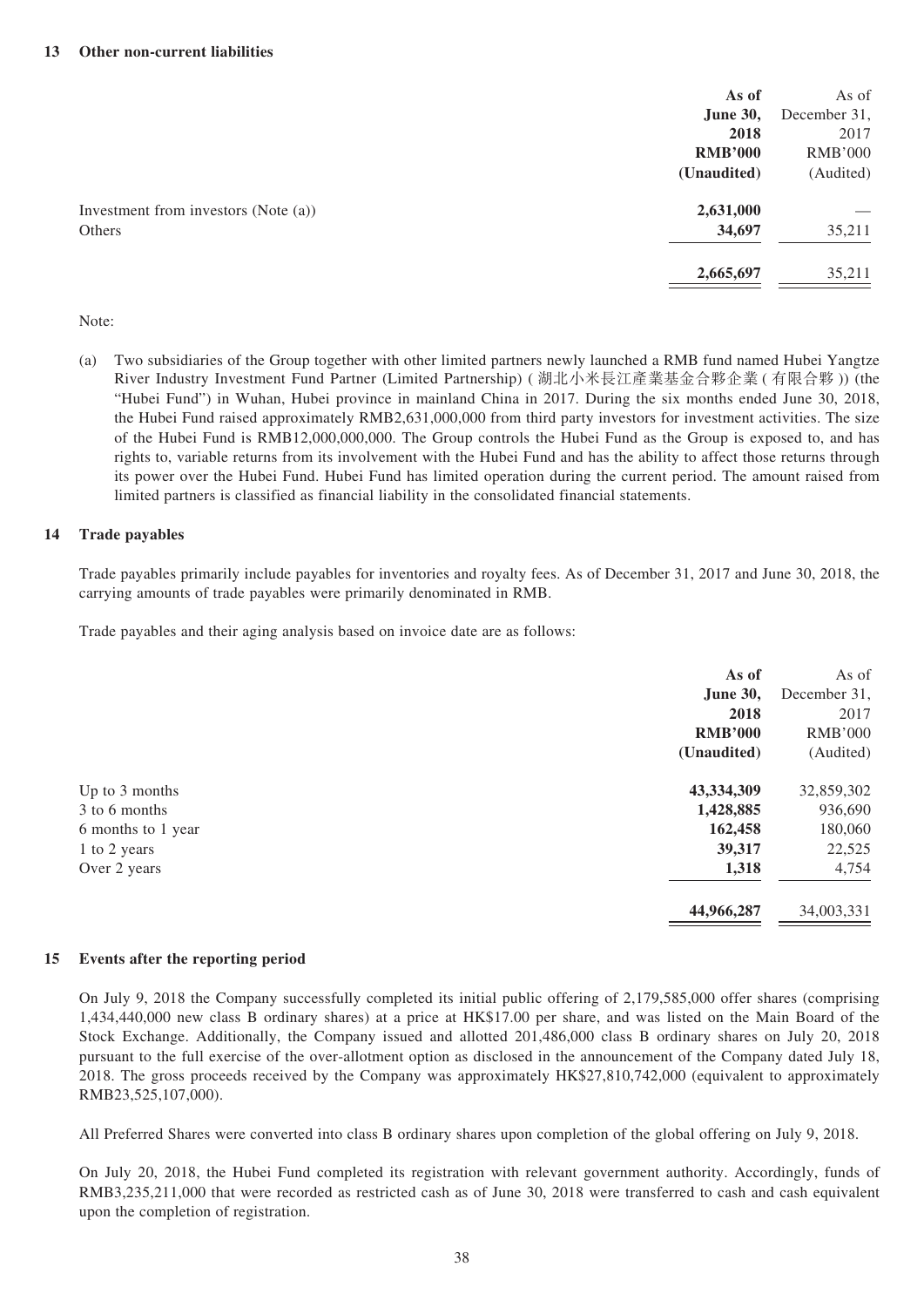# **CORPORATE GOVERNANCE AND OTHER INFORMATION**

The Company was incorporated in the Cayman Islands on January 5, 2010 with limited liability, and the class B ordinary shares in the share capital of the Company were listed on the Main Board of The Stock Exchange of Hong Kong Limited (the "**Stock Exchange**") on July 9, 2018 (the "**Listing Date**").

The Company is committed to maintaining and promoting stringent corporate governance standards. The principles of the Company's corporate governance are to promote effective internal control measures and to enhance the transparency and accountability of the Board to all shareholders.

As the shares of the Company were not yet listed on the Stock Exchange as of June 30, 2018, the principles and code provisions of the Corporate Governance Code (the "**CG Code**") contained in Appendix 14 to the Listing Rules were not applicable to the Company during the Reporting Period.

The Company has adopted the principles and code provisions of the CG Code as the basis of the Company's corporate governance practices with effect from the Listing Date.

Save for code provision A.2.1 of the CG Code, the Company has complied with all the code provisions set out in the CG Code throughout the period from the Listing Date to the date of this announcement.

Pursuant to code provision A.2.1 of the CG Code, companies listed on the Stock Exchange are expected to comply with, but may choose to deviate from the requirement that the responsibilities between the chairman and the chief executive officer should be segregated and should not be performed by the same individual. The Company does not have a separate chairman and chief executive officer and Mr. Lei Jun currently performs these two roles. The Board believes that vesting the roles of both chairman and chief executive officer in the same person has the benefit of ensuring consistent leadership within the Group and enabling more effective and efficient overall strategic planning for the Group. The Board considers that the balance of power and authority for the present arrangement will not be impaired and this structure will enable the Company to make and implement decisions promptly and effectively. The Board will continue to review and consider segregating the roles of chairman of the Board and chief executive officer of the Company at an appropriate time, taking into account the circumstances of the Group as a whole.

# **COMPLIANCE WITH THE MODEL CODE FOR SECURITIES TRANSACTIONS BY DIRECTORS**

The Company has adopted the Model Code for Securities Transactions by Directors of Listed Issuers (the "**Model Code**") as set out in Appendix 10 to the Listing Rules as the code of conduct regarding the Directors' dealings in the securities of the Company. The provisions under the Listing Rules in relation to compliance with the Model Code by the Directors regarding securities transactions have been applicable to the Company since the Listing Date. As the shares of the Company were not yet listed on the Stock Exchange as of June 30, 2018, the Model Code was not applicable to the Company during the Reporting Period.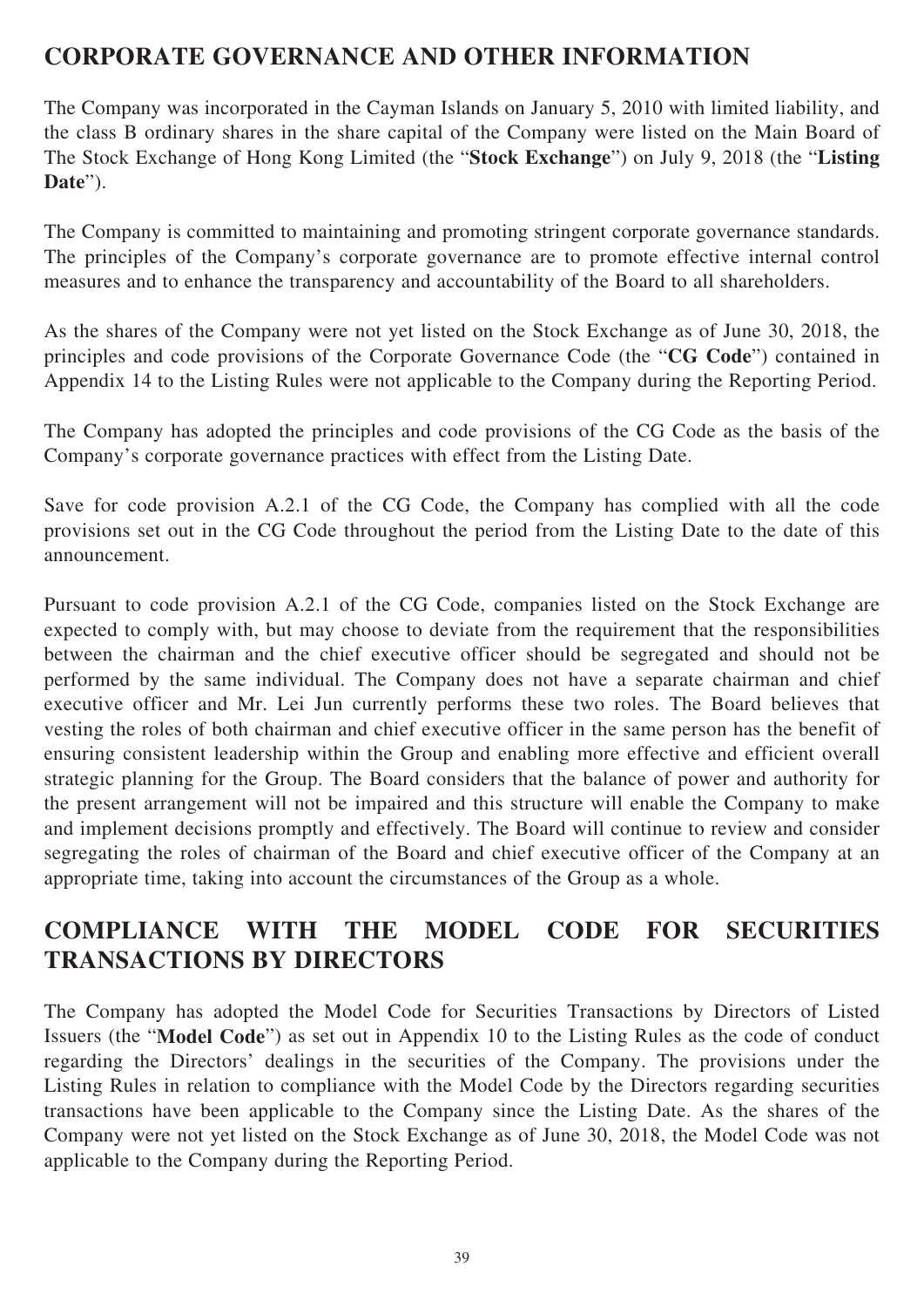Having made specific enquiry of all the Directors, all the Directors confirmed that they have complied with the provisions of the Model Code throughout the period from the Listing Date to the date of this announcement.

# **AUDIT COMMITTEE**

The Company has established the Audit Committee in compliance with Rule 3.21 of the Listing Rules and the CG Code. The primary duties of the Audit Committee are to review and supervise the financial reporting process and internal controls system of the Group, review and approve connected transactions and to advise the Board. The Audit Committee comprises one non-executive Director and two independent non-executive Directors, namely, Dr. Chen Dongsheng, Mr. Koh Tuck Lye and Mr. Wong Shun Tak. Mr. Wong Shun Tak is the chairman of the Audit Committee.

The Audit Committee has reviewed the unaudited interim results of the Group for the three and six months ended June 30, 2018. The Audit Committee has also discussed matters with respect to the accounting policies and practices adopted by the Company and internal control with senior management members and the external auditor of the Company, PricewaterhouseCoopers.

The unaudited interim condensed consolidated financial report of the Group for the three months and six months ended June 30, 2018 has been separately reviewed by the Audit Committee and by the Company's external auditor in accordance with the International Standard on Review Engagements 2410, *Review of Interim Financial Information Performed by the Independent Auditor of the Entity*, issued by the International Auditing and Assurance Standard Board.

# **OTHER BOARD COMMITTEES**

In addition to the Audit Committee, the Company has also established a nomination committee, a remuneration committee and a corporate governance committee.

# **PURCHASE, SALE OR REDEMPTION OF THE COMPANY'S LISTED SECURITIES**

Save for the issuance of 201,486,000 class B ordinary shares on July 20, 2018 pursuant to the full exercise of the over-allotment option as disclosed in the announcement of the Company dated July 18, 2018, neither the Company nor any of its subsidiaries purchased, sold or redeemed any of the Company's securities listed on the Stock Exchange during the period from the Listing Date to the date of this announcement.

# **MATERIAL LITIGATION**

As of June 30, 2018, the Company was not involved in any material litigation or arbitration. Nor were the Directors aware of any material litigation or claims that were pending or threatened against the Company.